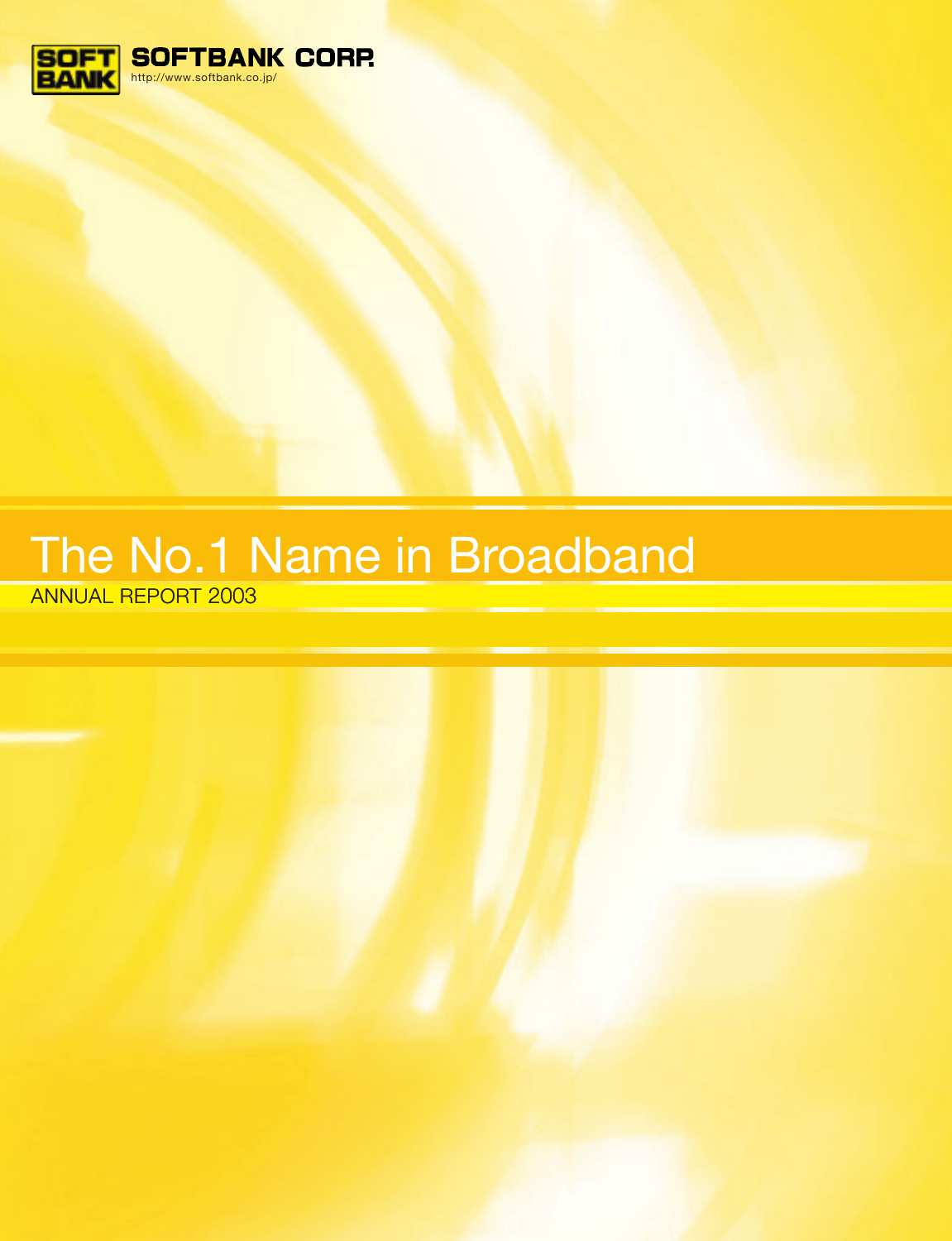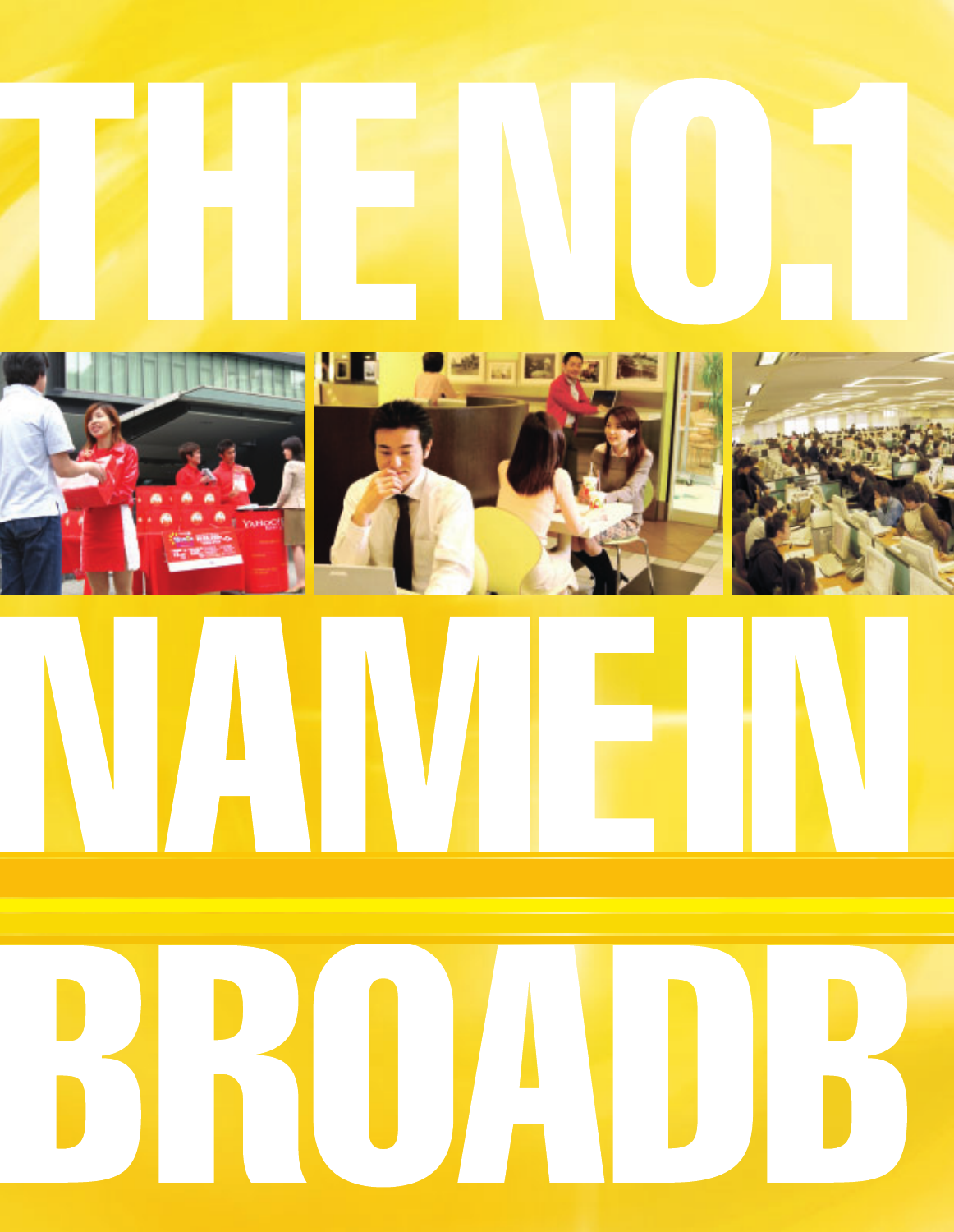



- 2 To Our Shareholders
- 4 The Reason why SOFTBANK is No.1 in the Broadband Market
- 12 Directors and Corporate Auditors
- 13 Financial Section
- 56 SOFTBANK Corporate Directory
- 57 Shareholder Information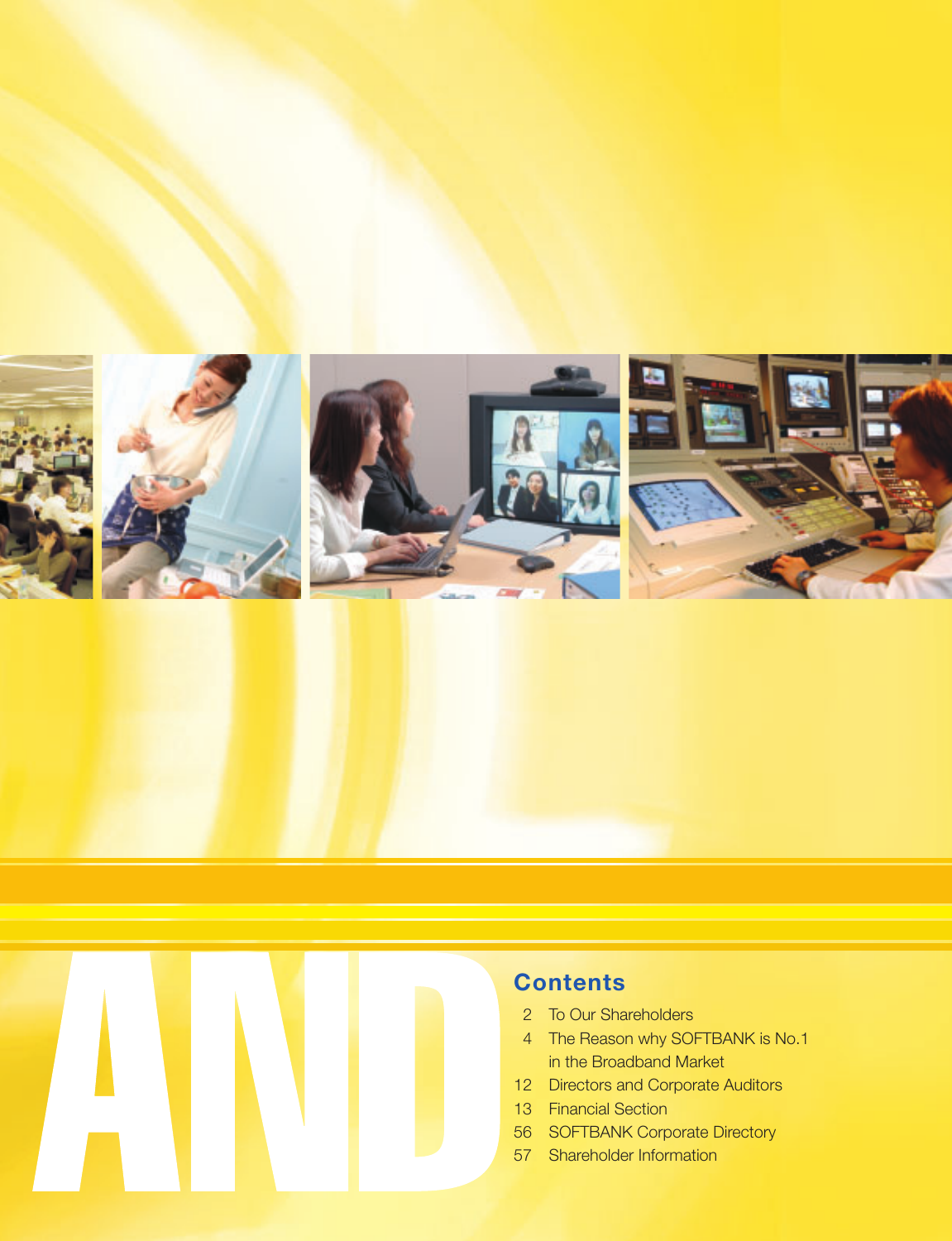#### The Dawn of the Ubiquitous Broadband Age

The SOFTBANK Group is a corporate group dedicated to developing broadband-related businesses. All activities are guided by our management philosophy of "Endeavoring to benefit society and the economy by fostering the sharing of wisdom and knowledge gained through the IT revolution." We are convinced that broadband will accelerate the pace of the IT revolution in the 21st century. Translating this belief into action, we are building broadband networks and introducing innovative services that create entirely new markets, contributing to society and increasing our enterprise value.

There are three principal electronic technologies that are a fundamental part of our affluent lives. First is the telephone, which was invented in 1876. Second is television, where broadcasts began in 1941. And third is the microprocessor, which first appeared in the 1970s. We believe that broadband encompasses all three. The broadband-driven IT revolution is certain to fundamentally alter how we live and how companies are managed. Virtually every kind of electrical device has a microprocessor. One can easily envision a day not far off when all of these devices will be linked by broadband networks the ubiquitous broadband age.

#### The SOFTBANK Business Model – Unparalleled

Several years ago we began channeling management resources to the broadband sector, anticipating its emergence based on insight gained from more than two decades of experience in the IT industry. In advance of our competitors, we started to build a robust high-capacity broadband network throughout Japan. SOFTBANK Group established this business model, beginning with an ADSL offering, into a comprehensive broadband service called *Yahoo! BB*, by progressively providing users with innovative value-added services based on the broadband network and achieving Group profitability. Now, our goal, and the focus of the entire Group, is nothing less than becoming Japan's leader in broadband infrastructure services, solidly based at the forefront of the broadband market. Concurrently, we have developed business models that realize maximum synergies from our strengths in distribution experience and create and supply more types of media and content services by leveraging our own unique and robust broadband infrastructure.

#### A Review of Results in the Year Ended March 2003

In fiscal 2003, ended March 31, 2003, the SOFTBANK Group reported a consolidated net loss of ¥99,989 million. The primary factor for this loss was in cost incurred in the Broadband Infrastructure segment, as a result of our placing the highest business priority on expanding our broadband infrastructure customer base in order to generate future stable profitability and cash flows. As a result, we incurred up-front expenses, notably for customer acquisitions and associated equipment depreciation expenses. Excluding this segment, the SOFTBANK Group accomplished its goal of profitability on a consolidated operating income basis.

Our financial position improved in fiscal 2003, as we continued our progress in reducing interest-bearing debt. Moreover, we applied conservative assumptions to determine the relevant valuation losses on investment securities, etc. to realistically reflect the weak market conditions in Japan and overseas, and reduce the risk of further declines in the value of the investment securities, etc.

Appropriation of cash and cash equivalents, and proceeds from sales of investment securities and stock of affiliated companies were used for up-front investments in the Broadband Infrastructure segment and to reduce interest-bearing debt. Looking ahead, we will continue our policy of ensuring a variety of funding sources for our future capital requirements.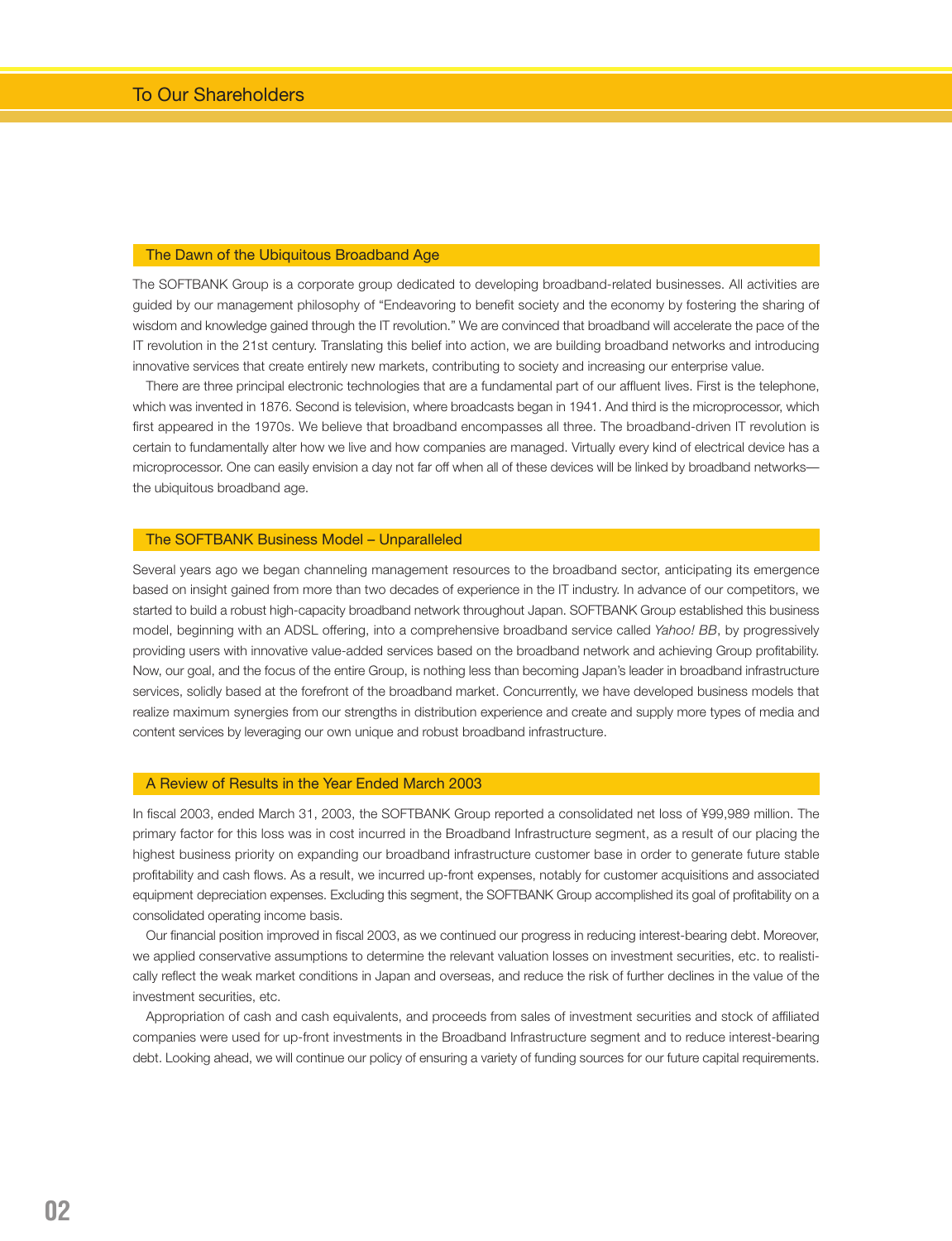#### Playing a Part in the "e-Japan" Strategy

In 2001, Japan's government unveiled its "National Broadband Initiative," which called for Japan to become the world's most advanced IT nation within five years. Towards achieving the goal, the initiative began in 2002 with a program to increase IT literacy in Japan. The SOFTBANK Group mounted an effort to provide broadband infrastructure and related services such as ADSL and wireless LAN at no cost to schools, libraries and certain other public facilities throughout Japan. Of the 93 institutions that applied as of March 31, 2003, services were already being supplied to 33 by May 1. We will in turn complete the installations for the remaining institutions and we look forward to using this program to provide more people with the opportunity to experience SOFTBANK Group broadband services. We are committed to playing a role in contributing to society through the elimination of the so-called "digital divide" separating IT-literate people from others. We also strive to assist children and adults to make IT a part of their lives.

#### Maximizing Shareholder Value as Japan's Premier Broadband Corporate Group

The SOFTBANK Group remains fully committed to realizing the IT revolution. We are actively promoting the broadband sector as the epitome of this revolution for the 21st century, with the objective of becoming Japan's number one corporate group in the broadband domain. We want our shareholders to share our philosophy and goals. The SOFTBANK Group makes huge leaps to translate the earnings and cash flows generated by our broadband businesses into greater value for shareholders. We appreciate your continued support of SOFTBANK.



July 2003

Masayoshi Son President and Chief Executive Officer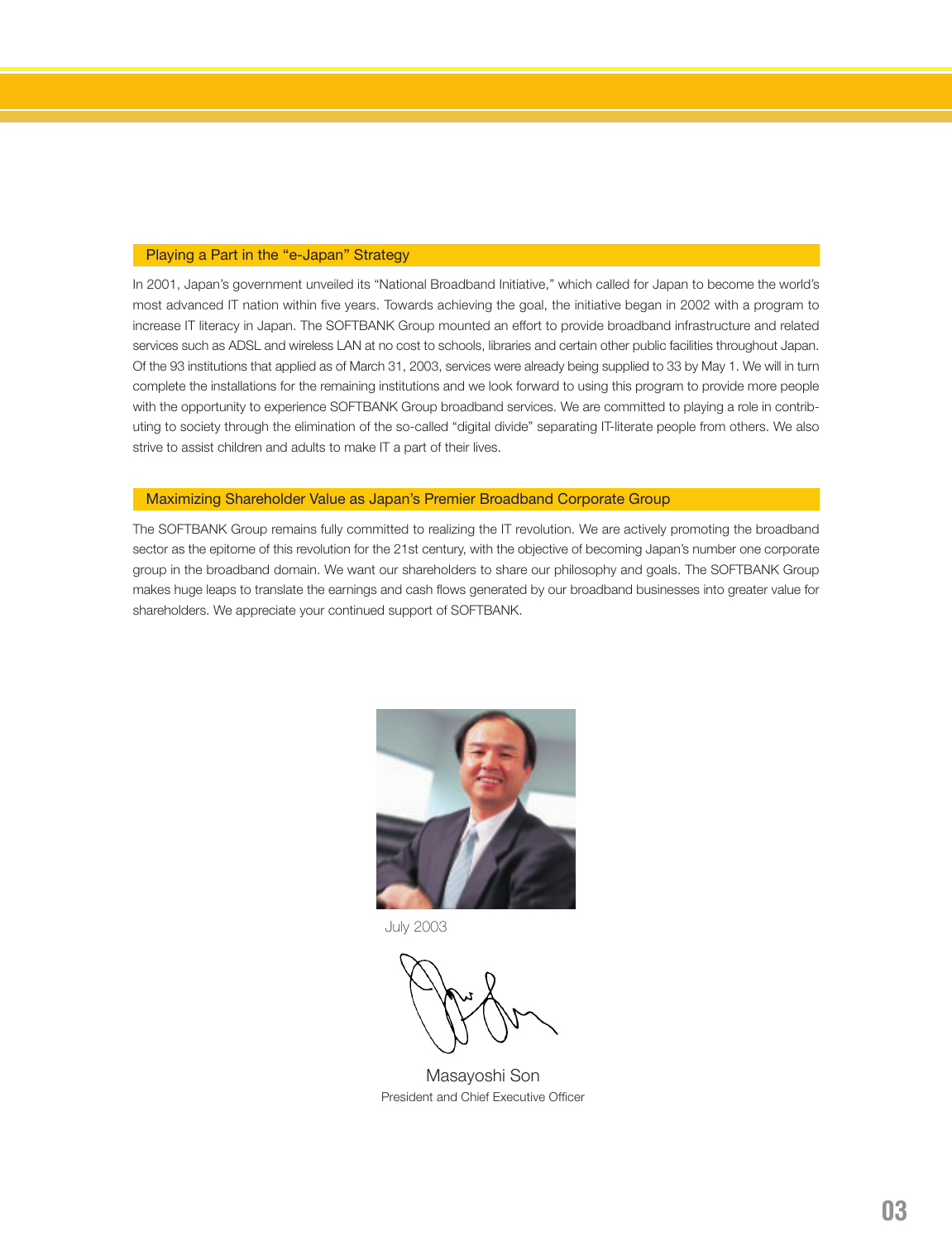The broadband market is rapidly gaining acceptance in Japan. By the end of March 2003, about 9.4 million households had broadband, a penetration rate of approximately 20%. ADSL is the driving force behind this growth with a share of about 75% of broadband homes, or 7 million.

The SOFTBANK Group is a corporate group at the forefront of the burgeoning broadband in Japan. The strength of the SOFTBANK Group is the construction of its own pure-IP backbone network. Having this network, being able to provide various value-added services to the base ADSL, which together comprise the business model, the comprehensive broadband service *Yahoo! BB*. Leveraging this broadband network, we plan to continue solidifying our leadership in Japanese broadband.



#### **Broadband market growth led by ADSL**

Source: Ministry of Public Management, Home Affairs, Posts and Telecommunications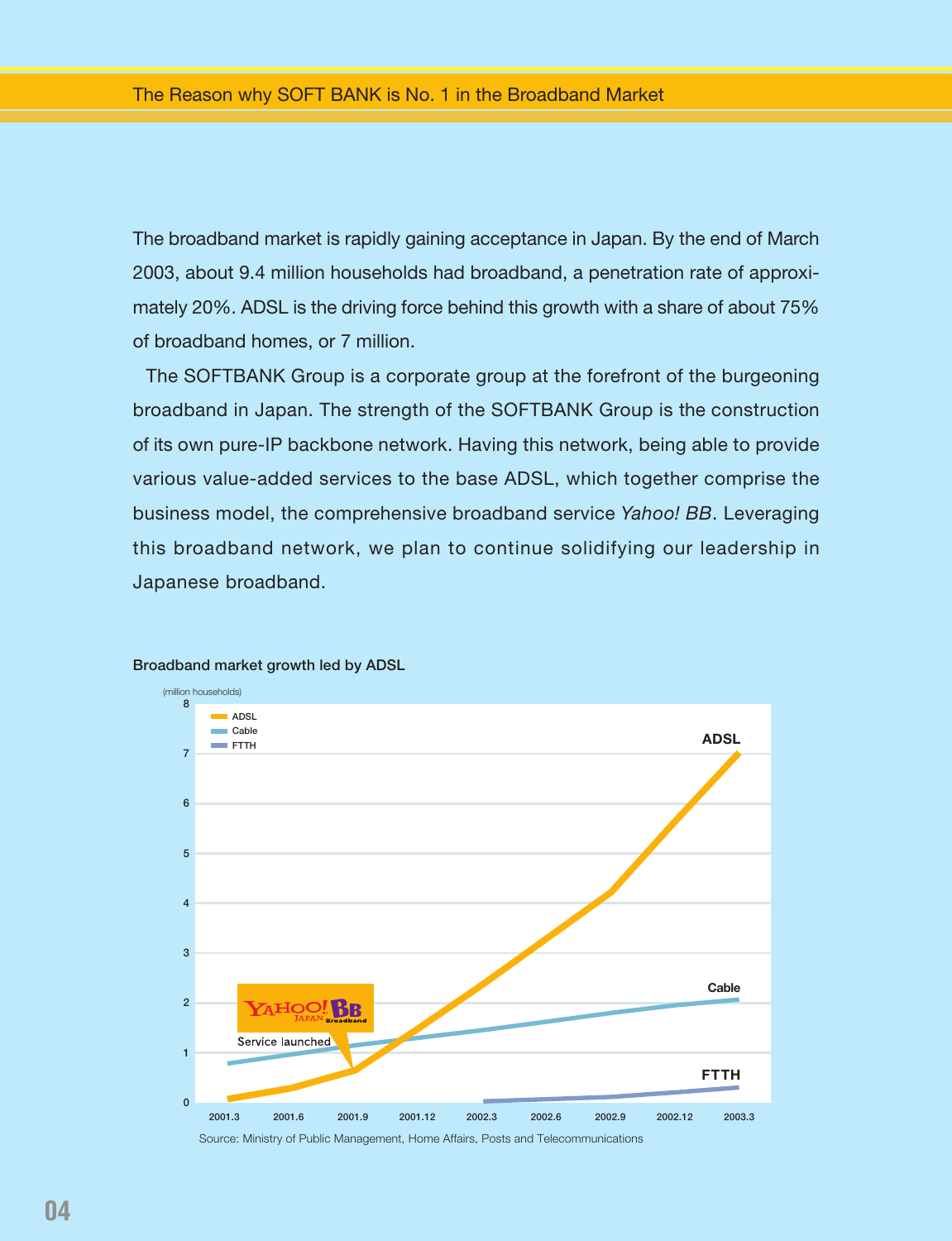#### Broadband Infrastructure Puts SOFTBANK Far Ahead of Competitors

To flexibly and rapidly offer broadband-driven revolutionary services with unmatched pricing, the SOFTBANK Group has strategically constructed a nationwide dark fiber\*<sup>1</sup> IP backbone network using Gigabit Ethernet\*<sup>2</sup> technology. This network differs from competing networks in two critical ways. First is its capacity. This network features IX\*3, that can move Internet traffic at a speed of more than 30Gbps. During 2003, planned upgrades are to boost this speed to 40Gbps on the interexchange channel between Tokyo and Osaka, and to over 10Gbps on the nationwide backbone. Additionally, the network, developed by NTT central offices is linked by a ring structure<sup>\*4</sup> with redundancy<sup>\*5</sup>. As dark fiber is used, higher traffic volumes can be easily accommodated. The second key difference is low cost. The SOFTBANK Group's broadband network was assembled through the effective utilization of dark fiber rather than actually laying new fiber-optic cable, eliminating the need for massive investments in network construction. Also our network's structure is based on IP routers that are inexpensive, yet deliver outstanding performance, to further reduce costs.

In this way, SOFTBANK Group realized the network with low costs. This is why *Yahoo! BB* rates can be set so low, clearly distinguishing us from competing services. Backed by this strategic broadband network, SOFTBANK Group outclasses its rivals, an achievement originating from its unparalleled strengths.

- \*1 Refers to fiber-optic cables that have been laid but are as yet unused.
- \*2 LAN standard that raises the transmission speed of Ethernet to 1Gbps (1,000Mbps).
- \*3 Internet exchange, a mutual Internet connection point.
- \*4 A connection structure in which the trunk line is arranged as a loop.
- \*5 The ability to withstand network obstacles and other problems.



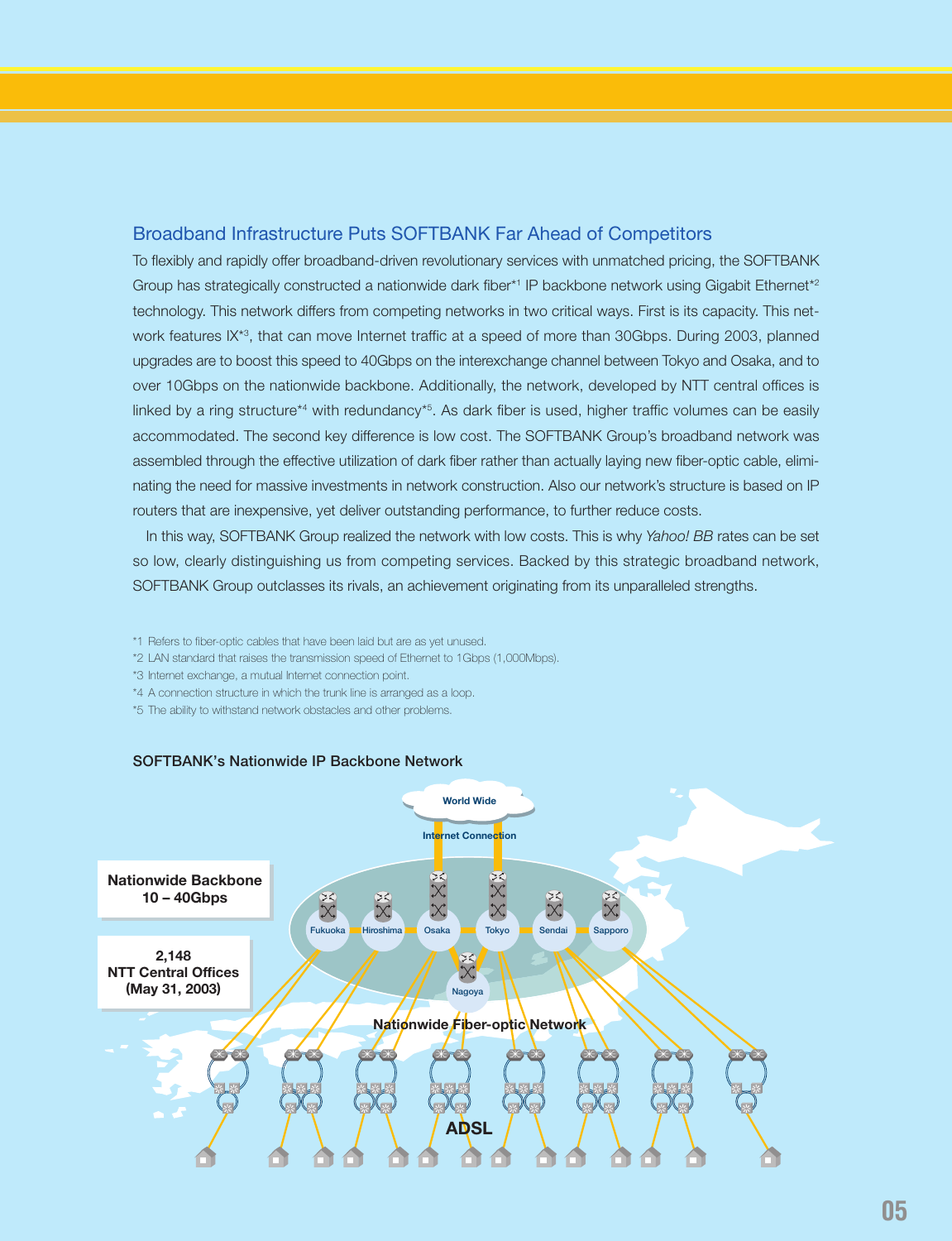### **The 1st reason:** A Vertically Integrated Business Model

Distinguishing the SOFTBANK Group is a unique vertically integrated business model that provides combined ADSL Internet connection, Internet access service and value-added services. At the heart of this model is the Yahoo! BB comprehensive broadband service, which is offered jointly by SOFTBANK BB Corp. and Yahoo Japan Corporation. Low-cost rates are offered for our individual broadband services. However, the principal characteristic of our business model is the ability to increase sales and earnings per subscriber by adding a growing lineup of services. To take advantage of our Group synergy, we continue to roll out a steady stream of new services, such as IP telephony and wireless LAN, to remain far ahead of the competition.

SOFTBANK Group's vertically integrated business model allows us to supply services that are both flexible and high quality. In comparison, our competitors rely on a horizontal alignment structure in which separate companies provide the ADSL and ISP (Internet Service Provider) functions.This business model requires the coordination of two or more partners to launch a new service. Providing a service of this nature requires more time and often different technologies and operating platforms must be integrated, which can lead to an undeniable degradation of service. Our model keeps all sales and earnings within a single corporate group. Vertical integration is great for the rapidly evolving broadband service marketplace.

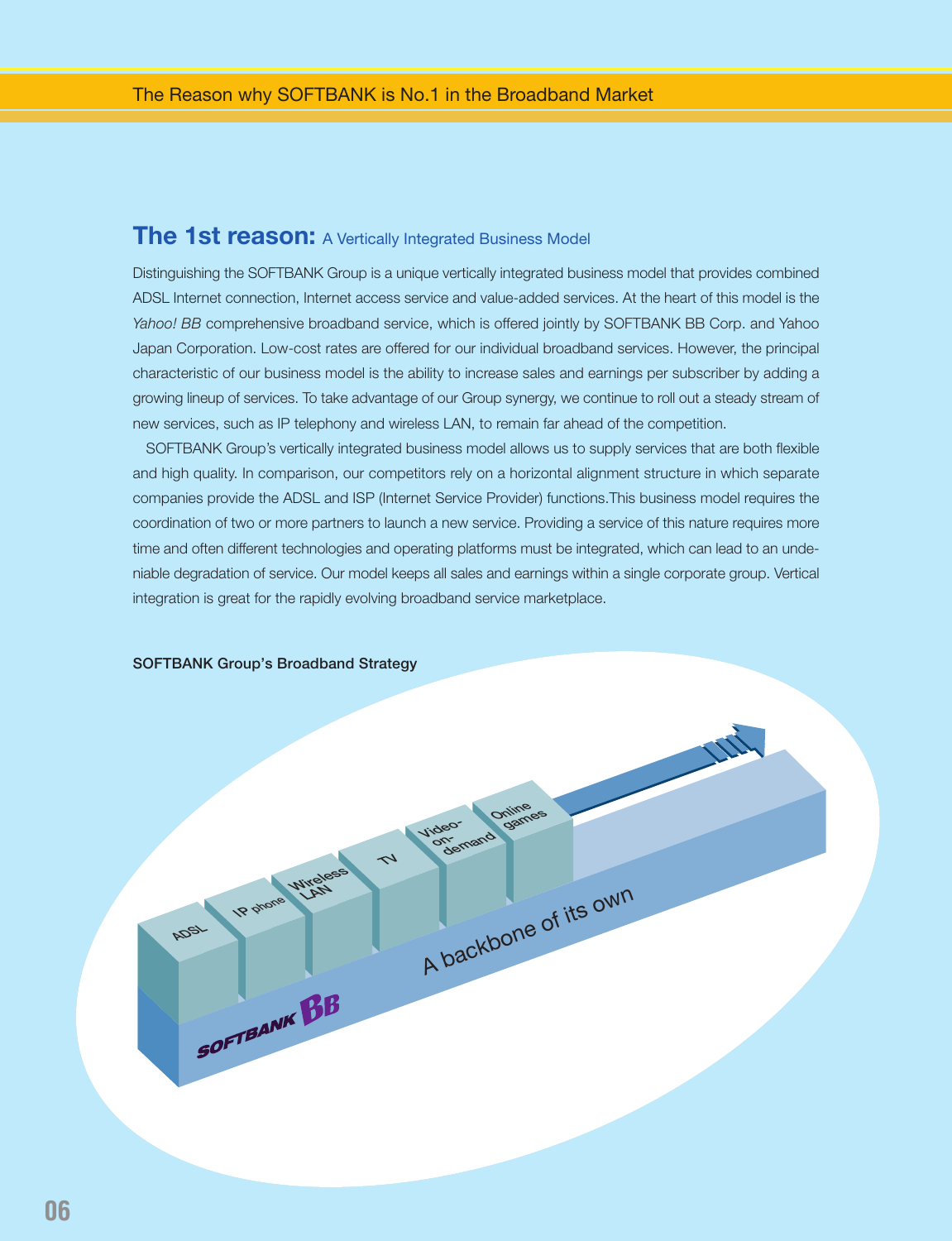SOFTBANK Group plans to increase this degree of vertical integration and, in order to put together an organization dedicated to the broadband business, we established SOFTBANK BB Corp. on January 1, 2003 by merging four wholly owned subsidiaries of SOFTBANK CORP. The aim of this merger was to develop a single platform for the provision of technologies, merchandise, services and operations of the highest caliber. Equally important is the ability to apply broadband businesses to strengthen the sales and distribution business in IT-related products gained since the inception of SOFTBANK CORP. more than two decades ago. Moreover, the SOFTBANK Group offers a combination of both the ultra-high-speed, fiber-optic Internet connection service for corporate clients and the *Yahoo! BB* service, in order to meet their diverse needs. Opportunities to benefit from synergies are thus much greater. The Group's strategy will be to continue to focus management resources on the broadband business operations quickly and efficiently, and to pursue the further expansion of market share.



#### **Concentration of Resources on Broadband Business**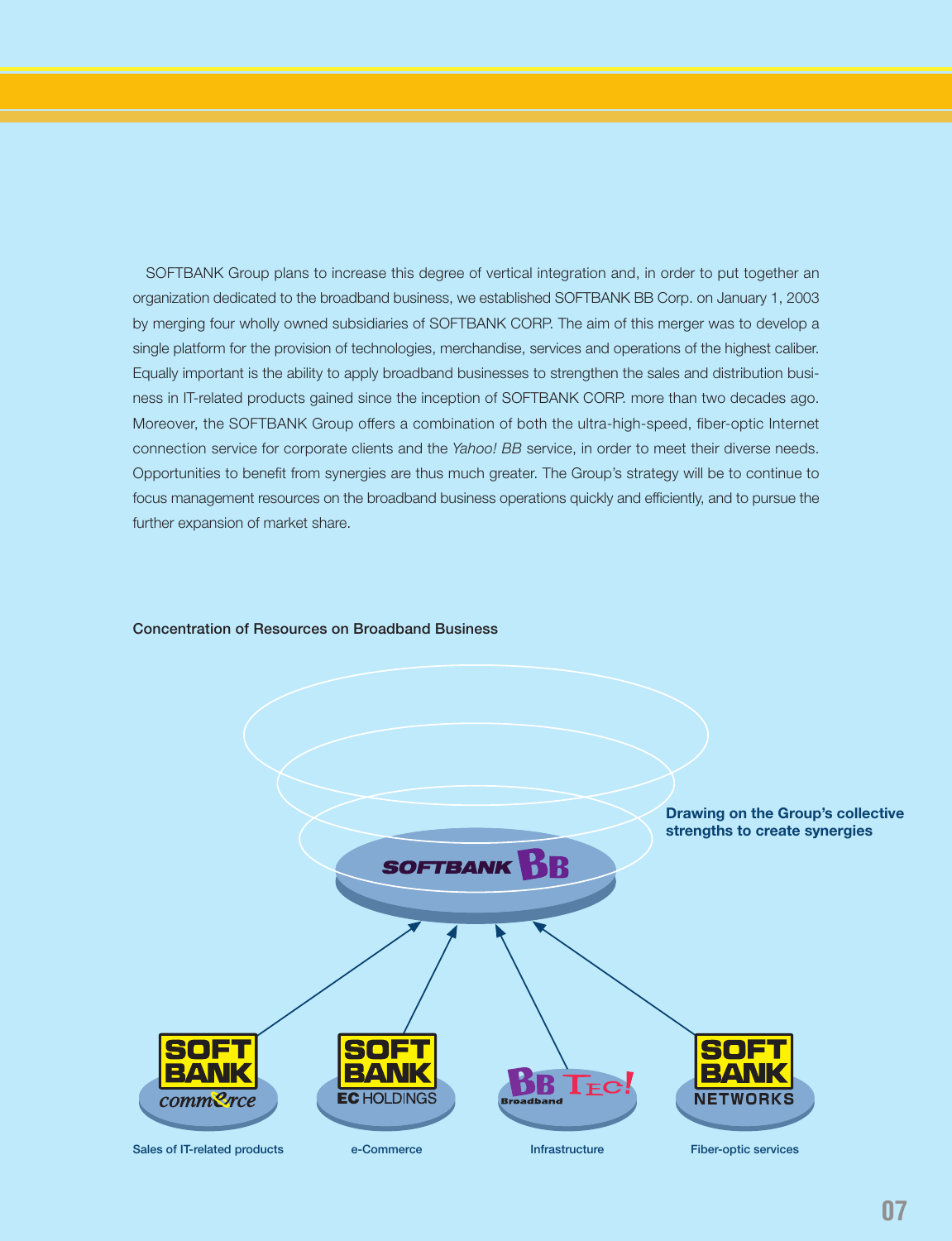### **The 2nd reason:** Launching Revolutionary Services

One quality has distinguished the SOFTBANK Group strategically in the broadband arena ever since the debut of *Yahoo! BB*—the ability to leverage a superior network to supply many types of services and applications, including voice and streaming.

In April 2002, we made headlines by starting *BB Phone*, the world's first commercial broadband IP telephony service. Users can call fixed-line phones, cell and PHS phones and even make overseas calls at very low costs, while calls between *BB Phone* subscribers are free. That same month, a trial version of *Yahoo! BB Mobile*\*1 , a wireless Internet connection service, was made available in the Tokyo area and elsewhere in Japan at no charge. Access was offered at selected fast food and family restaurants\*2 . August 2002 saw the launch of *Yahoo! BB 12M*, an ADSL service that is more resistant to attenuation in speed caused by communication distances and communication interference than *8M ADSL*. And in October 2002 we launched *Yahoo! BB 12M* + *Wireless LAN Pack*, the first service in the world to use a single modem to provide ADSL, IP telephony and the wireless LAN access *TRIO-MODEM*. By allowing subscribers to use a single modem for a home wireless LAN and mobile Internet access while away from home, this new service heralded the impending start of the ubiquitous broadband age\*3 . Next came the commercialization of *BB Cable TV* in March 2003. The world's first cable TV broadcast to employ ADSL, this service features real-time multicasting\*4 and video on demand\*5. Subscribers can enjoy pictures with high quality and video-on-demand rental services.

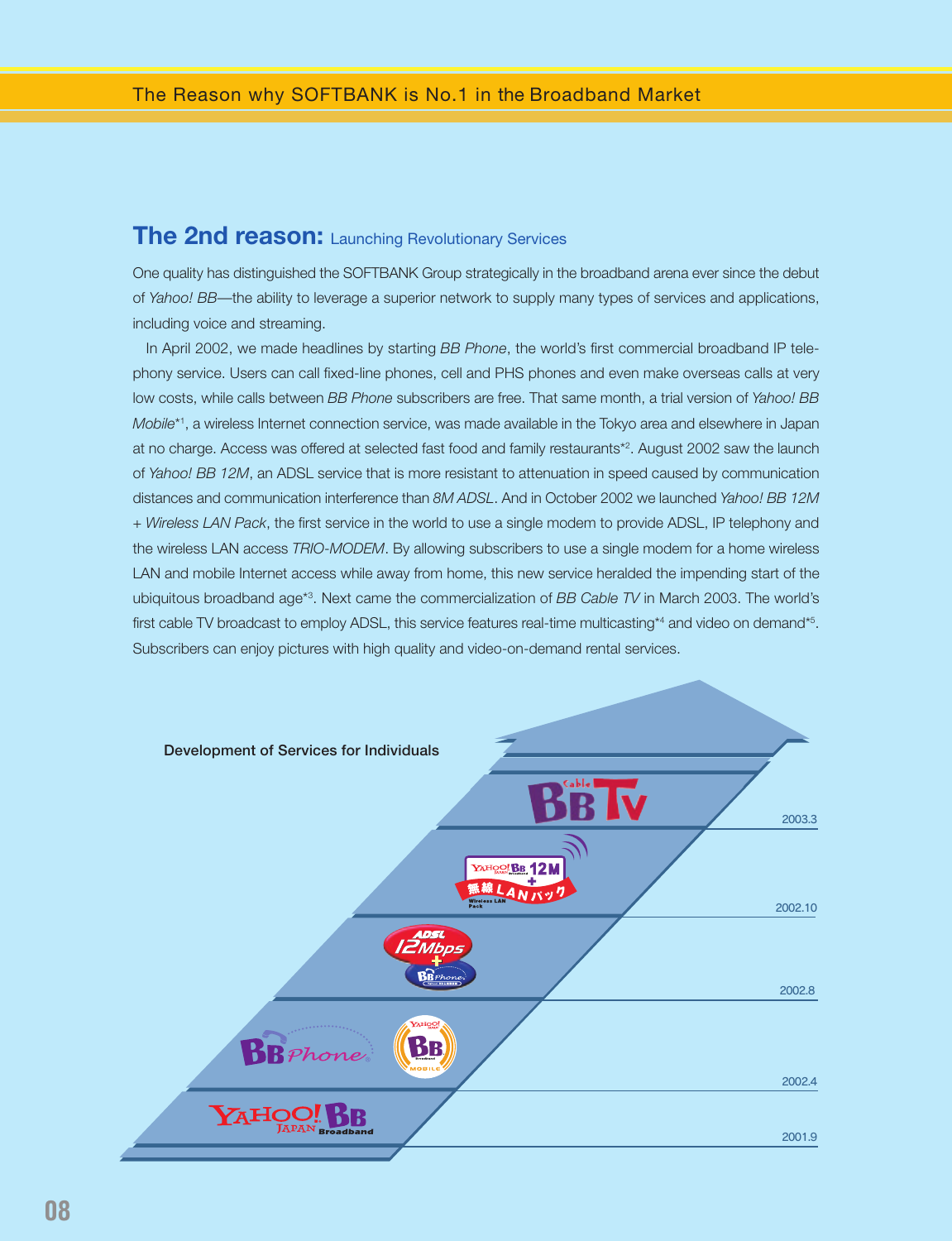In concert with these services for individuals, we are upgrading the service lineup for corporate users. The primary service is an ultra high-speed, always on, high-capacity fiber-optic data communications service that can handle large quantities of data at a speed of between 100Mbps and 1Gbps. Another service is *Broadband VPN*, a nationwide virtual private network service that can link many locations at once. *Yahoo! BB SOHO* provides still more versatility in catering to companies of various sizes and business needs. The wide array of services includes B-Conference, a TV conference system that had its full-fledged introduction in March 2003, B-R@S RAS (remote access) services using VPN technology, and such other value-added services as PC conferencing and VoIP (Voice over Internet Protocol) solutions.

Through the steady introduction of services with high degrees of added value, the SOFTBANK Group will continue to develop and capture market share and increase opportunities for earning profits.

- \*1 The nationwide *Yahoo! BB* broadband infrastructure is to be used to link LAN access points that use a wireless, ultra-high-speed Internet access service with numerous public sector and commercial facilities throughout the country. *Yahoo! BB* lines will be linked to wireless LAN access points set up nationwide to provide access to *Yahoo! BB* via a wireless LAN.
- \*2 Offered mainly by McDonald's, mister Donut, Starbucks Coffee, Denny's, Yahoo! Café, DOMDOM, DipperDan, Doutor Coffee, LOTTERIA, and GINZA Renoir.
- \*3 The original meaning of "ubiquitous" is Latin meaning "exist universally". An age in which computers become as much a part of everyday living as household electronic appliances. Without being aware they are using a computer, individuals will be able to rapidly and safely access networks to obtain the information they require.
- \*4 Technology that allows sending a datum feed to all network users who wish to receive it.
- \*5 A system that allows individuals to view programs whenever they want.

#### **Example of a Total Solution for Corporate Clients – B-VPN + B-R@S –**

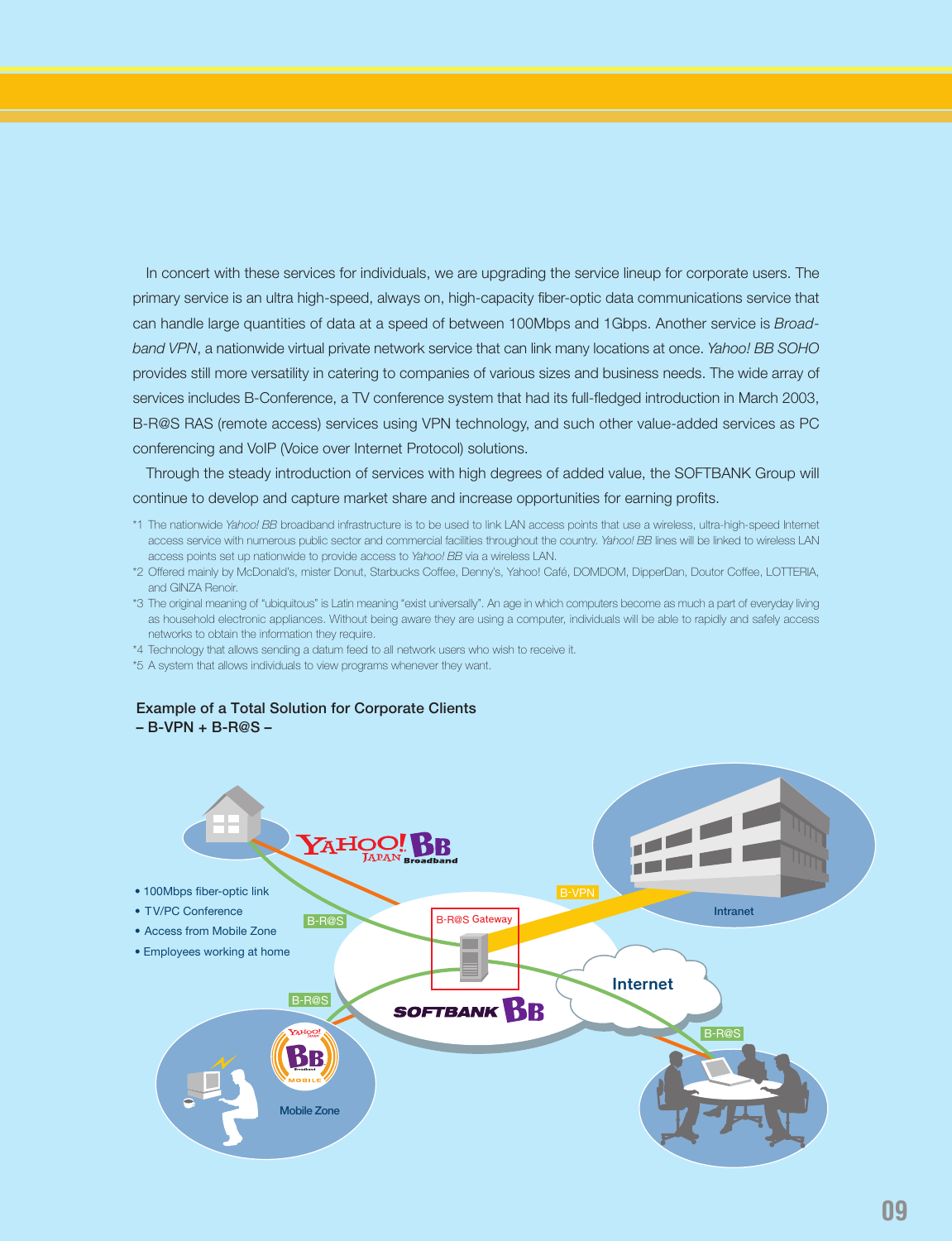### **The 3rd reason:** Multi-faceted and Effective Marketing Activities to Attract Users

As an infrastructure-reliant activity, broadband businesses inevitably require up-front investments to construct networks. Recovering these investments requires increasing earnings per user by building a large user base and capturing market share. For this reason, a critical factor to ensure the success of an undertaking is new user acquisition and increasing market share. In respect, it goes without saying that our vertically integrated business model displays its greatest strength. But this alone does not ensure success. Combining this model with multi-faceted and effective marketing activities satisfies all.

As it stands, the SOFTBANK Group has achieved considerable success with its marketing strategies. Yahoo! BB has grown rapidly; with the cumulative user base exceeding 2 million in February 2003, 16 months after the service's introduction. We believe that the acquisition 2 million users after only 16 months is the earliest in the world. Furthermore, *Yahoo! BB* beat the competition, having been ranked number one for 11 consecutive months through April 2003 in terms of the monthly-based number of new subscribers and rate of growth. Making this achievement possible are extensive and multi-faceted marketing activities that rely chiefly on the Web and high-volume retailers.

Additionally, we are strengthening our customer support system to increase satisfaction among existing customers and promoting the acquisition of new users. Now, our call center provides continuous 24-hour support to subscribers. Besides, we are now moving to further upgrade customer services, such as by completing installations sooner and addressing their needs. Our customer support system has resulted in an attrition rate below those of our competitors. SOFTBANK Group strives to be number one in customer satisfaction.



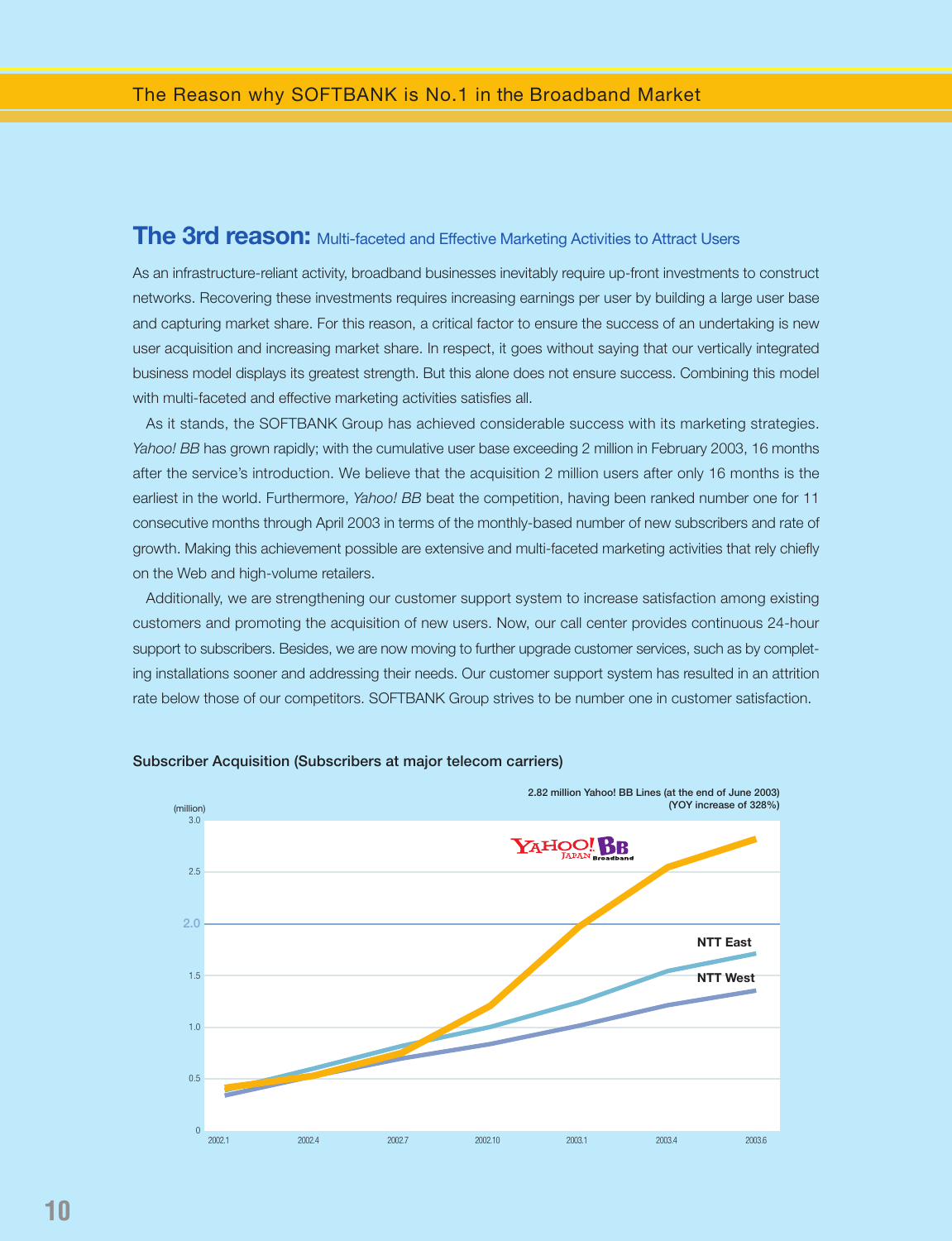## **Conclusion:** Growing and Evolving with the Unlimited Potential of Broadband

ADSL has played a key role in Japan's rapid acceptance of broadband. And SOFTBANK Group has used ADSL to expand the broadband market. SOFTBANK Group is firmly positioned at the forefront of broadband in Japan. In general, infrastructure businesses are described as an increasing returns business. To generate high returns, it is therefore vital that we retain our position of leadership. We will continue to achieve this by steadily executing business strategies that take advantage of our superiority. SOFTBANK Group will persist in stressing creative and dynamic management, and continue to grow and evolve with the limitless potential of the broadband market.

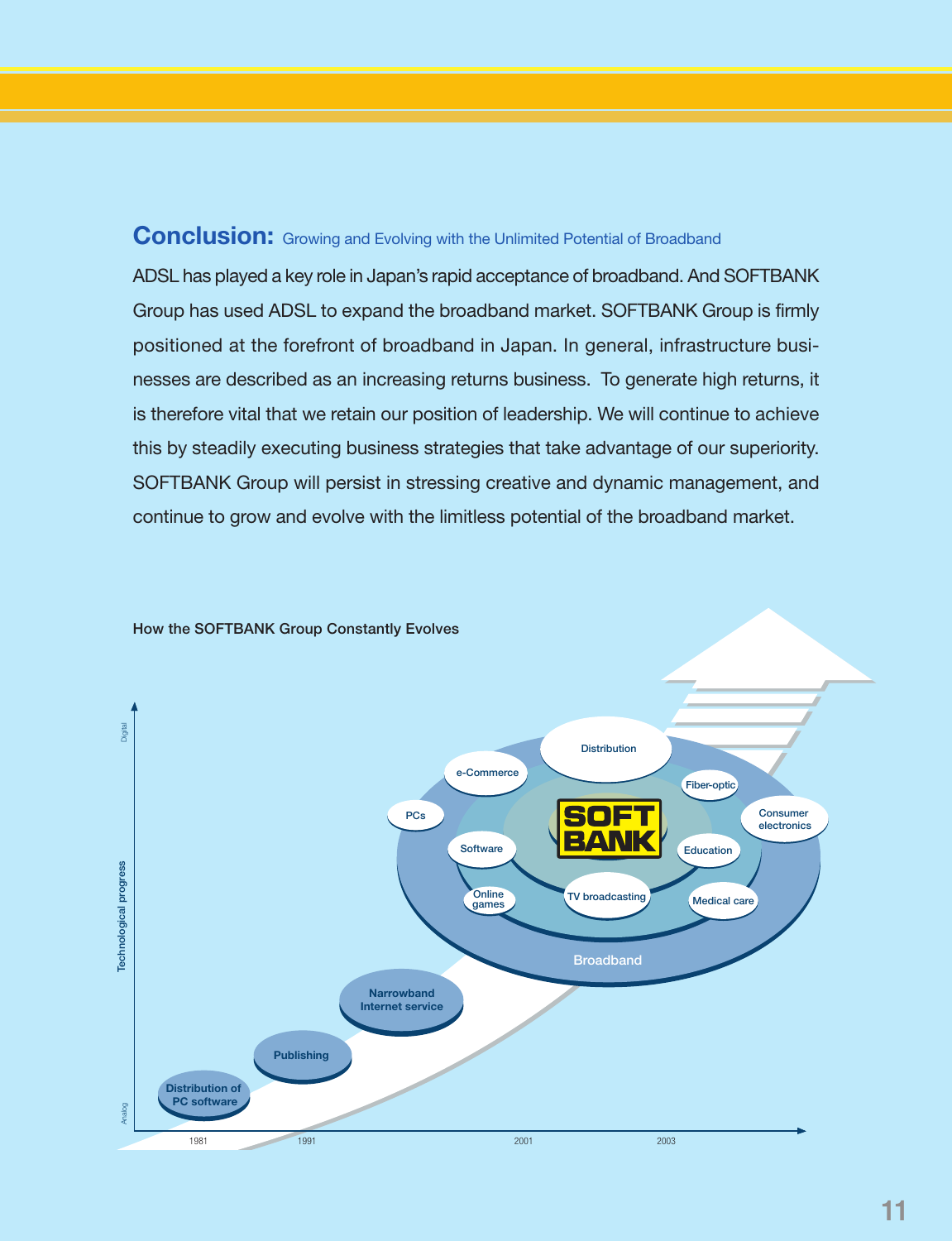#### President & Chief Executive Officer



**Masayoshi Son**

#### **Directors**



**Yoshitaka Kitao** President & CEO, SOFTBANK FINANCE **CORPORATION** 



**Ken Miyauchi** Executive Vice President, SOFTBANK BB Corp.





**Kazuhiko Kasai Masahiro Inoue** President & CEO, Yahoo Japan Corporation



**Ronald D. Fisher** Vice Chairman, SOFTBANK Holdings Inc.



**Jun Murai, Ph. D.** Professor, Faculty of Environmental Information, KEIO University



**Tadashi Yanai** Chairman & CEO, FAST RETAILING CO., LTD.



**Mark Schwartz** President & CEO, Soros Fund Management LLC

#### Corporate Auditors

**Mitsuo Sano** Full-time Corporate Auditor, SOFTBANK CORP.



**Kouichi Shibayama** (Zeirishi-Hojin ChuoAoyama (PricewaterhouseCoopers)/ Advisor)

**Hidekazu Kubokawa** Certified Public Accountant, Certified Tax Accountant

Note:Mr. Yasuharu Nagashima, Mr. Kouichi Shibayama, and Mr. Hidekazu Kubokawa, candidates for the reappointment of Corporate Auditors, satisfy the qualifications of outside corporate auditors as provided in Paragraph 1, Article 18 of the "Law for Special Measures to Commercial Code Concerning Audit, etc. of Kabushiki-kaisha."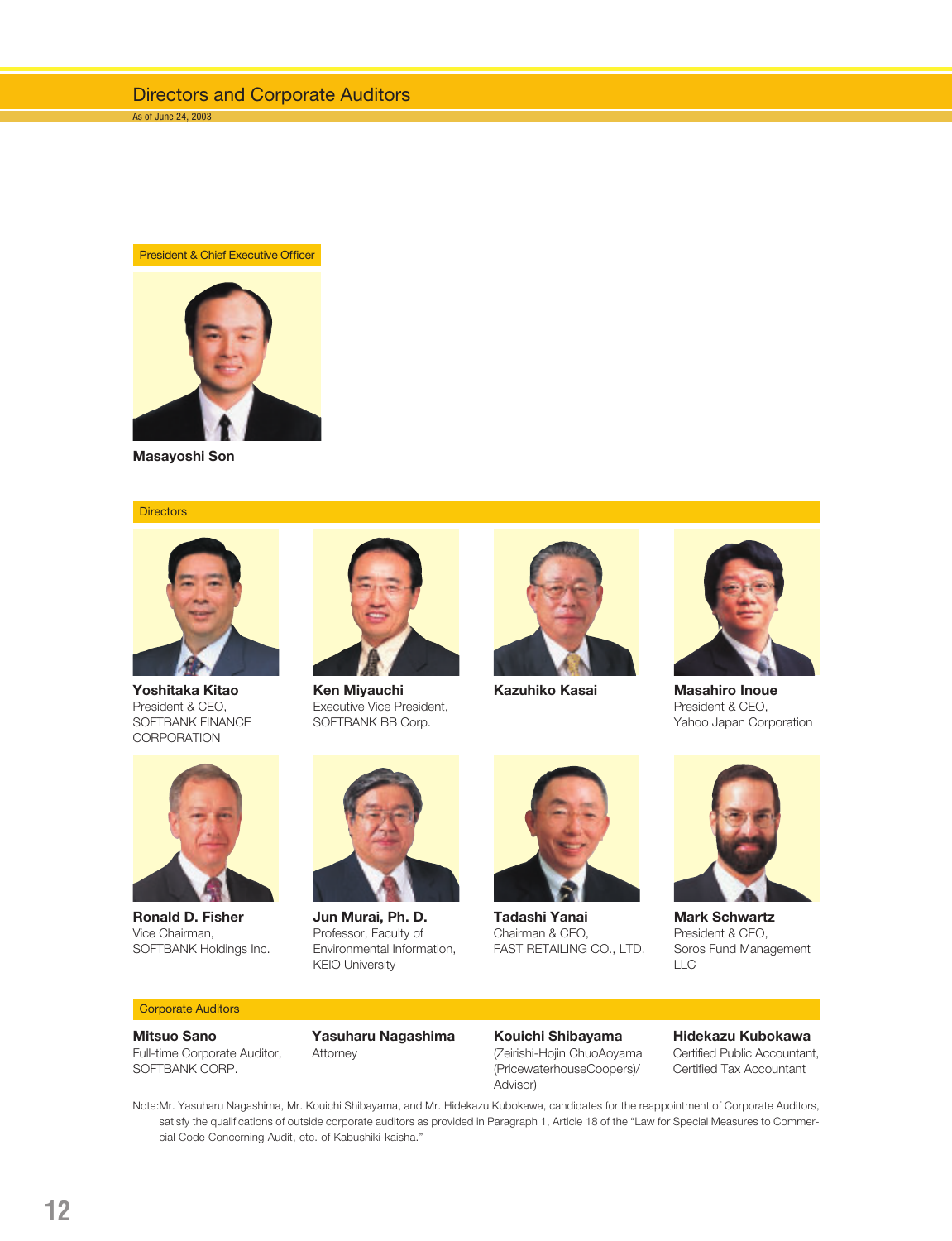- 14 Six-Year Summary of Selected Financial Data
- 15 Financial Analysis
- 22 Consolidated Balance Sheets
- 24 Consolidated Statements of Income
- 25 Consolidated Statements of Changes in Shareholders' Equity
- 26 Consolidated Statements of Cash Flows
- 27 Notes to Consolidated Financial Statements
- 55 Report of Independent Accountants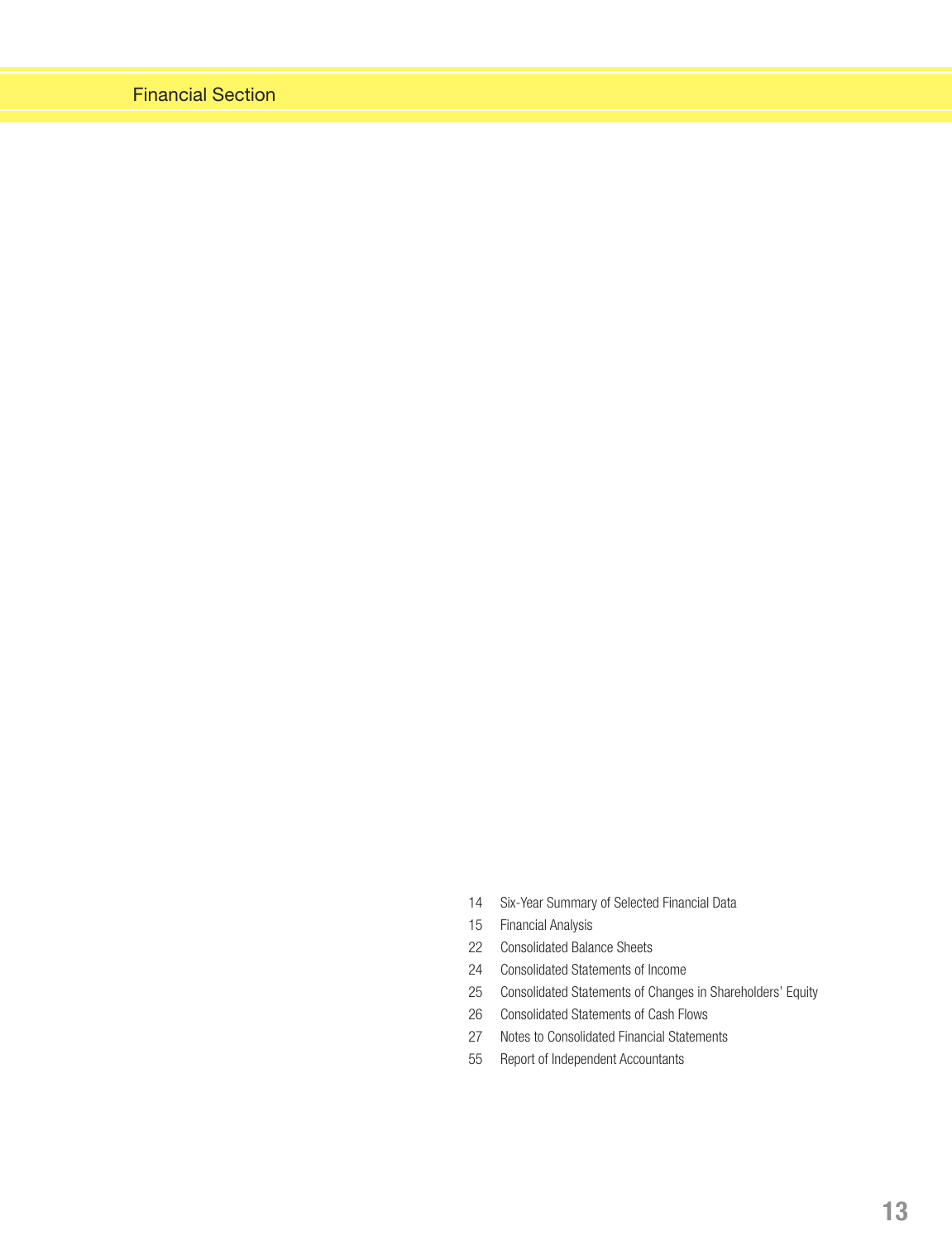|                                   |              |          |              |              |              |                 | Thousands of |
|-----------------------------------|--------------|----------|--------------|--------------|--------------|-----------------|--------------|
|                                   |              |          |              |              |              | Millions of yen | U.S.dollars  |
|                                   | 1998         | 1999     | 2000         | 2001         | 2002         | 2003            | 2003         |
| For the year:                     |              |          |              |              |              |                 |              |
| Sales                             | 513,364<br>¥ | ¥528,159 | 423,221<br>¥ | 397,105<br>¥ | 405,315<br>¥ | ¥406,892        | \$3,385,125  |
| Operating income (loss)           | 31,938       | 12,130   | 8,378        | 16,431       | (23,901)     | (91, 997)       | (765, 370)   |
| Income (loss) before income taxes |              |          |              |              |              |                 |              |
| and minority interest             | 33,824       | 36,640   | 32,169       | 87,010       | (119, 940)   | (71, 475)       | (594, 632)   |
| Net income (loss)                 | 10,303       | 37,538   | 8,447        | 36,631       | (88, 755)    | (99, 989)       | (831, 858)   |
| At year-end:                      |              |          |              |              |              |                 |              |
| Interest-bearing debt             | 681,651<br>¥ | ¥444,392 | 418,706<br>¥ | 413,442<br>¥ | 365,645<br>¥ | ¥340,796        | \$2,835,237  |
| Shareholders' equity              | 242,758      | 284,976  | 380,740      | 424,261      | 465,326      | 257,397         | 2,141,405    |
| Total assets                      | 1,140,251    | 952,578  | 1,168,308    | 1,146,083    | 1,163,679    | 946,331         | 7,872,970    |
| Shareholders' equity ratio (%)    | 21.3         | 29.9     | 32.6         | 37.0         | 40.0         | 27.2            | 27.2         |
| Return on equity (%)              | 4.3          | 14.2     | 2.5          | 9.1          | (20.0)       | (27.7)          | (27.7)       |
|                                   |              |          |              |              |              |                 |              |
|                                   |              |          |              |              |              | ven             | U.S. dollars |
| Per share:                        |              |          |              |              |              |                 |              |
| Net income (loss)-primary         | ¥ 33.59      | ¥121.79  | 26.02<br>¥   | ¥ 110.47     | ¥ $(263.53)$ | 4(296.94)       | \$(2.47)     |
| Shareholders' equity              | 791.75       | 906.45   | 1,152.18     | 1,260.14     | 1,381.31     | 767.56          | 6.39         |
| Cash dividends                    | 40.00        | 20.00    | 20.00        | 7.00         | 7.00         | 7.00            | 0.06         |

Notes: 1. Yen figures have been translated into U.S. dollars, for convenience only, at the rate of ¥120.20=U.S.\$1.00, the exchange rate prevailing on March 31, 2003.

2. Sales represents sales from non-financing business and revenue from financing business.

3. Effective from fiscal 2003, shareholders' equity per share and net income (loss) per share are calculated in accordance with "Accounting Standards for Earnings per Share" (Financial Accounting Standards No. 2) and "Implementation Guidance for Accounting Standards for Earnings per Share" (Financial Accounting Standards Implementation Guidance No. 4).

Net income (loss) per share is calculated based on the weighted-average number of share issued and outstanding during each fiscal year, and shareholders' equity per share is calculated based on the number of shares outstanding as of each fiscal year-end.

These figures are retroactively adjusted to reflect the following stock splits:

May 20, 1996 1.4:1/Nov. 20, 1996 1.4:1/May 20, 1997 1.3:1/June 23, 2000 3:1

4. The dividend paid in fiscal 1998 included an additional commemorative payment of ¥20.00 per share.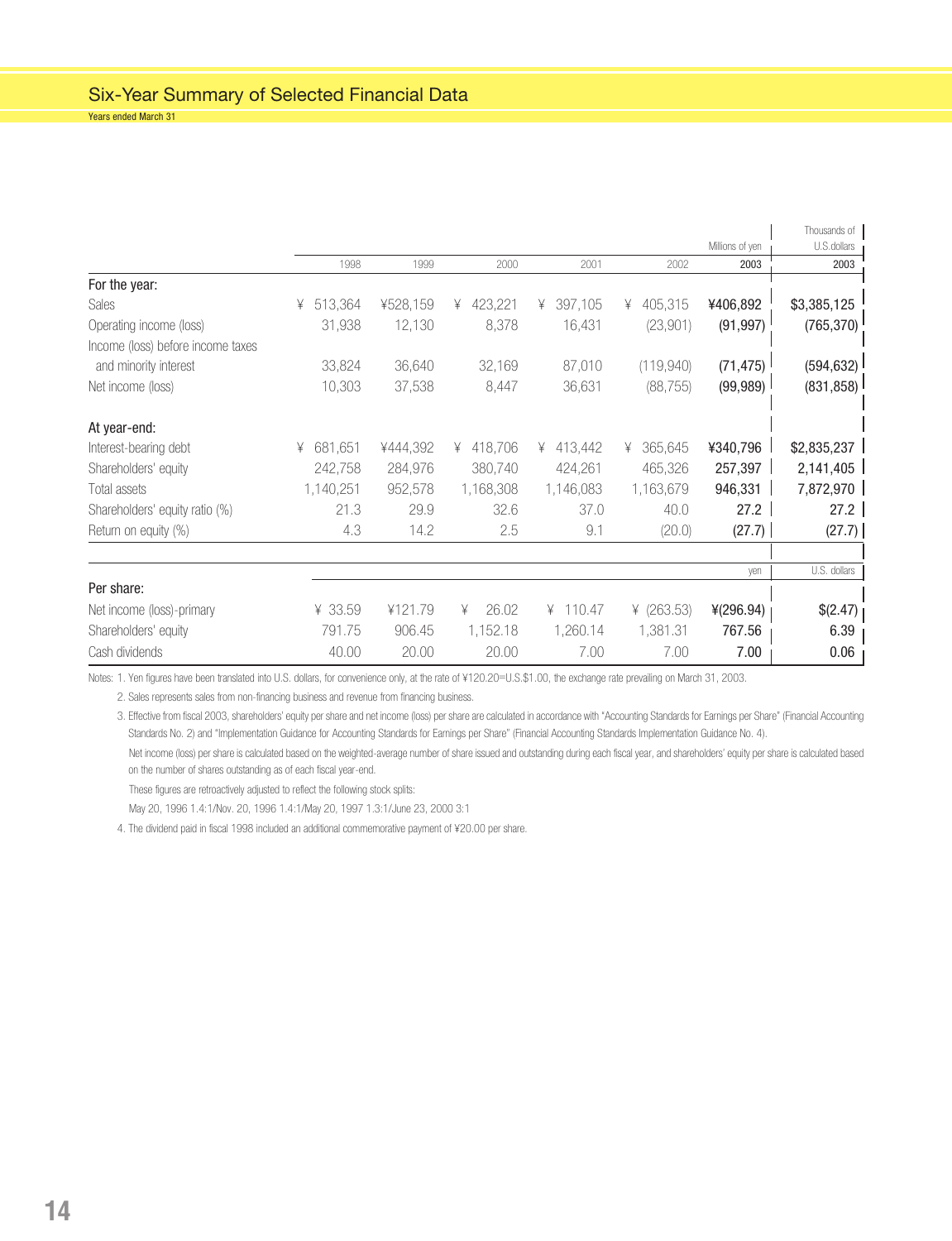#### Operating Environment

During fiscal 2003, the fiscal year ended March 31, 2003, some sectors of Japan's economy showed signs of a rebound in the first half. However, the economy weakened considerably in the second half. Behind this downturn were declines in private-sector capital expenditures and depressed final demand due to concerns about the outlook for the global economy, falling stock prices and the impact of events in Iraq. Despite these circumstances, Japan's broadband market continued to expand rapidly. Driving this growth in demand was the provision of the low-cost, always-on Internet connection by SOFTBANK Group's Yahoo! BB service. Yahoo! BB has the largest number of DSL subscribers, driving the growth of entire broadband market. The DSL subscriber base rose from 2.38 million at the end of March 2002 to 7.02 million as of March 31, 2003, according to data compiled by

#### SOFTBANK Group's Organizational Structure

As of March 31, 2003, the SOFTBANK Group consisted of 281 subsidiaries and 114 affiliates. Operations are divided into eight business segments: Broadband Infrastructure, e-Commerce, e-Finance, Media & Marketing, Broadmedia, Internet Culture, Technology Services and Overseas Funds. In general, the Group has three tiers: a pure holding company, operation holding companies and operating companies. The operation holding companies make management decisions based on the specialized knowledge required by each at the Group's business segments, while operating companies can operate freely as units that are delegated authority and that are autonomous. SOFTBANK CORP.,

the Japanese Ministry of Public Management, Home Affairs, Posts and Telecommunications.

During fiscal 2003, the overriding goal of SOFTBANK Group operations was to increase the customer base in the Broadband Infrastructure segment. The Group's management resources were concentrated in a group-wide basis on the broadband businesses domain in order to generate stable profitability and cash flows over the medium and long term. As a result, the number of Yahoo! BB lines installed on a cumulative basis rose to about 2.36 million as of March 31, 2003, confirming its number one share among both telecommunication carriers and ISP companies. By continuing the expansion of its customer base, the SOFTBANK Group strives to ensure the profitability of the Broadband Infrastructure business as quickly as possible.

the pure holding company, manages and coordinates the entire Group maximizing synergies generated by the Group and making substantial contributions to increasing the Group corporate value. In January 2003, SOFTBANK BB Corp. was established through the merger of four SOFTBANK CORP. subsidiaries (BB Technologies Corporation, SOFTBANK Networks Inc., SOFTBANK EC HOLDINGS CORP. and SOFTBANK COMMERCE CORP.) As the Group's largest operating company, SOFTBANK BB Corp. is active in the Broadband Infrastructure and e-Commerce segments to support the objective of positioning the broadband business as the Group's flagship operation.

#### Strengthened Corporate Governance

The SOFTBANK Group managed measures to strengthen its corporate governance in order to maximize its enterprise value and the value of the entire group, as well as to manage with an emphasis on shareholders and cash flows. The nucleus of the corporate governance is a ninemember board of directors at the pure holding company at present. A certain proportion of board members (currently three of the nine members) are external directors. Furthermore, the Group continues to adopt a corporate auditor system in which the majority of these auditors come

from outside the Group.

During the past year, there were organizational enhancements in the Group management and public relations functions undertaken by the pure holding company. The Internal Audit Department was established at the holding company in January 2002 and is responsible for monitoring the activities of the Company and each of the Group companies to ensure compliance with management policies.

#### Factors Underlying Fluctuations in Consolidated Results

The major factors affecting the operations of the SOFTBANK Group are as follows.

#### Broadband Business Up-front Expenses and Profitability

In fiscal 2003, the SOFTBANK Group focused on expanding its market

share in the broadband infrastructure business. As a result, Yahoo! BB became the first DSL communications carrier in Japan to exceed 2 million lines installed on a cumulative basis, and it makes the Group the largest provider of DSL services in Japan. However, accomplishing this goal required considerable up-front expenses related to depreciation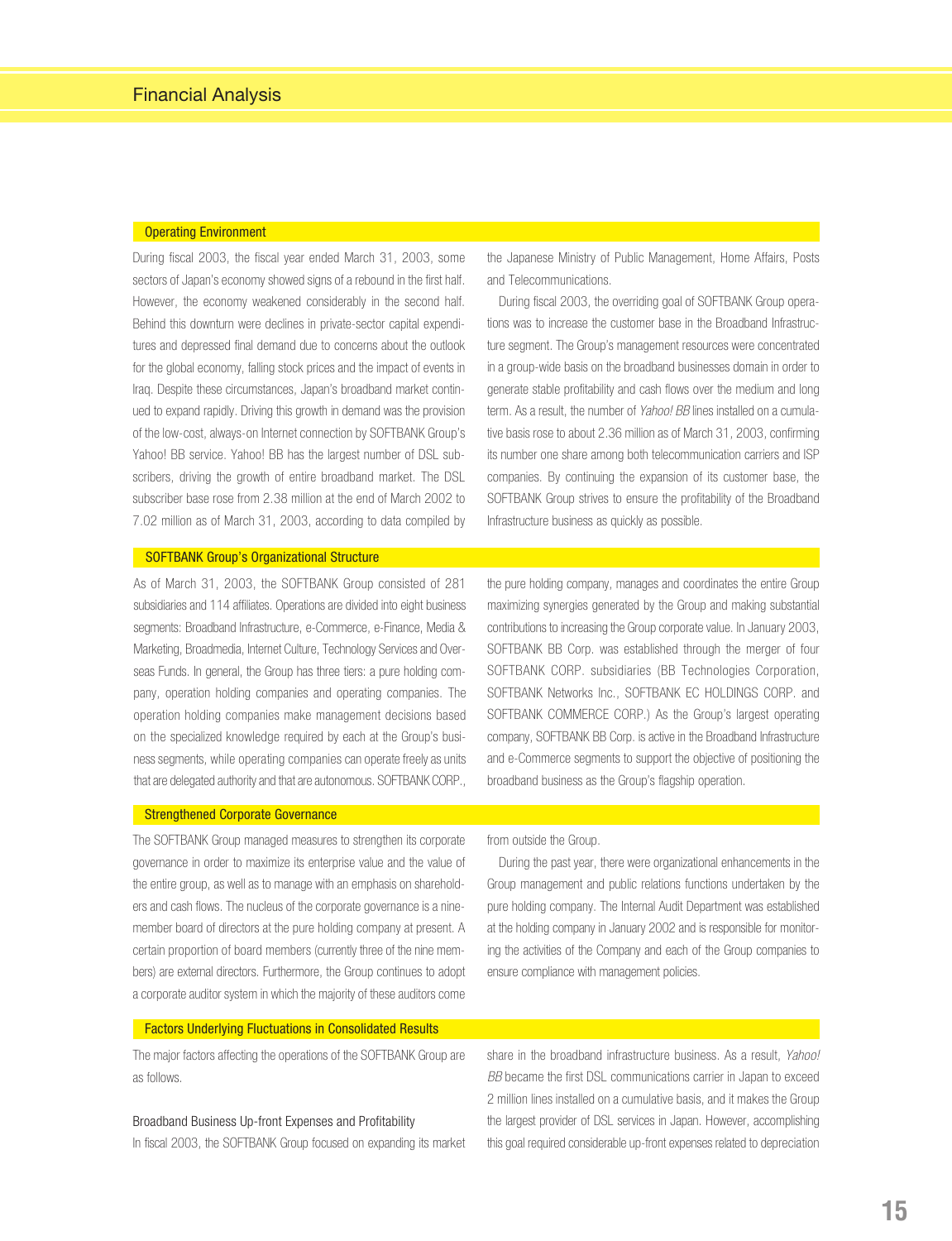for transmission equipment and customer acquisition, etc. These expenses materially impacted on the Group's operating results in fiscal 2003. On a medium and long term basis, achieving more than 2 million lines installed places the broadband infrastructure business within sight of its goal of generating positive operating cash flows and profitability in near future.

#### Revisions to Organization and Investment Portfolio

SOFTBANK Group's objective is to be the preeminent corporate group in the broadband domain. In pursuit of this objective, SOFTBANK BB Corp. was established in fiscal 2003, and the integration and reorganization of the Group business portfolios was implemented. As before, the Group continues to implement liquidations, withdrawals, integrations, and restructurings of subsidiaries where there are no prospects for profitability. Affiliated companies and portfolio investments were constantly reviewed, leading to the restructuring of operations, and additional investments and partial sales of interests. Fiscal 2003 operating results were affected by such actions, which implemented fiscal 2002, the exclusion from consolidation of Key3Media Group, Inc. and the reclassification of Yahoo! Inc. from an equity-method affiliate to available-for-sale securities following the partial sale of the Group's equity

#### interest in this company. Fiscal 2003 results were also affected by gains and losses on sales of investment securities.

#### Market Conditions

The SOFTBANK Group has reduced downside risk by revaluating investment securities and investment in funds in accordance with market conditions. However, due to the protracted downturn in stock markets in Japan and overseas, the Group revaluates investment securities in cases where declines in the market value or effective value of securities are significant, except in cases where a recovery in value is expected. Accounting for such valuation losses can affect operating results.

#### Foreign Exchange Fluctuations

The SOFTBANK Group is exposed to risks associated with changes in foreign exchange rates mainly through the loan/borrowing between SOFTBANK CORP. and overseas subsidiaries, the importing of transmission equipment for the broadband segment, or other reasons. In fiscal 2003, the appreciation of the yen resulted in a net exchange loss incurred. The foreign exchange position depends on the Group's business and SOFTBANK Group does hedge some of portions.

#### **Outline of Consolidated Results**

#### Sales

Sales increased ¥1,577 million to ¥406,892 million. Sales increased in the Broadband Infrastructure and Internet Culture segments, but decreased in the Media & Marketing and e-Commerce segments.

#### Operating Income

Operating loss increased ¥68,096 million to ¥91,997 million. The primary factor for this loss was the increase in costs accompanying the expansion of operations in the Broadband Infrastructure segment, which remains in the start-up phase. Excluding this segment, other segments in total achieved profitability at the operating level.

#### Net Income

Net loss increased ¥11,234 million to ¥99,989 million. Details regarding income and expense items are as follows.

Interest expense, net: ¥7,649 million Interest expense decreased ¥5,926 million affected by reductions in interest-bearing debts during the fiscal year.

Equity in gain under the equity method, net: ¥11,108 million Equity in gain in Aozora Bank, Ltd. amounted to ¥20,384 million and equity in loss from overseas investment mainly declined compared to the previous year.

Exchange loss, net:  $\frac{47,704 \text{ million}}{47,704}$ Exchange loss was chiefly attributable foreign exchange loss caused by the appreciation of the yen on the repayment of loans to overseas subsidiaries by SOFTBANK CORP.

Loss from investment in partnership:  $\frac{412,833 \text{ million}}{412,833}$ A net loss of distributions from partnerships was posted as a result of the adverse global financial markets, primarily in the e-Finance segment.

| Gain (loss) on sales of investment securities, net: ¥116,761 million |  |
|----------------------------------------------------------------------|--|
| (Major items)                                                        |  |
|                                                                      |  |
|                                                                      |  |
|                                                                      |  |
|                                                                      |  |
|                                                                      |  |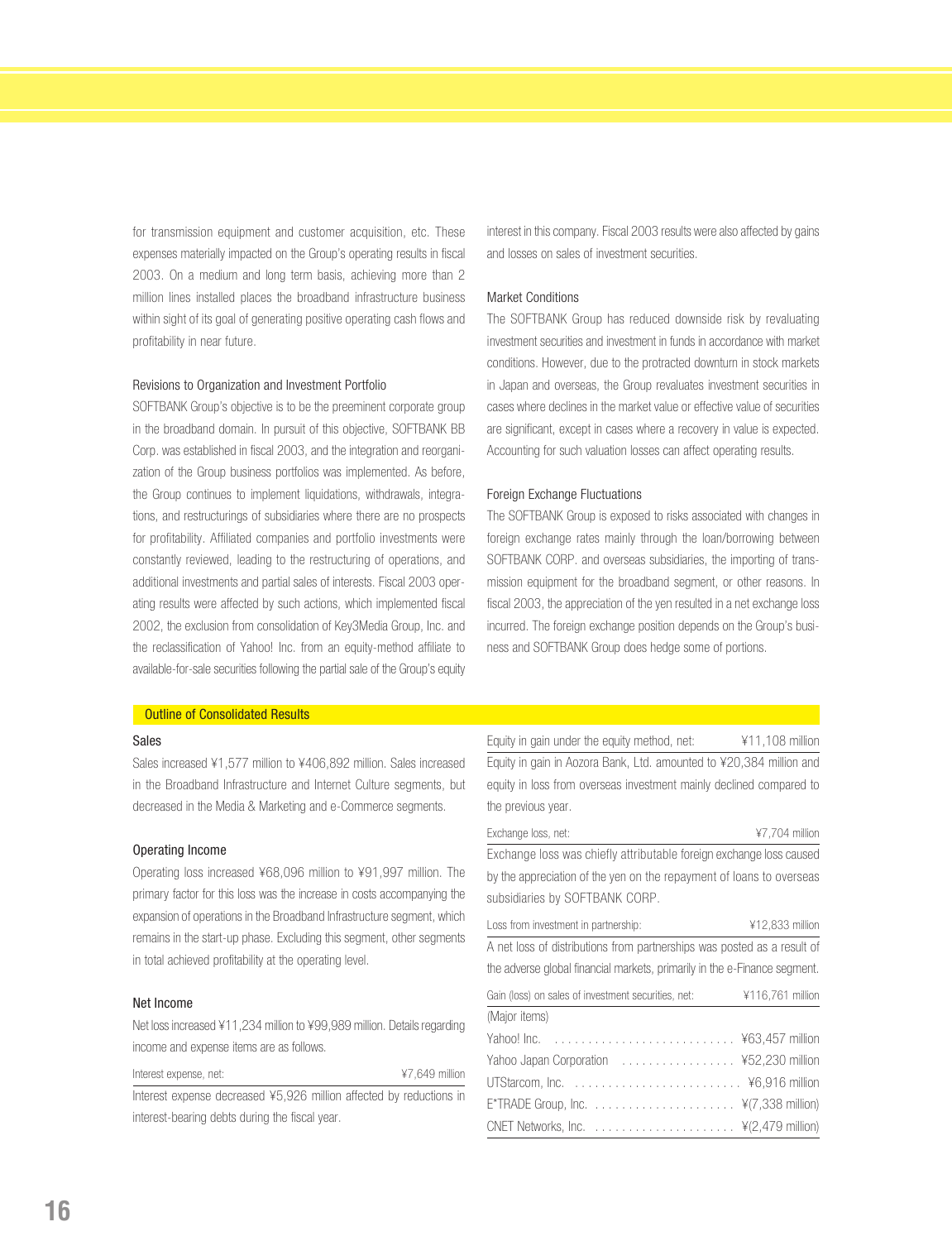| Valuation loss on investment securities, net: | ¥66,173 million |
|-----------------------------------------------|-----------------|
| (Major items)                                 |                 |
|                                               |                 |
|                                               |                 |
|                                               |                 |
|                                               |                 |

#### Income Taxes

Current income tax totaled ¥14,849 million, while tax refunds were ¥11,125 million. Deferred income tax was ¥27,351 million. The total tax provision in fiscal 2003 was ¥31,075 million, resulting in a tax rate per statement of income of 43.48% in negative. The difference between the tax rate and statutory tax rate of 42.05% was mainly attributed to an increase in the valuation allowance established against the deferred tax assets on operating tax loss carry-forwards of certain consolidated subsidiaries.

#### Outline of Consolidated Business Results by Segment

SOFTBANK BB Corp. was established in January 2003, and since then the operations of SOFTBANK BB Corp. were apportioned into the Broadband Infrastructure segment (for operations formerly conducted mainly by BB Technologies Corporation and SOFTBANK Networks Inc.) and the e-Commerce segment (for operations formerly conducted mainly by SOFTBANK EC HOLDINGS CORP. and SOFTBANK COMMERCE

CORP.). Furthermore, operating results of the Yahoo! BB business ascribed to Yahoo Japan Corporation and the results attributed to the Yahoo! BB sales activities conducted by the former SOFTBANK COMMERCE CORP. for the period April through December 2002 were included in the Broadband Infrastructure segment's fiscal 2003 results in order to accurately present the Group's activities.

| <b>Sales</b>                       |            | Millions of yen | (% )   |  |
|------------------------------------|------------|-----------------|--------|--|
|                                    | 2002       | 2003            | Change |  |
| Broadband Infrastructure Segment   | 9.169<br>¥ | ¥ 40,008        | 336.3  |  |
| e-Commerce Segment                 | 284,195    | 266,086         | (6.4)  |  |
| e-Finance Segment                  | 24,260     | 28,167          | 16.1   |  |
| Media & Marketing Segment          | 48,439     | 16,914          | (65.1) |  |
| Broadmedia Segment                 | 12,127     | 11,945          | (1.5)  |  |
| Internet Culture Segment           | 32,016     | 38,201          | 19.3   |  |
| <b>Technology Services Segment</b> | 18,528     | 25,729          | 38.9   |  |
| Overseas Funds                     | 2,482      | 3,277           | 32.1   |  |
| Others                             | 20,803     | 15,862          | (23.8) |  |

The above numbers include inter-segment sales.

#### **Operating income (loss)** (%) **Millions of yen** Millions of yen (%)

|                                    | 2002       | 2003        | Change |
|------------------------------------|------------|-------------|--------|
| Broadband Infrastructure Segment   | 4(17, 952) | $*(96,205)$ |        |
| e-Commerce Segment                 | 3,206      | 2,466       | (23.1) |
| e-Finance Segment                  | (4, 921)   | (5,823)     |        |
| Media & Marketing Segment          | 2,561      | (522)       |        |
| Broadmedia Segment                 | (40)       | (1,616)     |        |
| Internet Culture Segment           | 9,937      | 16,882      | 69.9   |
| <b>Technology Services Segment</b> | 1,136      | 1,113       | (2.0)  |
| Overseas Funds                     | (226)      | 1,991       |        |
| Others                             | (6,655)    | (6, 384)    |        |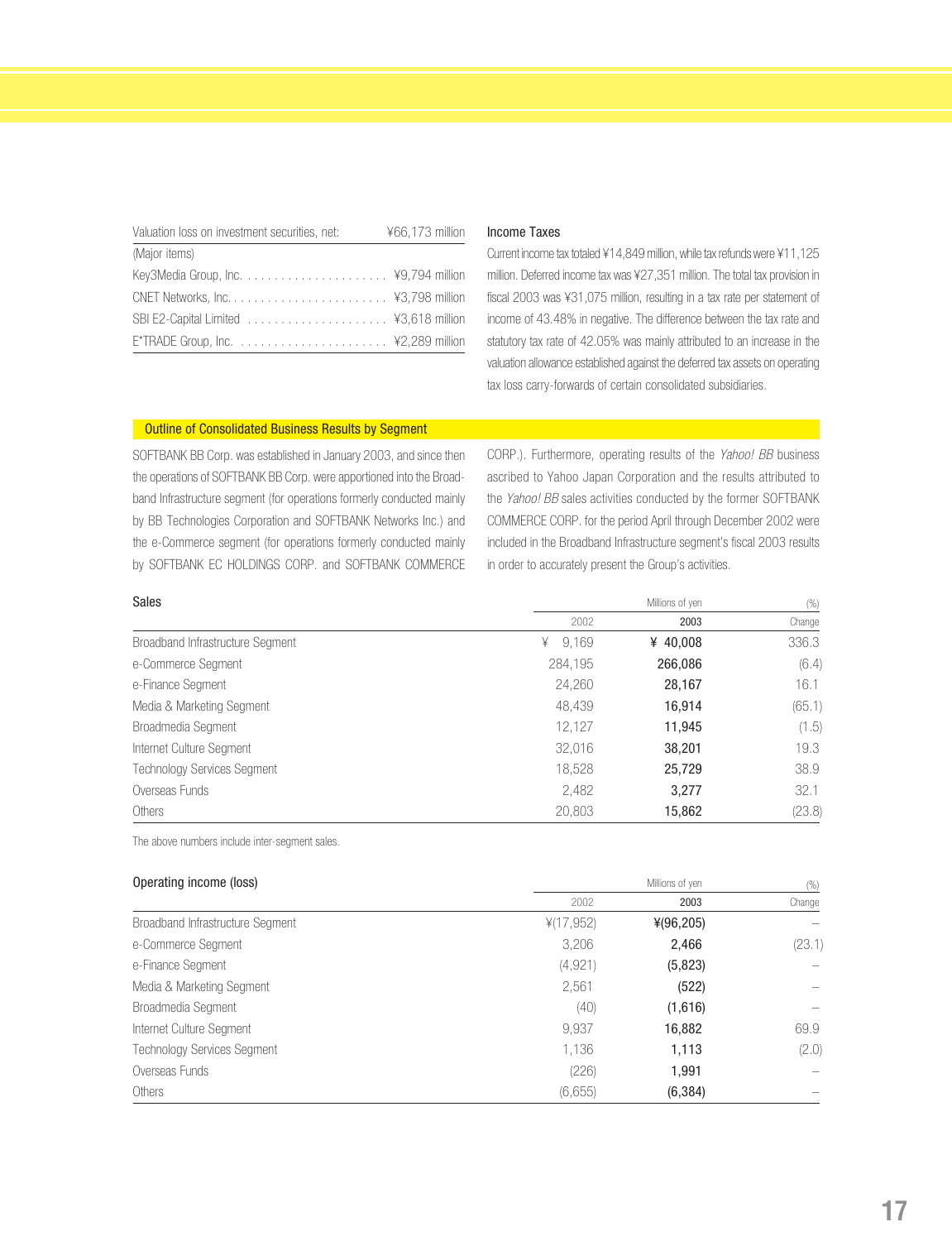[ Share of Sales by Segment ]



#### Broadband Infrastructure

(14 consolidated subsidiaries and 8 affiliates accounted for under the equity method)

Main sources of sales: ADSL high-speed Internet connection service and IP telephony service; fiber-optic ultra-high-speed Internet connection service and other operations

Segment sales increased ¥30,839 million, or 336.3%, to ¥40,008 million. This was mainly attributable to the sharp growth in sales for the Yahoo! BB business as the number of lines installed surged from approximately 490,000 at the end of fiscal 2002 to approximately 2,360,000 at the end of fiscal 2003 and the service lineup was expanded. The growth in lines installed increased customer acquisition costs related to incentive payments to sales agents, as well as associated equipment depreciation expenses and lease payments, etc. The operating loss increased ¥78,253 million to ¥96,205 million. For activities other than the Yahoo! BB business, IP REVOLUTION, INC. (a wholly owned subsidiary of SOFTBANK BB Corp.), as a provider of an ultra-high-speed, fiber-optic Internet connection service, realized steady growth in sales throughout the fiscal year and achieved profitability on a monthly basis in the second half of fiscal 2003.

To enhance its equity and strengthen its financial base, SOFTBANK BB Corp. procured ¥120,000 million through the issuance of common stock to SOFTBANK CORP. As half of this amount was allocated to common stock, SOFTBANK BB Corp.'s common stock stood at ¥63,000 million at the end of fiscal 2003.

#### e-Commerce

#### (19 consolidated subsidiaries and 10 affiliates accounted for under the equity method)

Main sources of sales: Sales of PC software and such hardware as PCs and peripherals; enterprise solutions; diversified e-commerce business, including e-commerce between businesses and consumers

Segment sales decreased ¥18,109 million, or 6.4%, to ¥266,086 million. In fiscal 2002, this segment had benefited from the distribution of a major product from MICROSOFT CORP. and the strong demand

e-Commerce Segment (59.6%) Broadband Infrastructure Segment (9.0%) Internet Culture Segment (8.6%) e-Finance Segment (6.3%) Technology Services Segment (5.8%) Media & Marketing Segment (3.8%)  $\Box$  Others (3.5%) Broadmedia Segment (2.7%) Overseas funds (0.7%)

for anti-virus software sparked by widely publicized Internet viruses. In the absence of such factors, SOFTBANK BB Corp. (formerly SOFTBANK COMMERCE CORP, see page 15) recorded a decline in sales for fiscal 2003. Segment operating income decreased ¥740 million, or 23.1%, to ¥2,466 million, due to lower sales and stiffer market competition resulting in lower operating margin ratios.

Among other e-Commerce segment companies, Vector Inc. continued to post growth in sales and operating income in fiscal 2003, while CarPoint K.K. and e-Career CORP. both became profitable at the operating level. Additionally, Dee Corp. and e-Shopping! Toys CORP. have progressed from start-up to growth stages.

#### e-Finance

#### (133 consolidated subsidiaries and 15 affiliates accounted for under the equity method)

Main sources of revenues: All-inclusive Web-based financial operations, including Internet securities operations; management of domestic venture capital funds; incubation of portfolio corporations.

Segment revenue increased ¥3,907 million, or 16.1%, to ¥28,167 million. A major contributor to this growth was increased brokerage commissions and financial income at E\*TRADE SECURITIES CO., LTD. The operating loss increased ¥902 million to ¥5,823 million, mainly due to an increase in valuation loss on operational investment securities of SOFTBANK INVESTMENT CORPORATION attributed to adverse trends in the global financial markets. The segment posted ¥4,247 million loss on the revaluation of affiliated companies, which was recorded by a consolidated subsidiary in Hong Kong, a net loss of ¥12,584 million on distributions from partnerships, and ¥2,541 million loss due to a refund of success fees by SOFTBANK Ventures, Inc.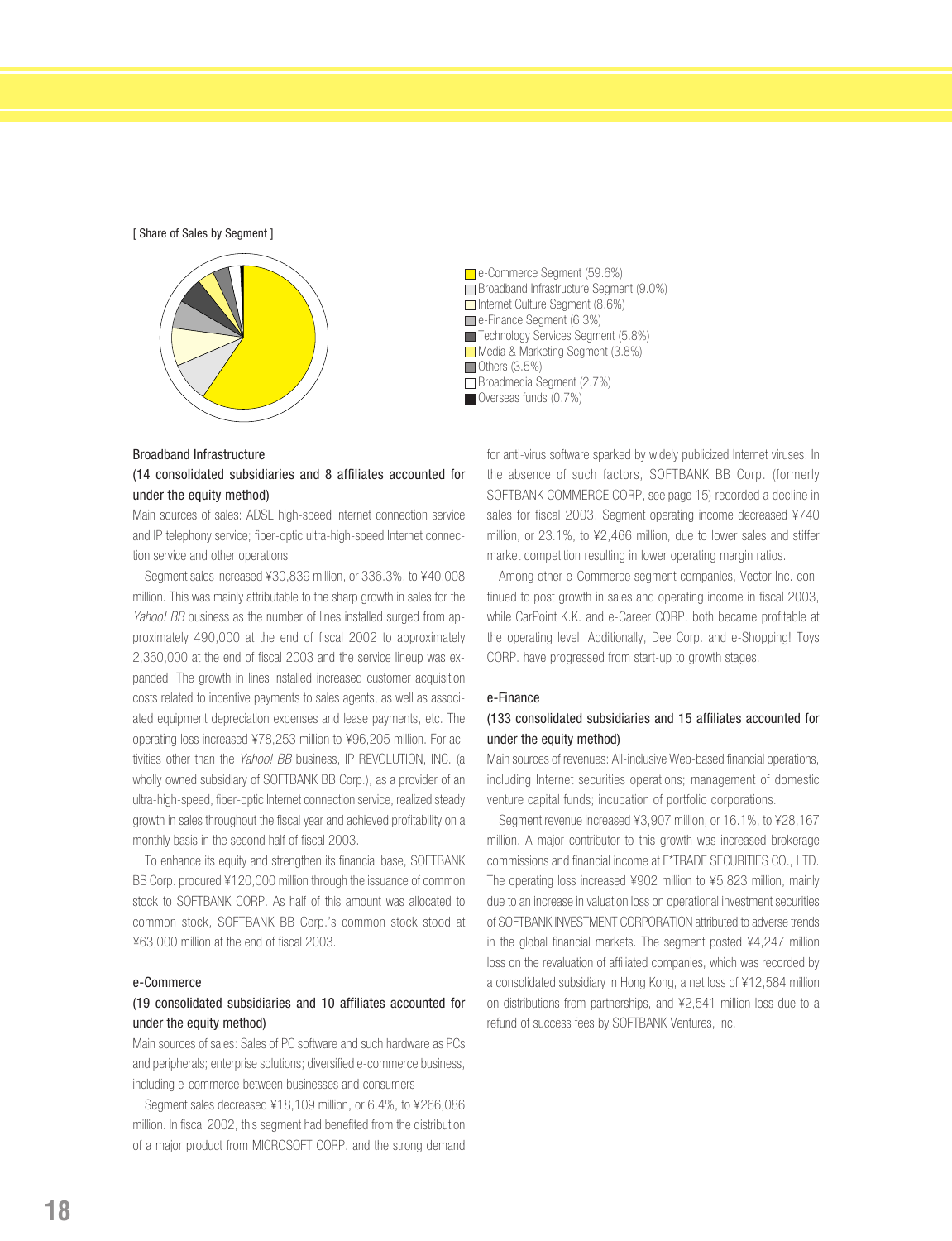#### Media & Marketing

#### (13 consolidated subsidiaries and 7 affiliates accounted for under the equity method)

Main sources of sales: Book and magazine publication in such areas as PCs, the Internet, entertainment, etc.; exhibition management; Web content development

Segment sales decreased ¥31,525 million, or 65.1%, to ¥16,914 million and operating income decreased ¥3,083 million to a loss of ¥522 million. The exclusion from consolidation of Key3Media Group, Inc. was the primary cause for the decline in both sales and operating income. Also, the market for IT-related magazines and books faced contraction as individuals increasingly used the Internet to acquire information. Due to this trend, both sales and operating income declined at SOFTBANK Publishing Inc. Nevertheless, improvements in SOFTBANK Publishing Inc.'s operating income were achieved in the second half of fiscal 2003, as compared to the second half of fiscal 2002, through cost reductions and other measures. Improvements in profitability were also realized at the operating level for SOFTBANK ZDNet Inc. and other Media & Marketing segment companies.

#### Broadmedia

#### (14 consolidated subsidiaries and 2 affiliates accounted for under the equity method)

Main sources of sales: Provision of applications and content for broadband broadcasting and communications and promoting the spread of such operations

Segment sales decreased ¥182 million, or 1.5%, to ¥11,945 million. This was principally the result of a marginal decline in sales at Club iT Corporation. Although sales from services provided to existing CS subscribers remained solid, the company was no longer acquiring new subscribers. sales increases were posted by BB Factory Corporation, which operates *chBB*, a CS channel devoted exclusively to game-related programs, and CDN Solutions K.K. (formerly Akamai Technologies Japan K.K.), which steadily acquired clients from among major media firms and other companies. The operating loss increased ¥1,576 million to ¥1,616 million. The primary factors were start-up expenses at CDN Solutions K.K. and developmentrelated expenses at BB Cable Corporation, which launched the BB Cable TV service via the ADSL network. A goodwill of ¥3,296 million related to the tender offer for Club iT Corporation was amortized when incurred in fiscal 2003 as valuation loss on investment securities.

#### Internet Culture

#### (16 consolidated subsidiaries and 6 affiliates accounted for under the equity method)

Main sources of sales: Internet-based advertising operations; broadband portal business; Internet-based auction business

Segment sales increased ¥6,185 million, or 19.3%, to ¥38,201 million. The main sources of growth were Yahoo Japan Corporation's advertising revenues, which achieved an all-time high, its introduction of system utilization fees and increased volume in its auction business. Tavigator, Inc. also posted higher sales. Operating income increased ¥6,945 million, or 69.9%, to ¥16,882 million, resulting from the income growth posted by the aforementioned Yahoo Japan Corporation's businesses.

#### Technology Services

#### (7 consolidated subsidiaries and 4 affiliates accounted for under the equity method)

Main sources of sales: Systems solutions business; business solutions business

Segment sales increased ¥7,201 million, or 38.9%, to ¥25,729 million. The main contributor was SOFTBANK TECHNOLOGY CORP., specifically its e-business services such as PC software and settlement and collection services and the ADSL sales support service of its broadband solutions business. Operating income decreased ¥23 million, or 2.0%, to ¥1,113 million, impacted by declines in the gross margin for the business solution and broadband solution businesses, as well as increased personnel expenses, at SOFTBANK TECHNOLOGY CORP.

#### Overseas Funds

#### (42 consolidated subsidiaries and 54 affiliates accounted for under the equity method)

Main sources of revenues: U.S. and Asia-focused global private equity operations in Internet-related companies

Segment revenue increased ¥795 million, or 32.1%, to ¥3,277 million, primarily reflecting growth in fund management fees at SOFTBANK Holdings Inc. Operating income rose ¥2,217 million to ¥1,991 million as cost reductions from restructuring restored the segment profitability.

#### **Others**

#### (11 consolidated subsidiaries and 10 affiliates accounted for under the equity method)

Main sources of sales: Holding company functions for overseas operations; back-office services in Japan

Segment sales decreased ¥4,941 million, or 23.8%, to ¥15,862 million. The operating loss decreased ¥271 million to ¥6,384 million.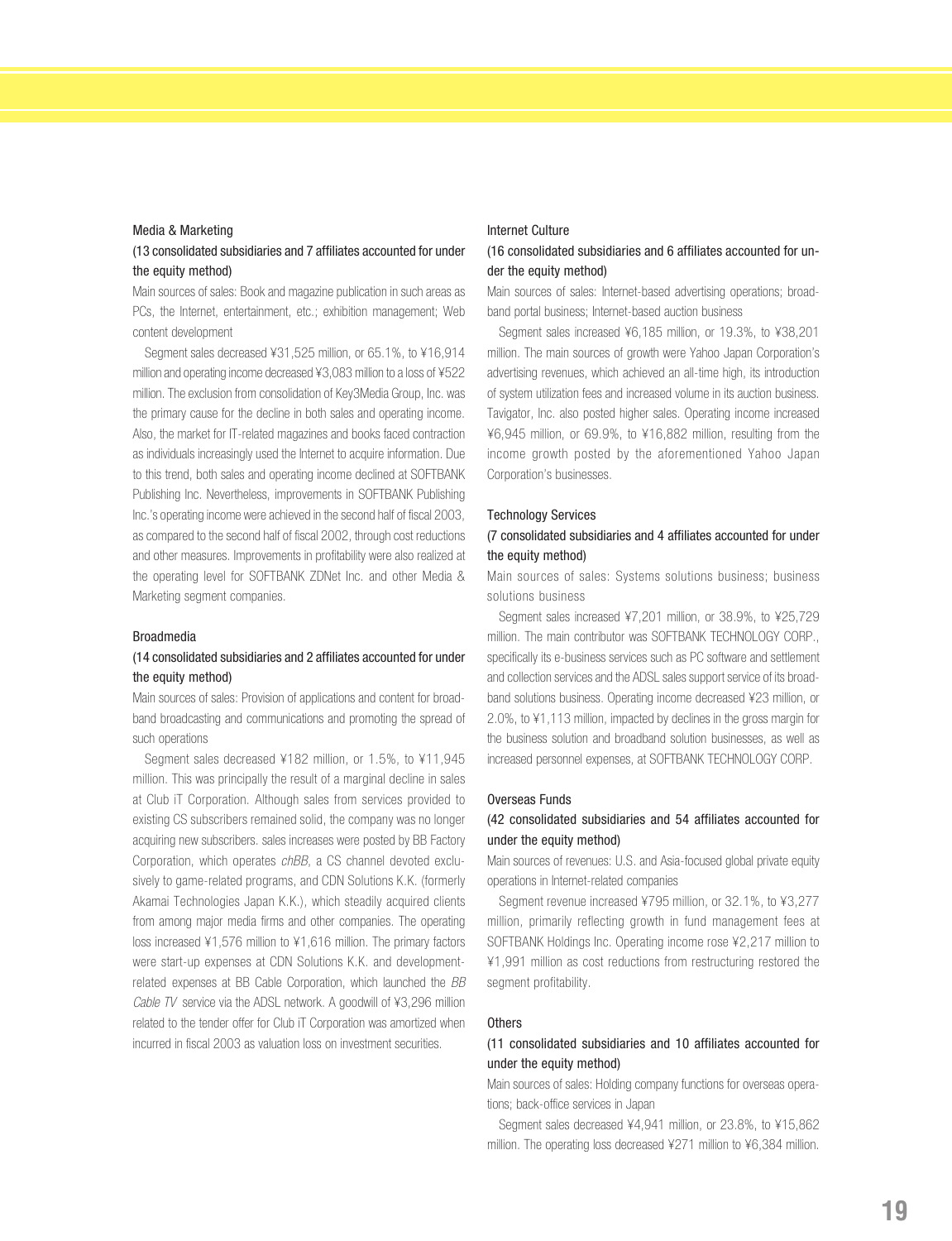#### Balance Sheet Analysis

#### Current Assets

Current assets increased ¥12,989 million to ¥407,437 million. Cash and deposits increased ¥33,923 million, which was attributable mainly to the sales of investment securities and partial sales of investments in subsidiaries. However, other current assets decreased ¥17,001 million because temporary payments by SOFTBANK BB Corp. (formerly BB Technologies Corporation, see page 15), which had been placed in other current assets, were transferred to property and equipment.

#### Property and Equipment

Property and equipment increased ¥73,841 million to ¥102,249 million. The main contributors were the above mentioned transfer from other current assets and the purchase of transmission equipment by SOFTBANK BB Corp., (formerly BB Technologies Corporation, see page 15), including equipment for installation in NTT central offices and modems for use in the homes of Yahoo! BB subscribers.

#### Investments and Advances

Investments and advances decreased ¥296,187 million to ¥412,347 million. Major changes were as follows.

### Aozora Bank, Ltd.: Equity in gain under the equity method

| Yahoo! Inc.: Partial sales of shares (¥161,226 million)       |  |
|---------------------------------------------------------------|--|
| CNET Networks, Inc.: Valuation loss and sales of all shares   |  |
|                                                               |  |
| E*TRADE Group, Inc.: Sales of all shares (¥19,120 million)    |  |
| Key3Media Group, Inc.: Valuation loss and sales of all shares |  |
|                                                               |  |

#### Total Liabilities

Liabilities decreased ¥8,289 million to ¥642,929 million. Accounts payable-other increased ¥39,960 million, which reflected the purchase of transmission equipment by SOFTBANK BB Corp. Interest-bearing debts declined ¥24,849 million due to bond redemptions and other factors. In addition, long-term deferred tax liabilities decreased ¥37,676 million due to sales of investment securities and other actions.

#### Shareholders' Equity

Shareholders' equity decreased ¥207,929 million to ¥257,397 million. In addition, retained earnings declined ¥105,066 million resulting from the net loss, the unrealized gain on other securities declined ¥87,030 million due to the sale of investments in Yahoo! Inc. and others. Translation adjustments declined ¥13,644 million.

#### **Cash Flow Analysis**

In fiscal 2003, cash was provided by investing activities, while used for operating and financing activities. As a result, cash and cash equivalents increased ¥27,671 million to ¥147,526 million. Millions of yen

|                                                                                            |           | <b>INIIIIOI IS OF AGLI</b> |
|--------------------------------------------------------------------------------------------|-----------|----------------------------|
|                                                                                            | 2002      | 2003                       |
| Net cash used for operating activities                                                     | ¥(79,124) | ¥ $(68, 601)$              |
| Net cash provided by investing activities                                                  | 39.751    | 119.750                    |
| Net cash provided by (used for) financing activities                                       | 1.314     | (17, 616)                  |
| Effect of exchange rate changes                                                            | 3.579     | (5,728)                    |
| Net (decrease) increase in cash and cash equivalents                                       | (34, 480) | 27,805                     |
| Increase in cash and cash equivalents due to companies newly consolidated                  |           | -61                        |
| Decrease in cash and cash equivalents due to exclusion of previously consolidated entities | (4,773)   | (195)                      |
| Cash and cash equivalents at the beginning of the year                                     | 159.105   | 119.855                    |
| Cash and cash equivalents at the end of the year                                           | 119,855   | 147.526                    |

#### Cash Flows from Operating Activities

Net cash used for operating activities was ¥68,601 million, ¥10,523 million less than cash used in fiscal 2002. The loss before income taxes and minority interest was ¥71,475 million, but this was partially offset by depreciation and amortization of ¥20,904 million, a valuation loss on investment securities of ¥66,173 million and other non-cash expenses, while gain on sale of marketable and investment securities of ¥116,839 million, equity in gain under the equity method of ¥11,108 million and other non-cash income were negative factors. Another positive

factor was the ¥11,978 million year-on-year decrease in cash payments for income taxes to ¥13,203 million.

#### Cash Flows from Investing Activities

Net cash provided by investing activities increased ¥79,999 million to ¥119,750 million. Purchase of property and equipment and intangibles was ¥64,501 million (mainly transmission equipment purchased by SOFTBANK BB Corp.) and purchase of marketable and investment securities was ¥33,414 million (mainly in the e-Finance segment). On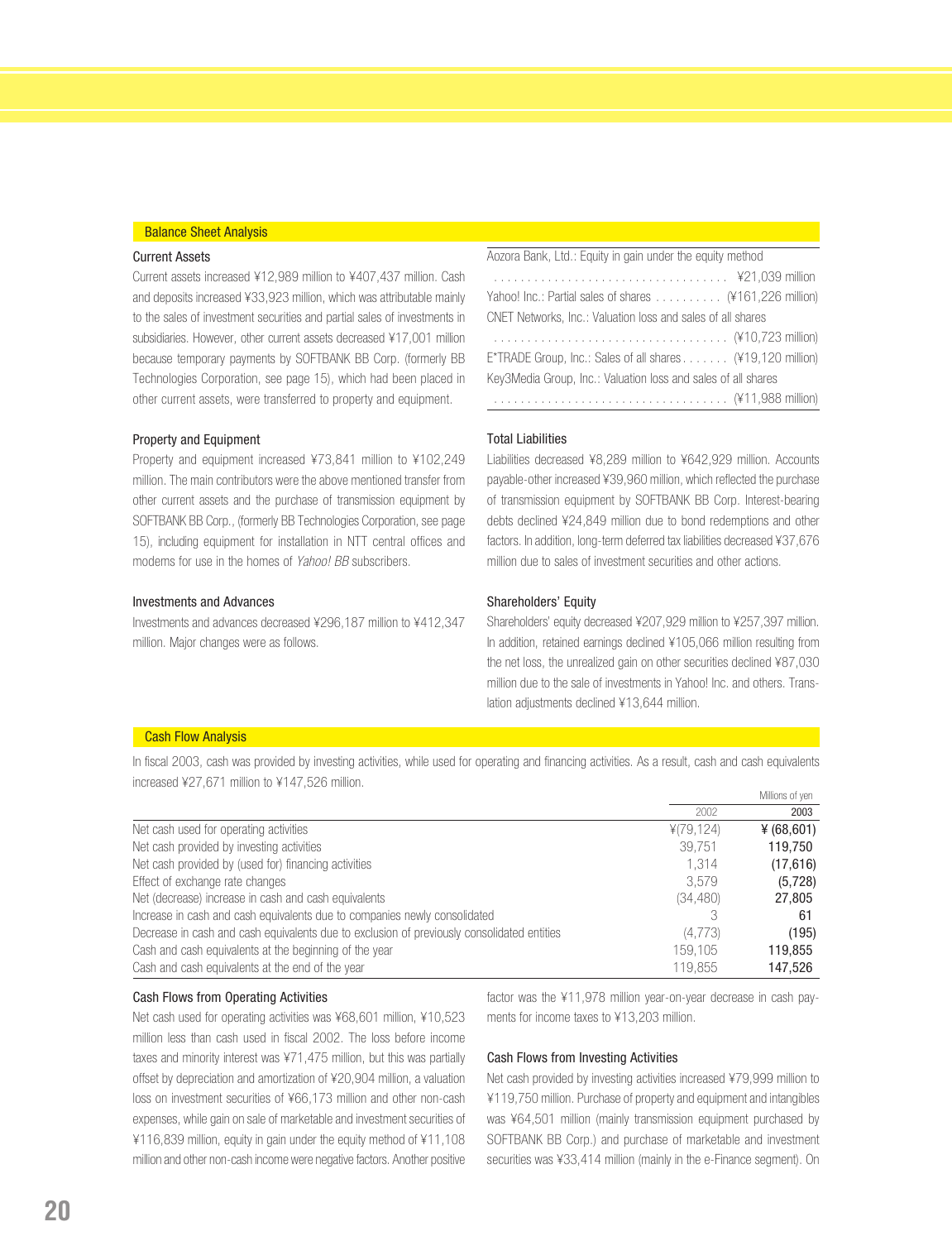the other hand, proceeds from sale of marketable and investment securities, including Yahoo! Inc. shares, were ¥171,350 million and proceeds from sale of interests in consolidated subsidiaries, including the partial sale of Yahoo Japan Corporation shares, were ¥56,356 million.

Proceeds from major sales of marketable and investment securities

#### Cash Flows from Financing Activities

Net cash used for financing activities was ¥17,616 million, a ¥18,930 million decrease from fiscal 2002. Short-term borrowings increased ¥44,104 million, but repayment of bonds was ¥52,223 million. Furthermore, proceeds from issuance of bonds fell from ¥126,394 million to ¥2,496 million as measures were taken to reduce interest-bearing debts.

#### Interest-Bearing Debts, Liquidity on Hand and Fund Procurement

#### Interest-Bearing Debts and Liquidity on Hand

SOFTBANK Group. continued to improve its financial position from the previous fiscal year, using bond redemptions and other measures to reduce interest-bearing debts by ¥24,849 million to ¥340,796 million.

SOFTBANK Group continues to prudently manage its liquidity position at levels sufficient to preserve financial characteristic less susceptible to ambiguity economic and market conditions. The liquidation on hand was ¥152,563 million as of March 31, 2003, providing adequate liquidity to meet obligations such as the redemption of bonds maturing in fiscal 2004. To further increase liquidity, SOFTBANK Group plans to sell certain marketable and investment securities to maintain ample liquidity on hand.

#### Diversifying Funding Channels

The SOFTBANK Group primarily utilized cash and cash equivalents, proceeds from the sale of investment securities and investments in affiliated companies, and other measures to finance the broadband infrastructure business and redeem maturing bonds during fiscal 2003. In segments other than Broadband Infrastructure, the Group businesses are clearly projected to be self-reliant for operating funds. Meanwhile, the funding policy of the Group, relevant to up-front investments required for the Broadband Infrastructure segment's capital expenditures, new customer acquisition and other activities, are to be procured through a variety of channels. In particular, funds for the procurement of transmission equipment related to the expansion of lines installed will be increasingly provided by lease financing and the use of so-called "securitization." etc. Additionally, the Group will effectively manage its finances in consideration of appropriate leverage levels and optimal capitalization composition, a process that includes reducing the cost of capital.

#### Market Capitalization at Fiscal 2003 Year-End

The following table lists the market capitalization of main public companies invested in directly by SOFTBANK CORP. and its consolidated subsidiaries in Japan and overseas.

| Year ended March 31, 2003       |                           |                                         |                                                    |                                                   | (Billions of yen)      |
|---------------------------------|---------------------------|-----------------------------------------|----------------------------------------------------|---------------------------------------------------|------------------------|
| Company Names                   | Market                    | Market<br>Capitalization <sup>(2)</sup> | Interest %<br>(including indirect<br>holdings) (3) | SOFTBANK's<br>Portion of Market<br>Capitalization | Year-on-Year<br>change |
| cyber communications inc.       | Hercules: 4788            | 22.6                                    | 46.6%                                              | 10.5                                              | (10.5)                 |
| E*TRADE Japan K.K.              | Hercules: 8627            | 17.3                                    | 44.2%                                              | 7.6                                               | (10.6)                 |
| Morningstar Japan K.K.          | Hercules: 4765            | 5.4                                     | 47.8%                                              | 2.5                                               | (6.0)                  |
| SOFTBANK INVESTMENT CORPORATION | TSF First/OSF First: 8473 | 13.8                                    | 66.2%                                              | 9.1                                               | (28.5)                 |
| SOFTBANK TECHNOLOGY CORP.       | <b>JASDAQ: 4726</b>       | 7.1                                     | 63.9%                                              | 4.5                                               | (7.8)                  |
| UTStarcom, Inc.                 | Nasdag: UTSI              | 257.1                                   | 21.2%                                              | 54.4                                              | (66.6)                 |
| Vector Inc.                     | Hercules: 2656            | 8.9                                     | 51.3%                                              | 4.5                                               | (8.3)                  |
| Yahoo! Inc.                     | Nasdag: YHOO              | 1.725.1                                 | 4.4%                                               | 76.1                                              | (161.2)                |
| Yahoo Japan Corporation         | <b>JASDAQ: 4689</b>       | 918.5                                   | 41.9%                                              | 385.3                                             | 5.1                    |
| Other                           |                           |                                         |                                                    | 7.6                                               | (56.4)                 |
| Total                           |                           |                                         |                                                    | 562.6                                             | (351.3)                |

Notes: 1. On December 16, 2002, the Nasdaq Japan stock market was renamed Nippon New Market—Hercules.

2. Market capitalization was calculated based on the closing prices of stocks on March 31, 2003. The value of foreign stocks was translated into yen at the exchange rate prevailing on that day.

3. Interest percentage refers to the ratio of economic interests (SOFTBANK Corp.'s ownership ratio in the subsidiary x the subsidiary's ownership ratio in the investee), excluding the interests of venture capital funds managed by SOFTBANK Corp.'s subsidiaries.

4. On June 2, 2003, SOFTBANK INVESTMENT CORPORATION and E\*TRADE Japan K.K. merged to form the new SOFTBANK INVESTMENT CORPORATION.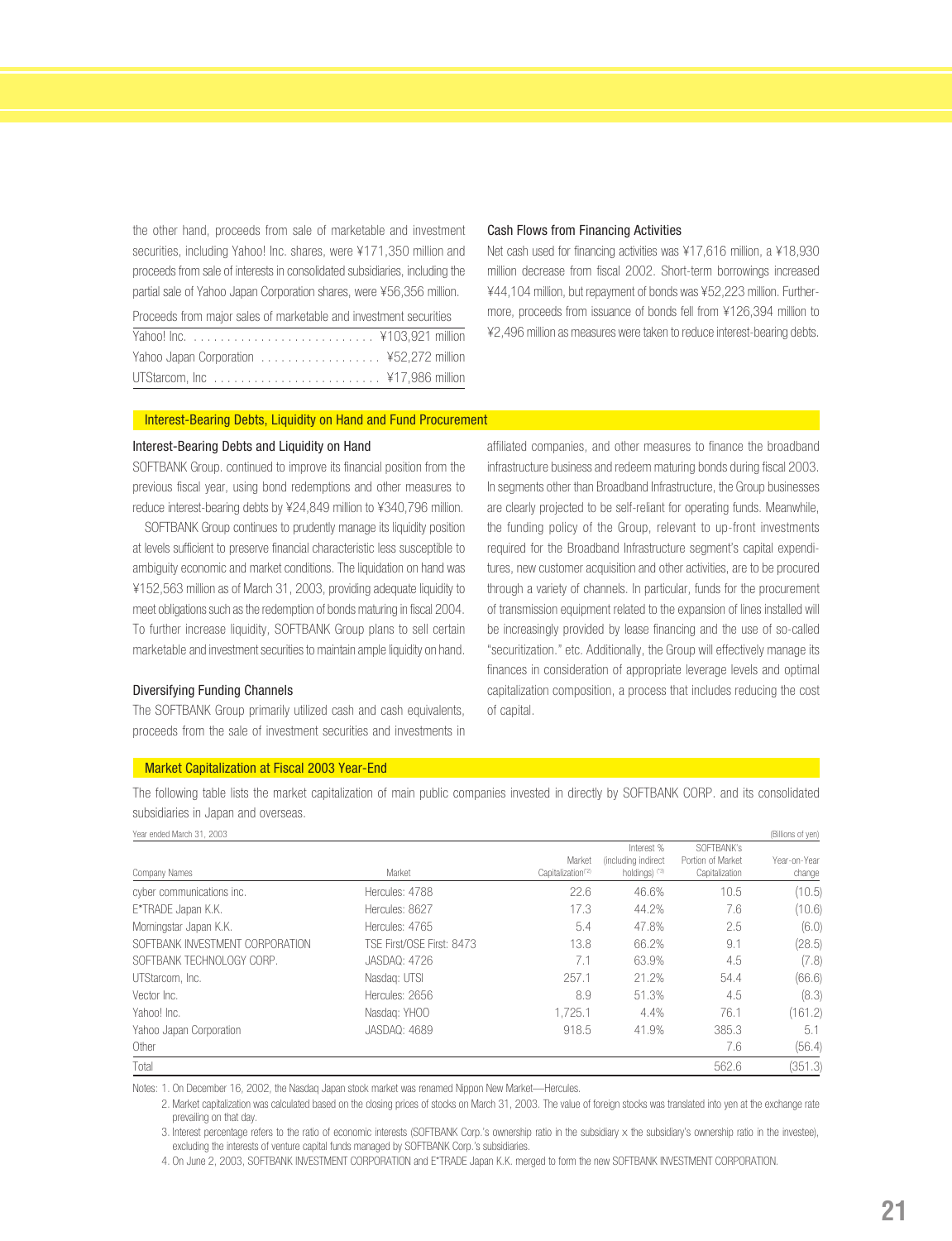### Consolidated Balance Sheets

SOFTBANK CORP. AND CONSOLIDATED SUBSIDIARIES

|                                                                             |            |                 | Thousands of I<br>U.S. dollars |  |
|-----------------------------------------------------------------------------|------------|-----------------|--------------------------------|--|
|                                                                             |            | Millions of yen | (note 4)                       |  |
|                                                                             |            | March 31        | March 31,                      |  |
|                                                                             | 2002       | 2003            | 2003                           |  |
| <b>ASSETS</b>                                                               |            |                 |                                |  |
| Current assets:                                                             |            |                 |                                |  |
| Cash and deposits (note 16(2))                                              | ¥ 113,580  | ¥147,503        | \$1,227,147                    |  |
| Notes and accounts receivable-trade (notes 7, 12(2) and 25)                 | 62,047     | 64,255          | 534,568                        |  |
| Marketable securities (notes 3(3), 9,15(1) and 16(2))                       | 9,545      | 5,060           | 42,095                         |  |
| Inventories (notes 3(6) and 8)                                              | 36,312     | 42,202          | 351,098                        |  |
| Deferred tax assets (notes 3(8) and 23)                                     | 15,430     | 7,036           | 58,533                         |  |
| Receivables related to margin transactions (notes 14, 15(2) and 15(3))      | 42,317     | 48,847          | 406,385                        |  |
| Other current assets (notes 12(1), 12(2) and 15(4))                         | 116,803    | 99,802          | 830,302                        |  |
| Less: allowance for doubtful accounts (note 3(5))                           | (1,586)    | (7,268)         | (60, 467)                      |  |
| Total current assets                                                        | 394,448    | 407,437         | 3,389,661                      |  |
|                                                                             |            |                 |                                |  |
| Property and equipment, net (notes 3(7), 3(11), 12(1) and 24):              |            |                 |                                |  |
| Transmission equipment                                                      | 11.465     | 79,284          | 659,604                        |  |
| Other                                                                       | 16,943     | 22,965          | 191,056                        |  |
| Total tangible assets                                                       | 28,408     | 102,249         | 850,660                        |  |
|                                                                             |            |                 |                                |  |
| Intangible assets, net (note 3(7)):                                         |            |                 |                                |  |
| Software (notes 3(11) and 24)                                               | 8,741      | 11,195          | 93,133                         |  |
| Goodwill (note 3(1))                                                        | 20,371     | 9,860           | 82,034                         |  |
| Other intangibles                                                           | 3, 177     | 3,243           | 26,977                         |  |
| Total intangible assets                                                     | 32,289     | 24,298          | 202,144                        |  |
|                                                                             |            |                 |                                |  |
| Investments and advances:                                                   |            |                 |                                |  |
| Investments in and advances to non-consolidated subsidiaries and affiliates |            |                 |                                |  |
| (notes $3(1)$ , $3(3)$ , 10, and $12(1)$ )                                  | 232,659    | 208,142         | 1,731,627                      |  |
| Investment securities (notes 3(3), 9, 12(1) and 15(1))                      | 346,599    | 109,308         | 909,380                        |  |
| Long-term loans                                                             | 1,287      | 780             | 6,493                          |  |
| Other investments (note 12(3))                                              | 93,662     | 63,209          | 525,869                        |  |
| Deferred tax assets (notes 3(8) and 23)                                     | 35,833     | 32,702          | 272,062                        |  |
| Less: allowance for doubtful accounts (note 3(5))                           | (1,506)    | (1,794)         | (14,926)                       |  |
| Total investments and advances                                              | 708,534    | 412,347         | 3,430,505                      |  |
| Total assets (note 28)                                                      | ¥1,163,679 | ¥946,331        | \$7,872,970                    |  |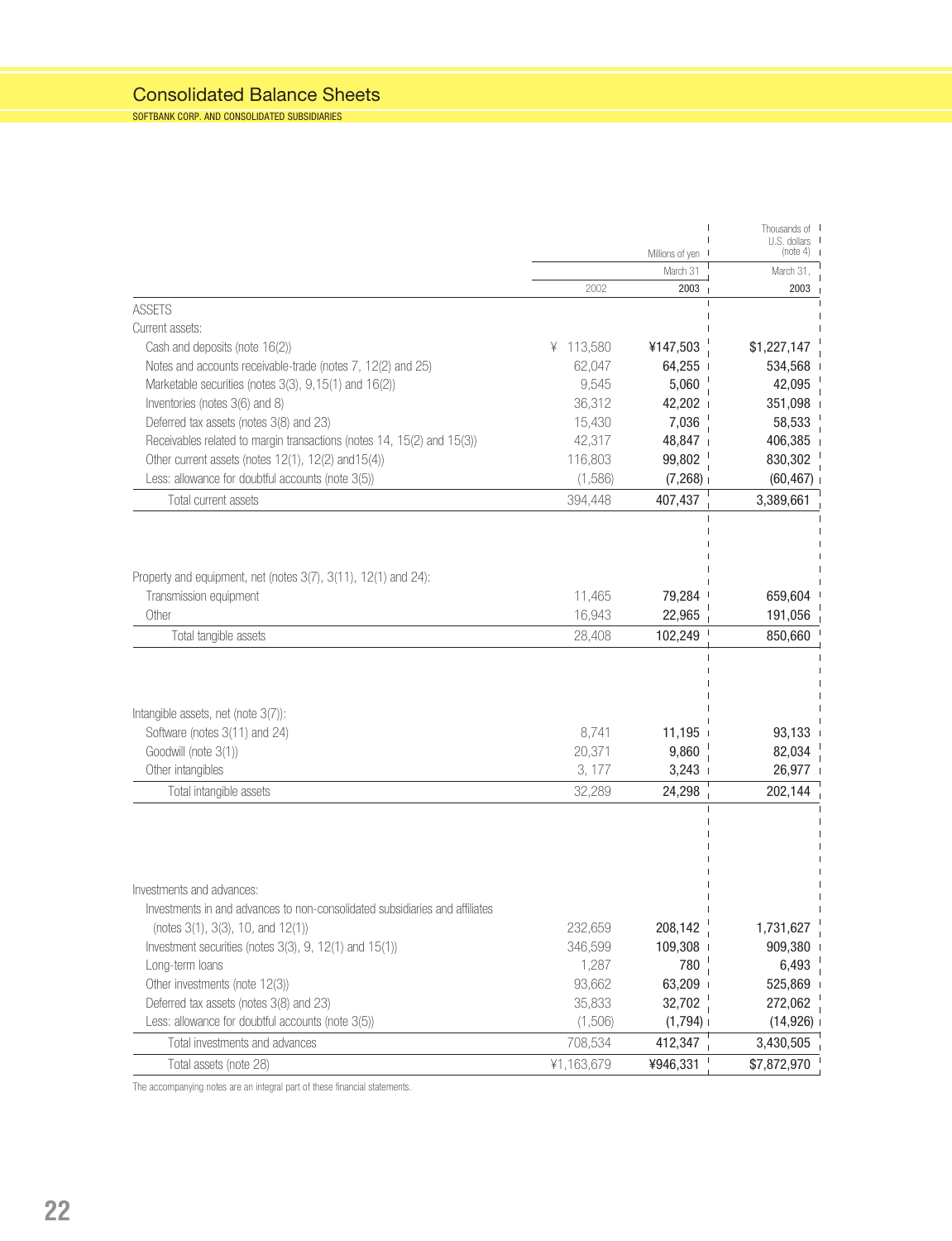|                                                                     |              |                 | Thousands of I           |
|---------------------------------------------------------------------|--------------|-----------------|--------------------------|
|                                                                     |              | Millions of yen | U.S. dollars<br>(note 4) |
|                                                                     |              | March 31        | March 31,                |
|                                                                     | 2002         | 2003            | 2003                     |
| LIABILITIES AND SHAREHOLDERS' EQUITY                                |              |                 |                          |
| Current liabilities:                                                |              |                 |                          |
| Short-term borrowings (notes 11(1) and 12(1))                       | 106,706<br>¥ | ¥147,223        | \$1,224,818              |
| Commercial paper (note 11(1))                                       | 10,000       | $4,000$         | 33,278                   |
| Current portion of long-term debt (notes 11(2), 11(3) and 11(4))    | 56,326       | 59,614          | 495,953                  |
| Notes and accounts payable-trade (note 12(2))                       | 56,742       | 58,534          | 486,974                  |
| Accounts payable-other                                              | 18,332       | 58,292          | 484,955                  |
| Accrued expenses (note 12(1))                                       | 10,176       | 14,576          | 121,270                  |
| Income taxes payable                                                | 9,593        | 10,912          | 90,782                   |
| Payables related to margin transactions (notes 14, 15(2) and 15(3)) | 37,418       | 44,459          | 369,872                  |
| Advances from customers                                             | 2,431        | 2,457           | 20,441                   |
| Deferred tax liabilities (notes 3(8) and 23)                        | 48           | 5,979           | 49,739                   |
| Other current liabilities (note 15(4))                              | 51,204       | 52,459          | 436,433                  |
| Total current liabilities                                           | 358,976      | 458,505         | 3,814,515                |
|                                                                     |              |                 |                          |
| Long-term liabilities:                                              |              |                 |                          |
| Long-term debt (notes 11(2), 11(3), 11(4), 12(1) and 16(3))         | 192,613      | 129,959         | 1,081,188                |
| Deferred tax liabilities (notes 3(8) and 23)                        | 70,962       | 33,286          | 276,919                  |
| Other liabilities                                                   | 28,667       | 21,179          | 176,205                  |
| Total long-term liabilities                                         | 292.242      | 184,424         | 1,534,312                |
|                                                                     |              |                 |                          |
| <b>Total liabilities</b>                                            | 651,218      | 642,929         | 5,348,827                |
|                                                                     |              |                 |                          |
| Minority interest in consolidated subsidiaries (note 3(2))          | 47,135       | 46,005          | 382,738                  |
|                                                                     |              |                 |                          |
| Shareholders' equity:                                               |              |                 |                          |
| Common stock (notes 16(3) and 21)                                   |              |                 |                          |
| Authorized: 1,200,000,000 shares                                    |              |                 |                          |
| Issued: 336,876,826 shares in 2002 and 2003                         | 137,868      | 137,868         | 1,146,984                |
| Additional paid-in capital (notes 16(3) and 22)                     | 162,232      | 162,232         | 1,349,679                |
| Retained earnings (deficit) (notes 3(13) and 22)                    | 4,035        | (101, 031)      | (840, 527)               |
| Net unrealized gain on other securities (notes 3(3) and 9)          | 126,625      | 39,595          | 329,416                  |
| Translation adjustments (note 3(2))                                 | 34,577       | 20,933          | 174,149                  |
| Less: treasury stock (note 21):                                     |              |                 |                          |
| 4,484 shares in 2002 and 1,583,500 shares in 2003                   | (11)         | (2, 200)        | (18, 296)                |
| Total shareholders' equity                                          | 465,326      | 257,397         | 2,141,405                |
|                                                                     |              |                 |                          |
| Contingent liabilities (note 26)                                    |              |                 |                          |
|                                                                     |              |                 |                          |
| Total liabilities and shareholders' equity                          | ¥1,163,679   | ¥946,331        | \$7,872,970              |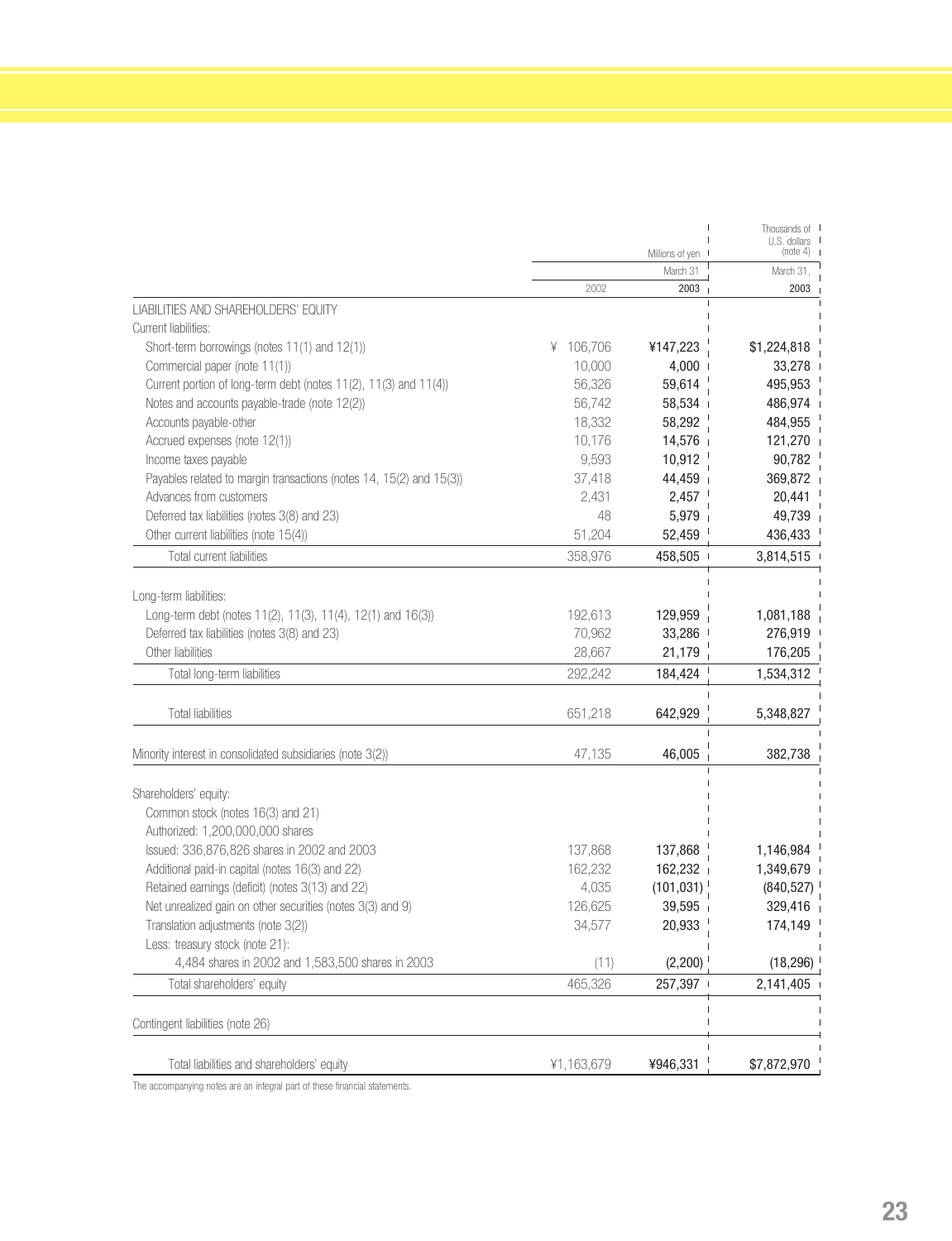### Consolidated Statements of Income

SOFTBANK CORP. AND CONSOLIDATED SUBSIDIARIES

|                                                                            |               |                                      | Thousands of I<br>U.S. dollars       |
|----------------------------------------------------------------------------|---------------|--------------------------------------|--------------------------------------|
|                                                                            |               | Millions of yen                      | (note 4)                             |
|                                                                            | 2002          | For the years ended March 31<br>2003 | For the year ended March 31,<br>2003 |
| Net sales from non-financing business (note 28)                            | ¥381,532      | ¥379,999                             | \$3,161,389                          |
| Cost of sales (note 28)                                                    | 319,328       | 347,889                              | 2,894,255                            |
| Gross profit                                                               | 62,204        | 32,110                               | 267,134                              |
| Selling, general and administrative expenses (notes 18 and 28)             | 81,311        | 120,187                              | 999,887                              |
| Operating loss from non-financing business (note 28)                       |               |                                      |                                      |
|                                                                            | (19, 107)     | (88,077)                             | (732, 753)                           |
| Revenue from financing business (notes 24 and 28)                          | 23,783        | 26,893                               | 223,736                              |
| Financing business expenses (notes 18 and 28)                              | 28,577        | 30,813                               | 256,353                              |
|                                                                            |               |                                      |                                      |
| Operating loss from financing business (note 28)                           | (4, 794)      | (3,920)                              | (32, 617)                            |
| Total operating loss (note 28)                                             | (23,901)      | (91, 997)                            | (765, 370)                           |
| Non-operating income (expenses):                                           |               |                                      |                                      |
| Interest income                                                            | 2,065         | 1,092                                | 9,087                                |
| Interest expense                                                           | (15, 640)     | (8,741)                              | (72, 721)                            |
| Equity in (loss) gain under the equity method, net (note 3(7))             | (17, 576)     | 11,108                               | 92,409                               |
| Exchange gain (loss), net (note 3(2))                                      | 24,939        | (7,704)                              | (64,095)                             |
| Gain on sale of marketable and investment securities, net (note 9)         | 51,395        | 116,761                              | 971,390                              |
| Dilution gain from changes in equity interest, net (note 13)               | 15,592        | 745                                  | 6,198                                |
| Valuation loss on investment securities, net (notes 3(3) and 19)           | (118, 460)    | (66, 173)                            | (550, 523)                           |
| Valuation loss on goodwill and other intangible assets (notes 3(7) and 20) | (19, 978)     |                                      |                                      |
| Other, net (note 3(9))                                                     | (18, 376)     | (26, 566)                            | (221,007)                            |
| Loss before income taxes and minority interest                             | (119, 940)    | (71, 475)                            | (594, 632)                           |
| Income taxes (notes 3(8) and 23):                                          |               |                                      |                                      |
| Current                                                                    | (8,378)       | (14, 849)                            | (123, 540)                           |
| Refunded                                                                   |               | 11,125                               | 92,557                               |
| Deferred                                                                   | 36,219        | (27, 351)                            | (227, 542)                           |
|                                                                            | 27,841        | (31,075)                             | (258, 525)                           |
| Minority interest                                                          | 3,344         | 2,561                                | 21,299                               |
| Net loss                                                                   | ¥ $(88, 755)$ | ¥ (99,989)                           | \$ (831, 858)                        |
|                                                                            |               |                                      |                                      |
|                                                                            |               | Yen                                  | U.S. dollars I<br>(note 4)           |
| Net loss per share (notes 3(12) and 30)                                    | 2002          | $2003$ $\overline{\phantom{0}}$      | 2003                                 |
| -Primary                                                                   | 4(263.53)     | 4(296.94)                            | \$(2.47)                             |
| -Diluted (note below)                                                      | ¥             | ¥<br>_ '                             | \$                                   |

Note: Diluted net income per share is not disclosed due to the loss position.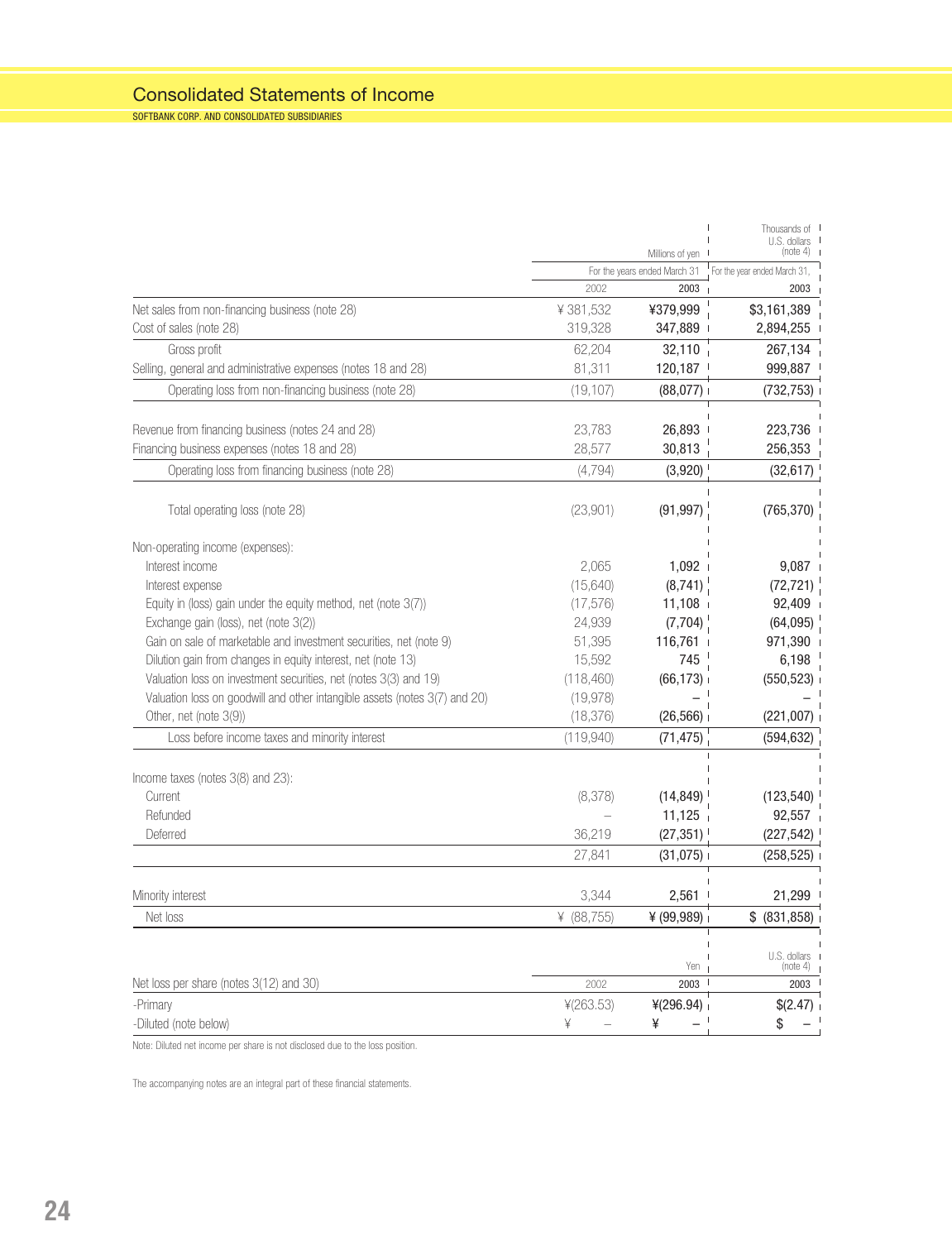### Consolidated Statements of Changes in Shareholders' Equity

SOFTBANK CORP. AND CONSOLIDATED SUBSIDIARIES

|                                                                                                                              |                                               |                 |                                  |                                                      |                            |                          |                                   | Millions of yen                    |
|------------------------------------------------------------------------------------------------------------------------------|-----------------------------------------------|-----------------|----------------------------------|------------------------------------------------------|----------------------------|--------------------------|-----------------------------------|------------------------------------|
|                                                                                                                              | Number of<br>shares issued<br>and outstanding | Common<br>stock | Additional<br>paid-in<br>capital | Net unrealized<br>gain (loss) on<br>other securities | Translation<br>adjustments | Treasury<br>stock        | Retained<br>earnings<br>(deficit) | Total                              |
| Balance at March 31, 2001                                                                                                    | 336,677,714                                   | ¥137,630        | ¥161,953                         | ¥ 18,435                                             | 411,441                    | ¥<br>(2) ¥               | 94,804                            | ¥424,261                           |
| Net loss                                                                                                                     |                                               |                 |                                  |                                                      |                            | $\overline{\phantom{0}}$ | (88, 755)                         | (88, 755)                          |
| Cash dividends                                                                                                               |                                               |                 |                                  |                                                      |                            |                          | (2, 357)                          | (2, 357)                           |
| Bonuses to directors                                                                                                         |                                               |                 |                                  |                                                      |                            |                          | (143)                             | (143)                              |
| Net adjustments to retained earnings due to<br>changes in investments in affiliates<br>accounted for under the equity method |                                               |                 |                                  |                                                      |                            |                          |                                   |                                    |
| (see note below)                                                                                                             |                                               |                 |                                  |                                                      |                            |                          | 487                               | 487                                |
| Decrease in the retained earnings of                                                                                         |                                               |                 |                                  |                                                      |                            |                          |                                   |                                    |
| subsidiaries included into consolidation                                                                                     |                                               |                 |                                  |                                                      |                            |                          | (1)                               | (1)                                |
| Conversion of convertible bonds                                                                                              |                                               |                 |                                  |                                                      |                            |                          |                                   |                                    |
| (note $16(3)$ )                                                                                                              | 53,795                                        | 73              | 73                               |                                                      |                            |                          |                                   | 146                                |
| Exercise of warrants                                                                                                         | 144,852                                       | 165             | 206                              |                                                      |                            |                          |                                   | 371                                |
| Increase in net unrealized gain on other                                                                                     |                                               |                 |                                  |                                                      |                            |                          |                                   |                                    |
| securities (notes 3(3) and 9)                                                                                                |                                               |                 |                                  | 108,190                                              |                            |                          |                                   | 108,190                            |
| Translation adjustments (note 3(2))                                                                                          |                                               |                 |                                  |                                                      | 23,136                     |                          |                                   | 23,136                             |
| Acquisition of treasury stock                                                                                                | (4,019)                                       |                 | $\overline{\phantom{0}}$         | $\overline{\phantom{0}}$                             |                            | (9)                      | $\overline{\phantom{0}}$          | (9)                                |
| Balance at March 31, 2002                                                                                                    | 336,872,342                                   | ¥137,868        | ¥162,232                         | ¥126,625                                             | ¥34.577                    | $(11)$ ¥<br>¥            | 4,035                             | ¥465,326                           |
| Net loss                                                                                                                     |                                               |                 |                                  |                                                      |                            |                          | (99, 989)                         | (99, 989)                          |
| Cash dividends (note 22)                                                                                                     |                                               |                 |                                  |                                                      |                            |                          | (2,358)                           | (2, 358)                           |
| Bonuses to directors                                                                                                         |                                               |                 |                                  |                                                      |                            |                          | (75)                              | (75)                               |
| Net adjustments to retained earnings due to<br>changes in investments in affiliates<br>accounted for under the equity method |                                               |                 |                                  |                                                      |                            |                          |                                   |                                    |
| (see note below)                                                                                                             |                                               |                 |                                  |                                                      |                            |                          | (2,637)                           | (2,637)                            |
| Increase in the retained earnings of                                                                                         |                                               |                 |                                  |                                                      |                            |                          |                                   |                                    |
| consolidated subsidiaries excluded from                                                                                      |                                               |                 |                                  |                                                      |                            |                          |                                   |                                    |
| consolidation                                                                                                                |                                               |                 |                                  |                                                      |                            |                          | 12                                | 12                                 |
| Decrease in the retained earnings of                                                                                         |                                               |                 |                                  |                                                      |                            |                          |                                   |                                    |
| subsidiaries included into consolidation                                                                                     |                                               |                 |                                  |                                                      |                            |                          | (2)                               | (2)                                |
| Decrease due to merger                                                                                                       |                                               |                 |                                  |                                                      |                            |                          | (17)                              | (17)                               |
| Decrease in net unrealized gain on other                                                                                     |                                               |                 |                                  |                                                      |                            |                          |                                   |                                    |
| securities (notes 3(3) and 9)                                                                                                |                                               |                 |                                  | (87,030)                                             |                            |                          |                                   | (87,030)                           |
| Translation adjustments (note 3(2))                                                                                          |                                               |                 |                                  |                                                      | (13, 644)                  |                          |                                   | (13, 644)                          |
| Acquisition of treasury stock (note 21)                                                                                      | (1,579,016)                                   |                 |                                  |                                                      |                            | (2, 189)                 | $\overline{\phantom{0}}$          | (2, 189)                           |
| Balance at March 31, 2003                                                                                                    | 335,293,326                                   | ¥137,868        | ¥162,232                         | ¥ 39,595                                             | ¥ 20,933                   | ¥(2,200) ¥(101,031)      |                                   | ¥257,397                           |
|                                                                                                                              |                                               |                 |                                  |                                                      |                            |                          |                                   | Thousands of U.S. dollars (note 4) |
|                                                                                                                              | Number of                                     |                 | Additional                       | Net unrealized                                       |                            |                          | Retained                          |                                    |
|                                                                                                                              | shares issued                                 | Common          | paid-in                          | gain (loss) on                                       | Translation                | Treasury                 | earnings                          |                                    |
|                                                                                                                              | and outstanding                               | stock           | capital                          | other securities                                     | adjustments                | stock                    | (deficit)                         | Total                              |
| Balance at March 31, 2002:                                                                                                   | 336,872,342                                   |                 | \$1,146,984 \$1,349,679          | \$1,053,456                                          | \$287,663                  | \$<br>$(88)$ \$          |                                   | 33,570 \$3,871,264                 |

|                                             | and outstanding | stock | capital | other securities                                 | adjustments | stock     | (deficit)  | Total                              |
|---------------------------------------------|-----------------|-------|---------|--------------------------------------------------|-------------|-----------|------------|------------------------------------|
| Balance at March 31, 2002:                  | 336.872.342     |       |         | \$1,146,984 \$1,349,679 \$1,053,456 \$287,663 \$ |             | (88)      | \$33,570   | \$3,871,264                        |
| Net loss                                    |                 |       |         |                                                  |             |           | (831, 858) | (831, 858)                         |
| Cash dividends (note 22)                    |                 |       |         |                                                  |             |           | (19,618)   | (19,618)                           |
| Bonuses to directors                        |                 |       |         |                                                  |             |           | (626)      | (626)                              |
| Net adjustments to retained earnings due to |                 |       |         |                                                  |             |           |            |                                    |
| changes in investments in affiliates        |                 |       |         |                                                  |             |           |            |                                    |
| accounted for under the equity method       |                 |       |         |                                                  |             |           |            |                                    |
| (see note below)                            |                 |       |         |                                                  |             |           | (21, 930)  | (21, 930)                          |
| Increase in the retained earnings of        |                 |       |         |                                                  |             |           |            |                                    |
| consolidated subsidiaries excluded          |                 |       |         |                                                  |             |           |            |                                    |
| from consolidation                          |                 |       |         |                                                  |             |           | 98         | 98                                 |
| Decrease in the retained earnings of        |                 |       |         |                                                  |             |           |            |                                    |
| subsidiaries included into consolidation    |                 |       |         |                                                  |             |           | (20)       | (20)                               |
| Decrease due to merger                      |                 |       |         |                                                  |             |           | (143)      | (143)                              |
| Decrease in net unrealized gain on other    |                 |       |         |                                                  |             |           |            |                                    |
| securities (notes 3(3) and 9)               |                 |       |         | (724, 040)                                       |             |           |            | (724, 040)                         |
| Translation adjustments (note 3(2))         |                 |       |         |                                                  | (113, 514)  |           |            | (113, 514)                         |
| Acquisition of treasury stock (note 21)     | (1,579,016)     |       |         |                                                  |             | (18, 208) |            | (18, 208)                          |
| Balance at March 31, 2003                   | 335.293.326     |       |         | \$1,146,984 \$1,349,679 \$ 329,416 \$174,149     |             |           |            | \$(18,296) \$(840,527) \$2,141,405 |

Note: Under Japan GAAP, the cumulative effect of any changes in investments in affiliates accounted for under the equity method is treated as an adjustment to retained earnings in the<br>consolidated statement of changes in s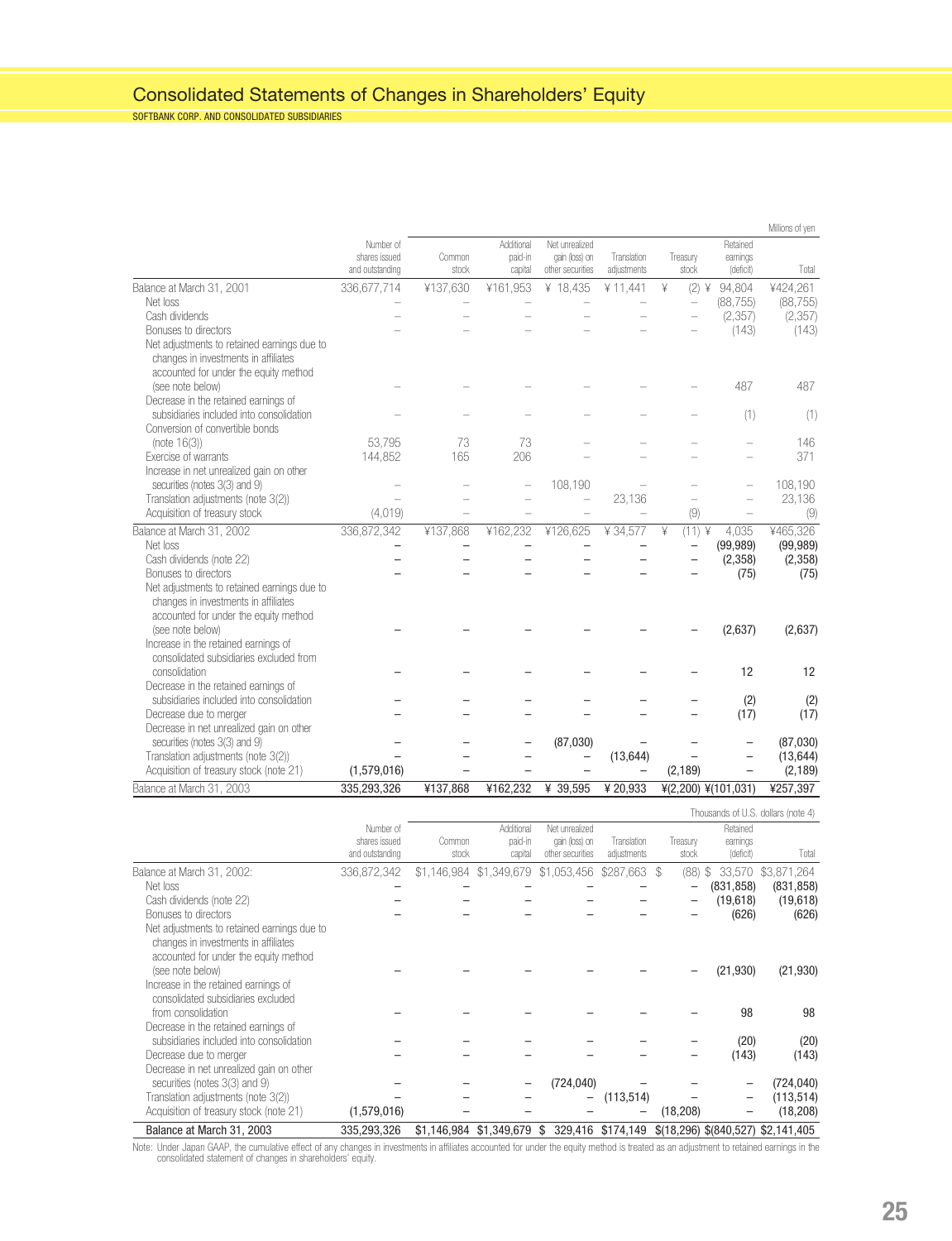### Consolidated Statements of Cash Flows

SOFTBANK CORP. AND CONSOLIDATED SUBSIDIARIES

|                                                                                              |                   |                        | Thousands of I<br>$U.S.$ dollars $\blacksquare$ |
|----------------------------------------------------------------------------------------------|-------------------|------------------------|-------------------------------------------------|
|                                                                                              |                   | Millions of yen I      | (note 4) 1                                      |
|                                                                                              |                   | Years ended March 31   | Year ended March 31,                            |
|                                                                                              | 2002              | 2003                   | 2003                                            |
| Cash flows from operating activities:                                                        |                   |                        |                                                 |
| Loss before income taxes and minority interest                                               | ¥(119,940)        | ¥ $(71, 475)$          | \$ (594, 632)                                   |
| Adjustments to reconcile loss before income taxes and minority interest to                   |                   |                        |                                                 |
| net cash used for operating activities:                                                      | 11,750            | 20,904                 |                                                 |
| Depreciation and amortization<br>Equity in loss (gain) under the equity method, net          | 17,576            | (11, 108)              | 173,910<br>(92, 409)                            |
| Dilution gain from changes in equity interest, net                                           | (15, 592)         | (745)                  | $(6, 198)$ <sup>1</sup>                         |
| Valuation loss on investment securities                                                      | 118,460           | 66,173                 | 550,523                                         |
| Valuation loss on goodwill and other intangible assets                                       | 19,978            |                        |                                                 |
| Gain on sale of marketable and investment securities, net                                    | (51, 491)         | (116, 839)             | $(972, 042)$ <sup>1</sup>                       |
| Exchange (gain) loss, net                                                                    | (20, 311)         | 8,627                  | 71,772                                          |
| Interest and dividend income                                                                 | (2, 129)          | $(1,312)$ i            | (10, 913)                                       |
| Interest expense                                                                             | 15,640            | 8,741                  | 72,721 '                                        |
| Decrease (increase) in receivables-trade                                                     | 16,685            | (3,522)                | $(29,305)$ <sup>1</sup>                         |
| (Decrease) increase in payables-trade                                                        | (10, 533)         | 3,173                  | 26,398                                          |
| (Increase) decrease in other receivables                                                     | (37, 475)         | 8,576                  | $71,350$ i                                      |
| Increase in other payables                                                                   | 9,785             | 2,208                  | 18,370 '                                        |
| Others, net                                                                                  | 8,614             | 33,538                 | 279,015                                         |
|                                                                                              | (38, 983)         | $(53,061)$ i           | (441, 440)                                      |
| Interest and dividends received                                                              | 2,321             | $1,139$ $\overline{1}$ | 9,472                                           |
| Interest paid                                                                                | (17, 281)         | (9,387)                | (78,093)                                        |
| Income taxes paid                                                                            | (25, 181)         | (13,203)               | (109, 841)                                      |
| Refund of income taxes                                                                       |                   | 5,911                  | 49,179                                          |
| Net cash used for operating activities                                                       | (79, 124)         | (68, 601)              | (570, 723)                                      |
| Cash flows from investing activities:                                                        |                   |                        |                                                 |
| Purchase of property and equipment and intangibles                                           | (30, 272)         | (64, 501)              | (536, 611)                                      |
| Purchase of marketable and investment securities                                             | (71, 427)         | (33, 414)              | $(277, 983)$ <sup>1</sup>                       |
| Proceeds from sale of marketable and investment securities                                   | 157,985           | 171,350                | $1,425,544$ <sup>1</sup>                        |
| Additional investments in newly consolidated entities                                        | (18, 264)         | (591)                  | (4,918)                                         |
| Proceeds from sale of interests in consolidated subsidiaries<br>Increase in Ioan receivables | 10,554            | 56,356                 | 468,855 1                                       |
| Collection of loans                                                                          | (12,803)<br>8,294 | (5,212)<br>1,975       | $(43,360)$ <sup>1</sup><br>16,432               |
| Others, net                                                                                  | (4, 316)          | (6, 213)               | (51,705)                                        |
|                                                                                              | 39,751            | 119,750                | 996,254                                         |
| Net cash provided by investing activities<br>Cash flows from financing activities:           |                   |                        |                                                 |
| Proceeds from issuance of shares to minority shareholders                                    | 11,040            | 4,843                  | 40,287                                          |
| (Decrease) increase in short-term borrowings, net                                            | (29, 226)         | 44,104 +               | 366,924                                         |
| Proceeds from issuance of commercial paper                                                   | 71,400            | 14,000                 | 116,473                                         |
| Repayment of commercial paper                                                                | (91, 400)         | (20,000)               | $(166, 389)$ <sup>1</sup>                       |
| Proceeds from long-term debt                                                                 | 15,630            | 1,380                  | 11,481                                          |
| Repayment of long-term debt                                                                  | (43, 531)         | $(7,759)$ 1            | (64, 547)                                       |
| Proceeds from issuance of bonds                                                              | 126,394           | 2,496                  | 20,769                                          |
| Repayment of bonds                                                                           | (53, 598)         | (52, 223)              | (434, 468)                                      |
| Cash dividends paid                                                                          | (2, 347)          | (2,354)                | (19,585)                                        |
| Others, net                                                                                  | (3,048)           | (2,103)                | (17, 498)                                       |
| Net cash provided by (used for) financing activities                                         | 1,314             | (17,616)               | (146, 553)                                      |
| Effect of exchange rate changes                                                              | 3,579             | (5,728)                | (47,655)                                        |
| Net (decrease) increase in cash and cash equivalents                                         | (34, 480)         | 27.805                 | 231,323                                         |
| Increase in cash and cash equivalents due to companies newly consolidated                    | 3                 | 61                     | 507                                             |
| Decrease in cash and cash equivalents due to exclusion of previously                         |                   |                        |                                                 |
| consolidated entities                                                                        | (4,773)           | (195)                  | $(1,621)$ i                                     |
| Cash and cash equivalents at the beginning of the year (note 16(1))                          | 159,105           | 119,855                | 997,130                                         |
| Cash and cash equivalents at the end of the year (notes 16(1) and 16(2))                     | ¥119,855          | ¥147,526               | \$1,227,339                                     |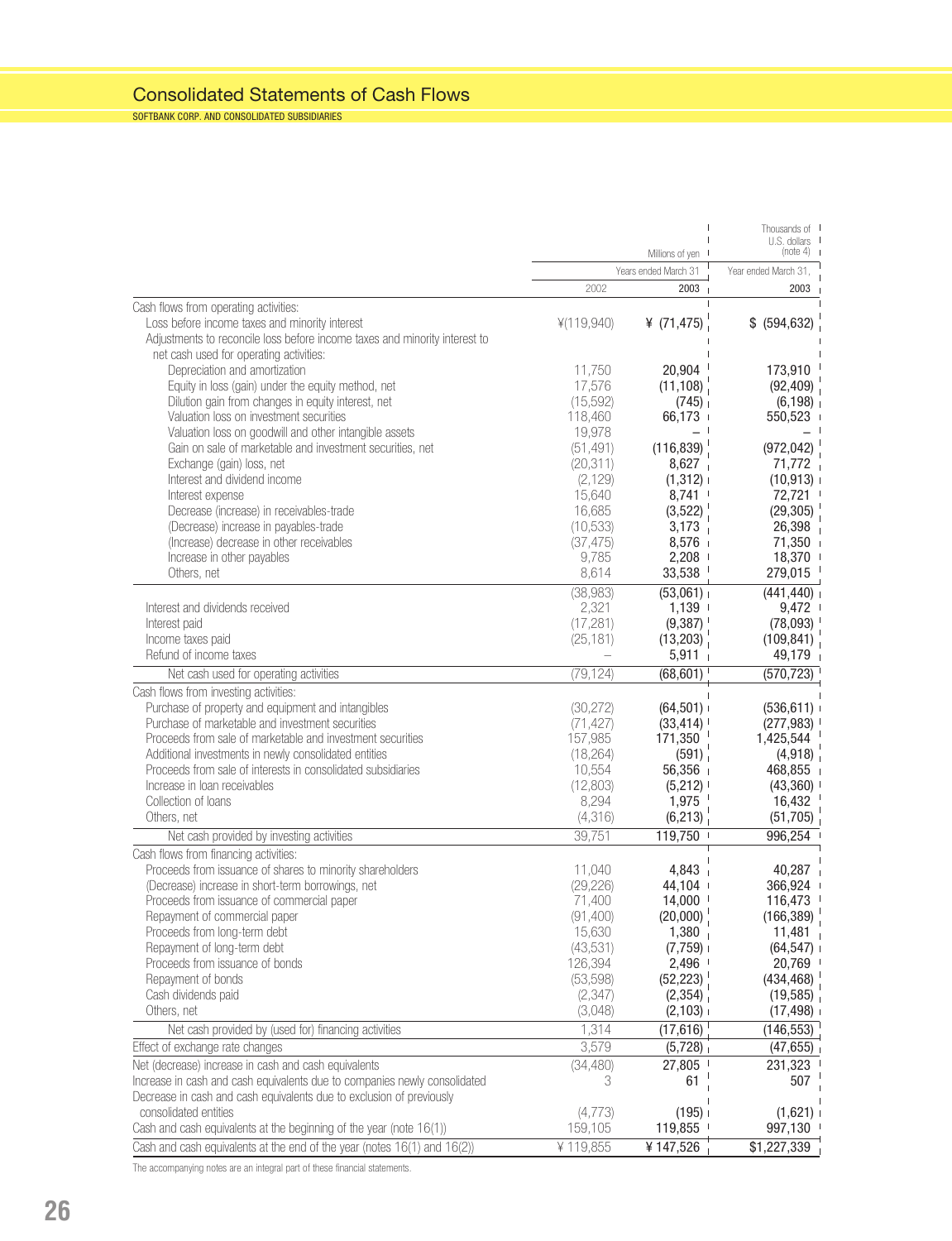SOFTBANK CORP. AND CONSOLIDATED SUBSIDIARIES

#### 1. Organization and nature of business –

SOFTBANK CORP. (hereafter the "Company") was incorporated in September 1981 in Japan. The SOFTBANK Group (hereafter the "Group") is involved in the following businesses:

- Broadband Infrastructure: ADSL high-speed Internet connection service and IP telephony service; fiber-optic ultra-high-speed Internet connection service and other operations;
- e-Commerce: sales of PC software and such hardware as PCs and peripherals; enterprise solutions; diversified e-commerce business, including e-commerce between business and consumer;
- e-Finance: all inclusive Web-based financial operations, including Internet securities operations; management of domestic venture capital funds; incubation of portfolio corporations;
- Media & Marketing: book and magazine publication in such areas as PCs, the Internet, entertainment, etc.; exhibition management; web content development;
- Broadmedia: provision of applications and content for broadband broadcasting and communications and promoting the spread of such operations;
- Internet Culture: Internet-based advertising operations; broadband portal business; Internet-based auction business;
- Technology Services: systems solutions business; business solutions business;
- Overseas Funds: U.S.-and Asia-focused global private equity operations in Internet-related companies;
- Others: holding company functions for overseas operations; backoffice services in Japan.

The Group merged four consolidated subsidiaries in January 2003 to create SOFTBANK BB Corp., the Group's largest operating company, which offers ADSL services and IP telephony services, and focuses on broadband infrastructure business in order to maximize corporate value.

At March 31, 2002 and 2003, the Company consolidated 285 and 269 subsidiaries including partnerships, respectively.

#### 2. Basis of presenting the consolidated financial statements –

The Company and its subsidiaries in Japan maintain their records and prepare their financial statements in accordance with generally accepted accounting principles in Japan while its foreign subsidiaries maintain their records and prepare their financial statements in conformity with generally accepted accounting principles in their respective countries of domicile. The accompanying consolidated financial statements of the Company and its consolidated subsidiaries and affiliates (collectively "SOFTBANK") are an English translation of the Japanese consolidated financial statements of SOFTBANK, which have been prepared in accordance with generally accepted accounting principles and practices in Japan.

certain reclassifications and rearrangements in order to present them in a form that is more familiar to readers outside Japan. In addition, the notes to the consolidated financial statements include information that is not required under generally accepted accounting principles and practices in Japan, but which is provided herein as additional information. None of the reclassifications or rearrangements have a material effect on the financial statements.

The accompanying financial statements are not intended to present the financial position and results of operations and cash flows in accordance with generally accepted accounting principles and practices in countries and jurisdictions other than Japan.

The accompanying consolidated financial statements incorporate

#### 3. Summary of significant accounting policies -

#### (1) Consolidation and investments in affiliates –

The accompanying consolidated financial statements include the accounts of the Company and those of its subsidiaries that are controlled by the Company. Under the effective control approach, all majority-owned companies are to be consolidated. Additionally, companies in which share ownership equals 50% or less may be required to be consolidated in cases where such companies effectively controlled by the Company or

controlled through the interests held by a party who has a close relationship with the parent in accordance with generally accepted accounting principles in Japan.

The inter-company transactions and accounts and unrealized intercompany profits are eliminated upon consolidation, and the portion thereof attributable to minority shareholders is credited or charged to them.

Investments in affiliates over which the Company and its consolidated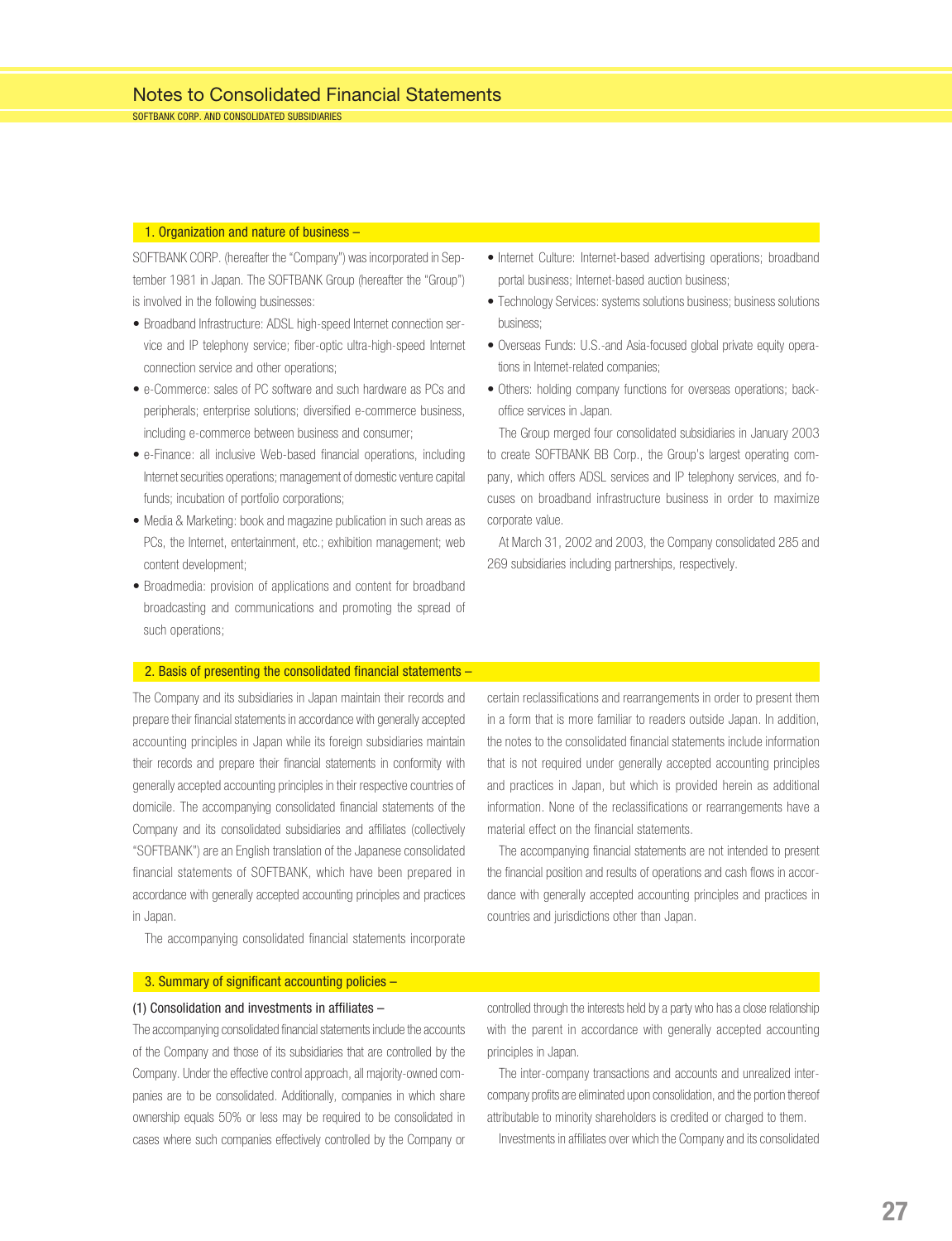subsidiaries have significant influence are accounted for under the equity method. Consolidated income includes the Company's and its consolidated subsidiaries' current equity in the net income of affiliates, after elimination of unrealized inter-company profits.

The excess of the cost over the underlying net equity of investments in its consolidated subsidiaries and affiliates accounted for under the equity method is recognized as goodwill and is amortized on a straightline basis over a period of five to seven years, except for that held by U.S. consolidated subsidiaries that have adopted Statement of Financial Accounting Standards ("SFAS") No.142, "Goodwill and Other Intangible Assets", effective from the fiscal year ended March 31, 2002.

Certain consolidated subsidiaries have a fiscal year ending on December 31 each year, while the Company has a fiscal year ending on March 31. For consolidation purposes, the fiscal year of these subsidiaries, ending December 31, has been used, with adjustments being made for significant transactions taking place in the intervening period. (2) Translation of foreign currency transactions and accounts – Foreign currency transactions are generally translated using the foreign exchange rates prevailing at the respective transaction dates. All assets and liabilities in foreign currencies are translated at the foreign exchange rates prevailing at the respective balance sheet dates. Exchange gains or losses are credited or charged to current income when incurred.

The translation of revenues and expenses in the financial statements of foreign consolidated subsidiaries into Japanese yen is performed by using the average exchange rates for the period. Assets and liabilities are translated using the foreign exchange rates prevailing at the balance sheet dates, and capital stock is translated using historical rates.

Foreign currency financial statement translation differences are presented as a separate component of "Shareholders' equity", except for the portion pertaining to minority shareholders, which is included in "Minority interest in consolidated subsidiaries".

#### $(3)$  Investments in debt and equity securities  $-$

Investments in debt and equity securities are classified into three categories: 1) trading securities; 2) held-to-maturity debt securities; and 3) other securities which are substantially similar to available-for-sale securities, as defined below. These categories are treated differently for the purposes of measuring and accounting for changes in fair value.

Trading securities held for the purpose of generating profits from changes in market value are recognized at their fair value in the consolidated balance sheets. Unrealized gains and losses are included in current income. Held-to-maturity debt securities are expected to be held to maturity and are recognized at historical or amortized cost in the consolidated balance sheets. Other securities classified as other than

trading securities and held-to-maturity debt securities are recognized at fair value in the consolidated balance sheets. Unrealized gains and losses, net of tax, on these other securities are reported as a separate component of "Shareholders' equity". Declines in the value of other securities and unlisted securities that are deemed to be other than temporary are reflected in current income.

In addition, debt and equity securities held and classified as availablefor-sale securities by subsidiaries in the United States are reported at fair value with disclosures of unrealized gains and losses, net of tax, being included as a separate component of "Shareholders' equity" in accordance with SFAS No.115, "Accounting for Certain Investments in Debt and Equity Securities."

#### (4) Derivatives –

The Company and its consolidated subsidiaries have entered into forward exchange contracts and currency and interest rate swap transactions to hedge against adverse fluctuations in foreign currency exchange rates and interest rates. Derivative instruments are recognized as either assets or liabilities at their respective fair values at the respective balance sheet dates, and gains and losses arising from changes in fair value are recognized in current income in the corresponding fiscal period.

The Company and its consolidated subsidiaries did not apply hedge accounting on such derivative instruments, whereby gains and losses are deferred as assets or liabilities.

#### (5) Allowance for doubtful accounts –

The allowance for doubtful accounts is calculated based on the aggregate amount of estimated credit losses on doubtful receivables, plus an amount for receivables other than doubtful receivables calculated using historical write-off experience ratios from certain prior periods.

#### (6) Inventories –

Inventories held by the Company and its consolidated subsidiaries are mainly stated at cost, where cost is primarily determined using the moving-average method.

#### (7) Depreciation and amortization –

Property and equipment are carried at cost less accumulated depreciation. Accumulated depreciation as at March 31, 2002 and 2003 was ¥10,757 million and ¥27,417 million (\$228,096 thousand), respectively.

Transmission equipment is depreciated based on the straight-line method and other property and equipment is depreciated primarily based on the declining-balance method.

Intangible assets are amortized based on the straight-line method over their estimated useful lives.

The Company's U.S. consolidated subsidiaries have adopted SFAS No.142, "Goodwill and Other Intangible Assets", from the fiscal year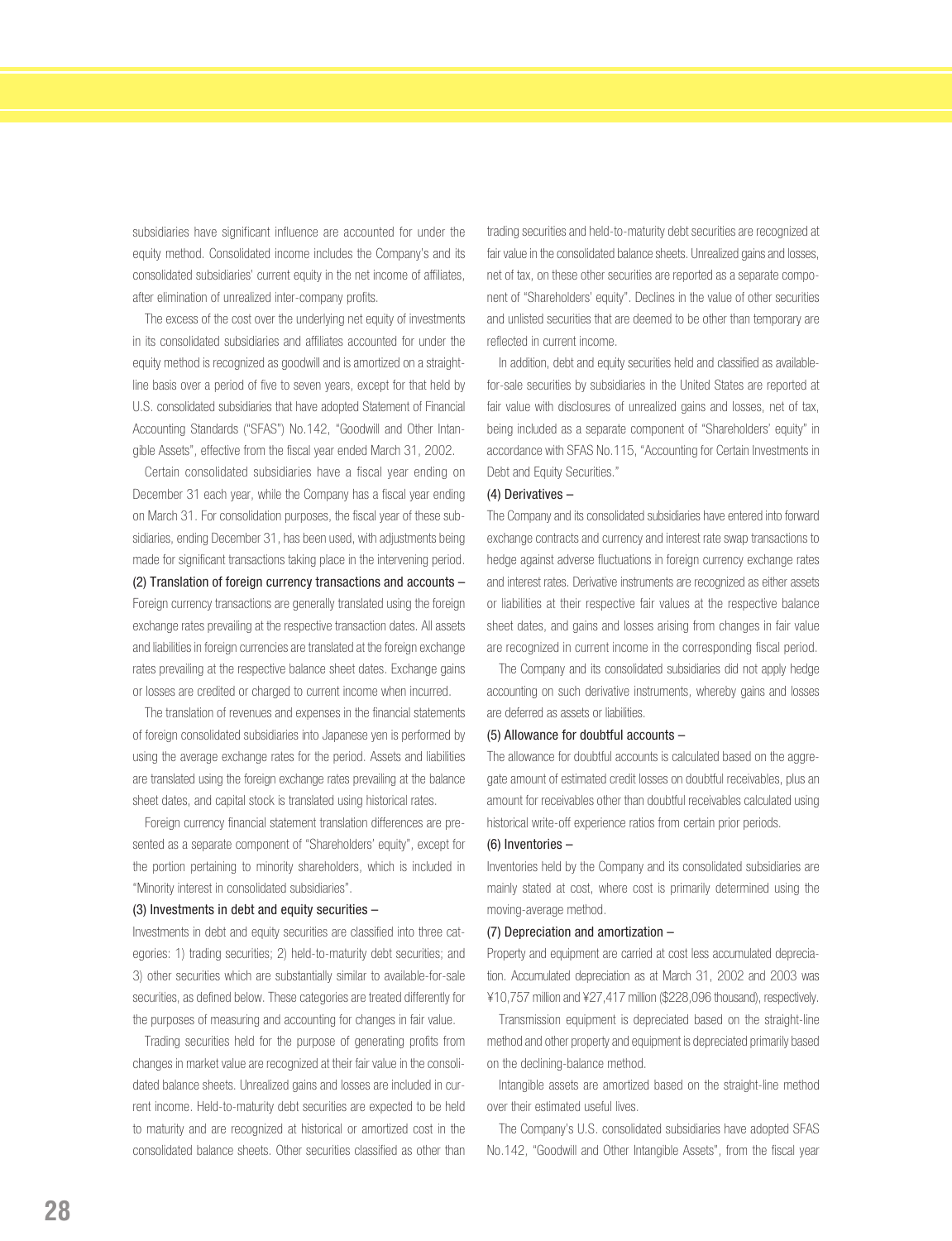ended March 31, 2002. Under SFAS No.142, goodwill and certain other intangible assets that are determined to have an indefinite life will no longer be amortized, but rather will be tested for impairment on an annual basis and between annual tests if an event occurs or circumstances change that would more likely than not reduce the fair value below its carrying amount.

#### (8) Income taxes –

The provision for income taxes is computed based on income before income taxes and minority interest in the consolidated statements of income. The asset and liability approach is used to recognize deferred tax assets and liabilities for the expected future tax consequences of temporary differences between the carrying amounts and the tax basis of assets and liabilities.

#### (9) Pension and severance costs –

Following the enactment of the Act for Defined Contribution Pensions, the Company and most of its domestic consolidated subsidiaries transferred the projected benefit obligation and related funds assets under the tax qualified non-contributory defined benefit pension plans to the newly adopted defined contribution pension plans on July 1, 2002.

In connection with the transfer described in the preceding paragraph, the transition obligation of ¥297 million (\$2,472 thousand) was recognized as "Other non-operating expenses " in the consolidated statement of income for the period ended March 31, 2003 in accordance with Financial Accounting Standards Implementation Guidance No.1: "Accounting for Transfers between Retirement Benefit Plans", issued by the Accounting Standards Board of Japan on January 31, 2002.

Besides the above defined contribution pension plan, the Company and most of its domestic consolidated subsidiaries participate in a multi-employer contributory defined benefit welfare pension plan (the "welfare pension plan") covering substantially all of their employees. The welfare pension plan is funded in conformity with the funding requirements of the Japanese Welfare Pension Insurance Law, and includes a portion relating to the governmental welfare pension program and an other portion into which contributions are made by the respective companies and their employees.

Contributions made by the Company and most of its domestic consolidated subsidiaries into the welfare pension plan are expensed when paid since the pooled fund assets and the entire pension obligations for the welfare pension plan can not be reasonably determined by each of the participants. Fair value of the pooled fund assets at March 31, 2003 belonging to all participants amounted to ¥62,205 million (\$517,515 thousand) and the participation ratio of the Company and most of its domestic subsidiaries was 5.89% in terms of the number

of employees.

In addition, certain domestic consolidated subsidiaries, engaged in securities business or commodities business participate in two types of welfare of plans, all which are similar to the above welfare pension plan. The fair value each of the pooled fund assets of these two plans at March 31, 2003 amounted to ¥446,577 million (\$3,715,283 thousand) and ¥48,962 million (\$407,342 thousand), respectively. The participation ratio of each those subsidiaries at March 31, 2003 was 0.26% and 0.31%, respectively, in terms of the proportion each of their contribution.

#### (10) Research and development costs –

Research and development costs are expensed as incurred.

#### $(11)$  Leases  $-$

Under domestic accounting standards, capital leases, as defined therein, other than those whereby ownership of the assets is transferred to the lessee at the end of the lease term, are allowed to be accounted for as operating leases with footnote disclosure of the estimated acquisition cost, estimated accumulated depreciation and future lease payments or receipts.

Foreign subsidiaries account for the defined capital lease as assets and obligations at an amount equal to the present value of the lease payments during the lease term.

#### (12) Net income per share –

Net income per share is computed based on the weighted-average number of shares of common stock issued and outstanding during each fiscal period.

The Company holds dilutive potential common stock equivalents, such as bonds with warrants, warrants, etc., during the relevant periods. Dilutive net income per share for the years ended March 31, 2002 and 2003 has not been disclosed due to the loss position.

On September 25, 2002, the Accounting Standards Board of Japan issued new accounting standards concerning accounting for net income per share, effective for the fiscal year beginning April 1, 2002. The Company and its consolidated subsidiaries have adopted new accounting standards from the fiscal year commencing on April 1, 2002. Under the new accounting standards, "bonuses to directors", which is determined through appropriation of retained earnings by resolution of general shareholders' meeting subsequent to fiscal year-end and not reflected in the consolidated statement of income of the current fiscal year, should be reflected in the calculation of net income per share, as if "bonuses to directors" was charged to income in the current fiscal year.

Per share information computed in accordance with the new standard is retroactively disclosed in note 30, "Per share data".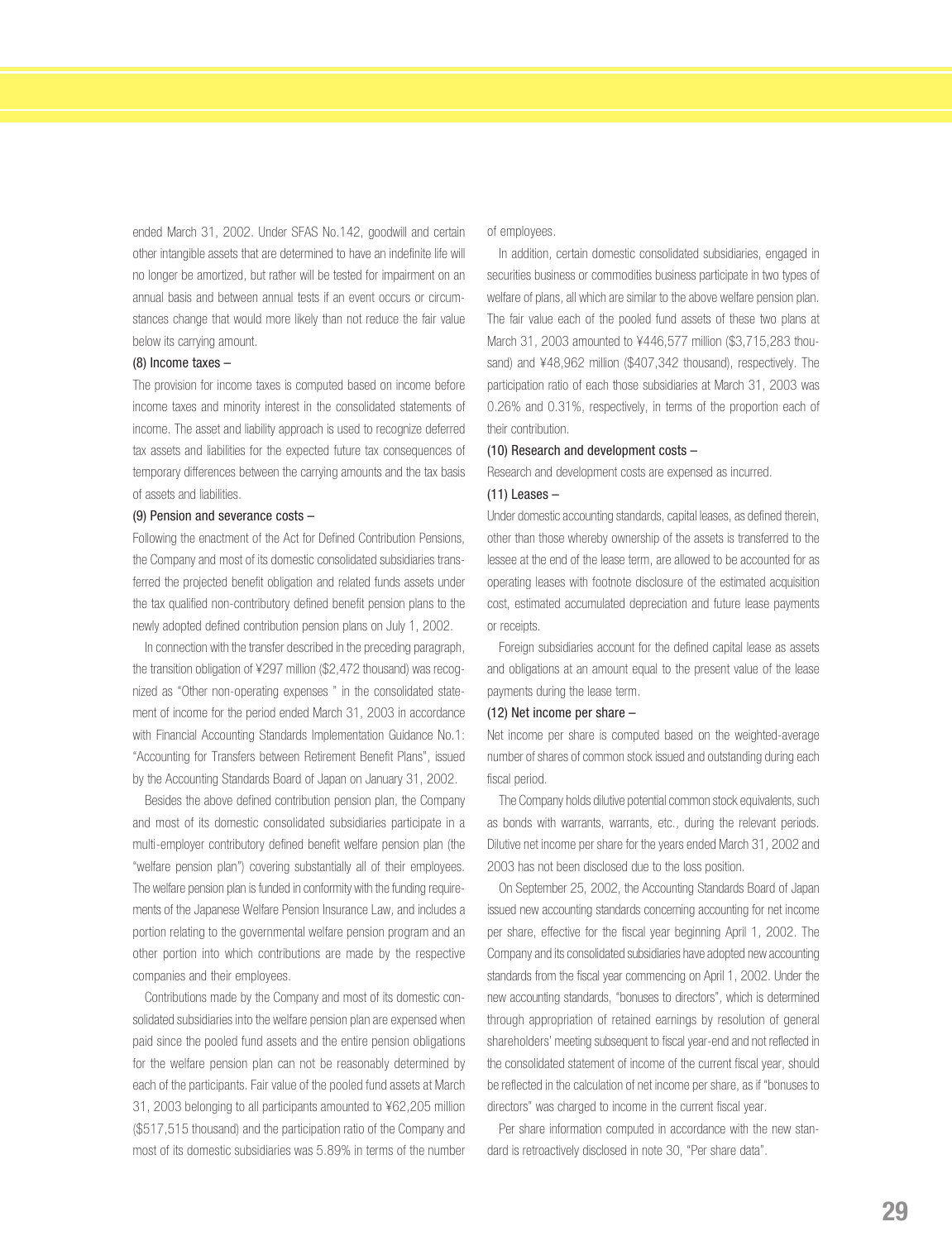#### (13) Appropriation of retained earnings –

Appropriations of retained earnings reflected in the accompanying consolidated financial statements have been recorded after approval of the shareholders as required under the Commercial Code of Japan.

#### 4. U.S. dollar amounts –

The Company maintains its accounting records in Japanese yen. U.S. dollar amounts presented in the accompanying consolidated financial statements and notes thereto are included solely for the convenience of readers and represent the arithmetical result of translating yen into dollars at the rate of  $4120.20 = US$1$ , the effective rate of exchange at March 31, 2003. These translations should not be construed as representations that the yen amounts actually represent, or have been or could be converted into U.S. dollars.

#### 5. Changes in scope of consolidation –

As of March 31, 2003, the Company consolidated 269 subsidiaries and excluded 12 subsidiaries from consolidation due to their immateriality in terms of the consolidated total assets, sales and revenues, net income and retained earnings of the SOFTBANK consolidated financial statements.

Main changes in the scope of the consolidation for the year ended March 31, 2003 were as follows:

#### Newly consolidated subsidiaries (including partnerships)

| Subsidiary              | Reason            |
|-------------------------|-------------------|
| BIOVISION CAPITAL CORP. | Newly established |
| Plus 37 other companies |                   |

#### Subsidiaries (including partnerships) excluded from consolidation

| Subsidiary                          | Reason                                                     |
|-------------------------------------|------------------------------------------------------------|
| SOFTBANK EC HOLDINGS CORP.          | Merged                                                     |
| SOFTBANK COMMERCE CORP.             | Merged                                                     |
| SOFTBANK Networks Inc.              | Merged                                                     |
| Tokyo Metallic Communications Corp. | Merged                                                     |
| e-Shopping! Wine CORP.              | Shareholding percentage<br>decreased due to sale of shares |
| Plus 49 other companies             |                                                            |

As of March 31, 2003, the Company held three non-consolidated subsidiaries and 113 affiliated companies including partnerships, all of which were accounted for under the equity method. The main nonconsolidated subsidiary was DirecTouch Communications Ltd. and the main affiliated companies were Aozora Bank, Ltd., cyber communications inc. and UTStarcom, Inc.

Other than the above, nine non-consolidated subsidiaries, such as SpicyVector Inc., and an affiliated company, Visual Research Co., were not accounted for under the equity method due to their immateriality in terms of the net income and retained earnings of the SOFTBANK consolidated financial statements. Investments in these companies were stated at cost.

The main changes in non-consolidated subsidiaries and affiliated companies accounted for under the equity method for the year ended March 31, 2003 were as follows:

#### Newly accounted for under the equity method

| Reason            |
|-------------------|
| Newly established |
| Newly established |
| Newly established |
|                   |
|                   |

#### Non-consolidated subsidiaries and affiliates (including partnerships) no longer accounted for under the equity method

| Name of subsidiary or affiliate | Reason                               |
|---------------------------------|--------------------------------------|
| InsWeb Corporation              | Shareholding percentage<br>decreased |
| Key3Media Group, Inc.           | All shares sold                      |
| Plus 19 other companies         |                                      |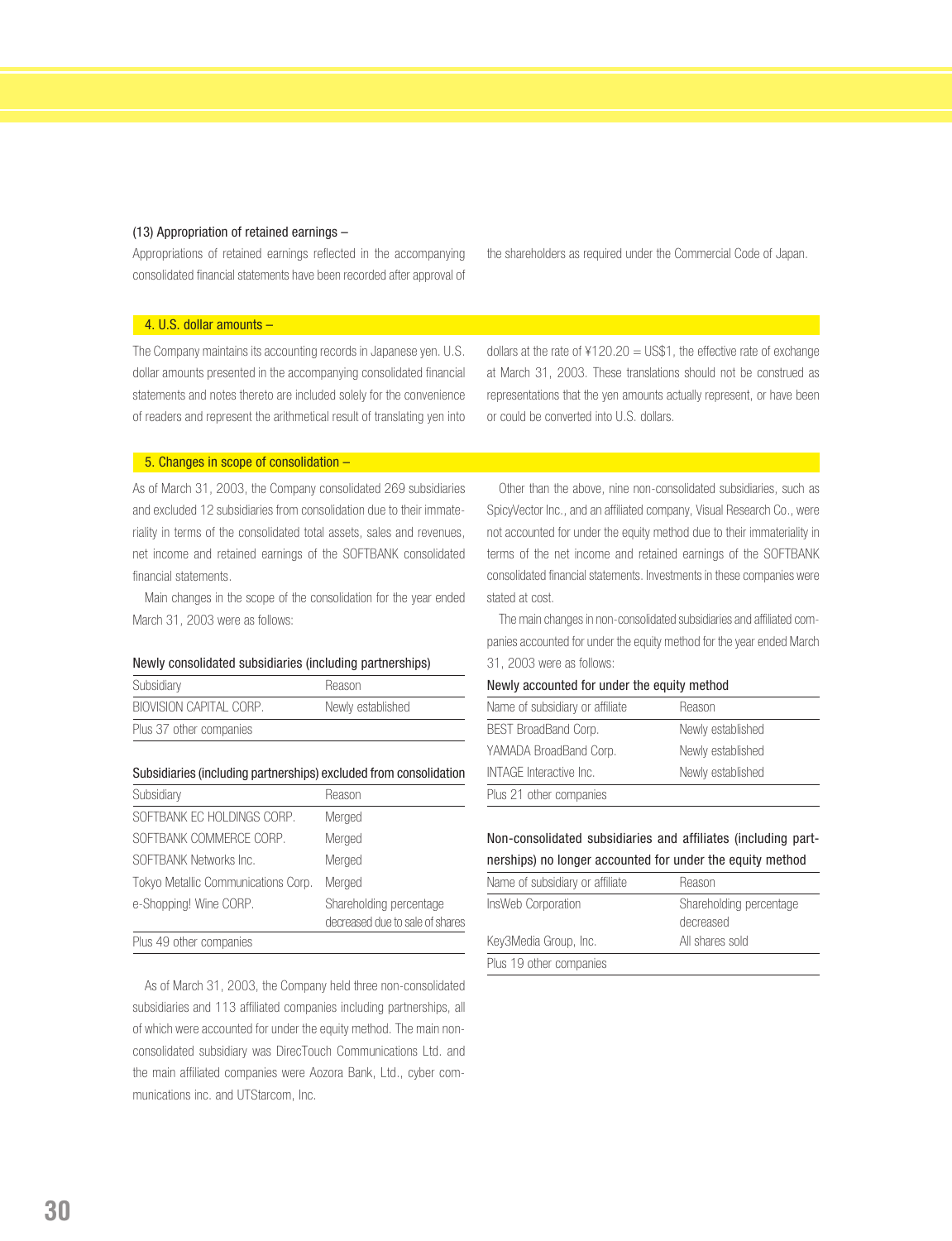#### 6. Mergers, acquisitions and restructuring –

#### (1) Establishment of SOFTBANK BB Corp.

In an aim in establishing a large, but an effective and efficient broadbandfocused operating company which intends to maximize corporate value as the heart of the SOFTBANK Group, the Company' four whollyowned subsidiaries; BB Technologies Corporation ("BBTC"), SOFTBANK Networks Inc., SOFTBANK EC HOLDINGS CORP. and SOFTBANK COMMERCE CORP. were merged on January 7, 2003. BBTC, an existing company after the merger, changed its name into SOFTBANK BB Corp. ("SBB").

SBB is now the largest operating company in the SOFTBANK Group with sales of approximately ¥101 billion (\$841 million) for the year ended March 31. 2003 and has approximately 1,200 employees at March 31, 2003.

(2) Sales of all Key3Media Group, Inc. ("Key3Media") shareholding The Company sold a portion of its shares in Key3Media through its wholly-owned subsidiary, SOFTBANK America Inc. ("SBA"), and, in addition, Key3Media issued convertible preferred stock in 2001. As a result, the Company's voting interests in Key3Media were diluted below 50%, and the Company changed its accounting treatment for Key3Media from a consolidated subsidiary to an affiliate under the equity method at March 31, 2002.

During the fiscal year ended March 31, 2003, the Company sold all of its remaining shares in Key3Media through SBA.

#### 7. Notes receivable maturing at year end –

Notes receivable are settled on the date of clearance. Since the yearend date of March 31, 2002 was a non-business day, notes receivable of ¥99 million maturing on that date were not settled and were included

in the closing "Notes and accounts receivable-trade" balance as at March 31, 2002.

#### 8. Inventories –

Inventories at March 31, 2002 and 2003 consisted of the following:

|                        |         |                   | Thousands of I |
|------------------------|---------|-------------------|----------------|
|                        |         | Millions of yen I | U.S. dollars I |
|                        |         | March 31          | March 31,      |
|                        | 2002    | 2003              | 2003           |
| Merchandise            | ¥14,393 | ¥9,033            | \$75,151       |
| Finished goods         | 587     | 476               | 3,960          |
| Work-in-process        | 507     | 471               | 3,919          |
| Raw materials          | 133     | 48                | 402            |
| Securities for trading | 1,718   | 389               | 3,232          |
| Transmission supplies  | 17,607  | 29,428            | 244,825        |
| Other inventories      | 1,367   | 2,357             | 19,609         |
| Total                  | ¥36,312 | ¥42,202           | \$351,098      |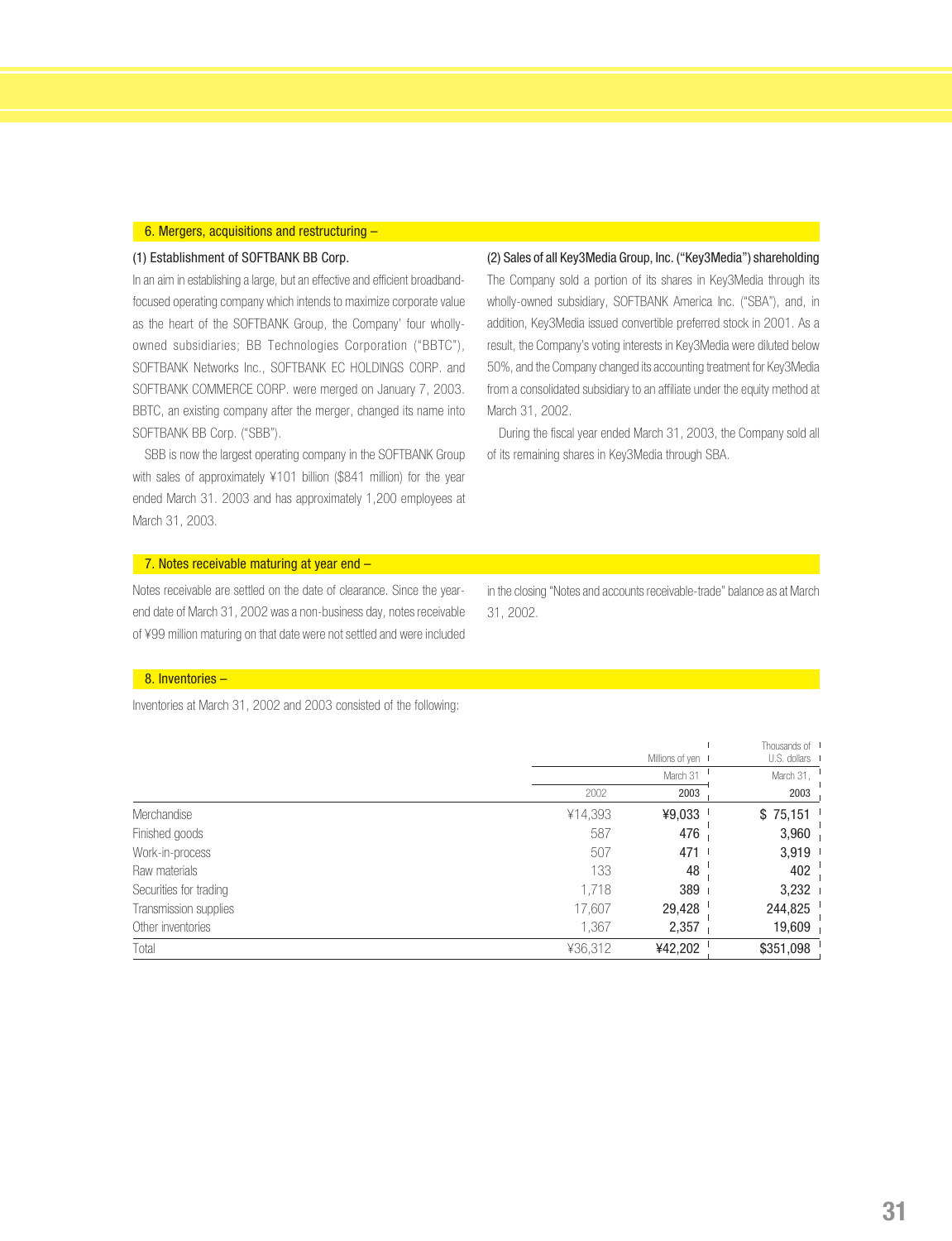#### 9. Investments in debt and equity securities -

Investments in debt and equity securities at March 31, 2002 and 2003 consisted of "Marketable securities" and "Investment securities", most of which were classified as other securities as described in note 3(3).

The aggregate cost and market value (carrying value) of other securities at March 31, 2002 and 2003 were as follows:

|                   |         |                  |          | Millions of yen  |
|-------------------|---------|------------------|----------|------------------|
|                   |         |                  |          | March 31, 2003   |
|                   |         | Gross unrealized |          | Market value     |
|                   | Cost    | Gain             | (Loss)   | (carrying value) |
| Equity securities | ¥23,408 | ¥62,622          | 4(2,650) | ¥83,380          |
| Debt securities   | 110     | 0                | (0)      | 110              |
| Other             | 470     |                  | (172)    | 298              |
| Total             | ¥23,988 | ¥62,622          | 4(2,822) | ¥83,788          |

|                   |           |                  |            | Thousands of U.S. dollars |
|-------------------|-----------|------------------|------------|---------------------------|
|                   |           |                  |            | March 31, 2003            |
|                   |           | Gross unrealized |            | Market value              |
|                   | Cost      | Gain             | (Loss)     | (carrying value)          |
| Equity securities | \$194,738 | \$520,981        | \$(22,045) | \$693,674                 |
| Debt securities   | 915       |                  | (0)        | 916                       |
| Other             | 3.907     |                  | (1, 433)   | 2,475                     |
| Total             | \$199,560 | \$520,983        | \$(23,478) | \$697,065                 |

|                   |          |                  |          | Millions of yen  |
|-------------------|----------|------------------|----------|------------------|
|                   |          |                  |          | March 31, 2002   |
|                   |          | Gross unrealized |          | Market value     |
|                   | Cost     | Gain             | (Loss)   | (carrying value) |
| Equity securities | ¥107,107 | ¥189,249         | 4(2,405) | ¥293,951         |
| Debt securities   | 301      |                  | (O)      | 301              |
| Other             |          |                  |          |                  |
| Total             | ¥107.411 | ¥189,249         | 4(2,405) | ¥294,255         |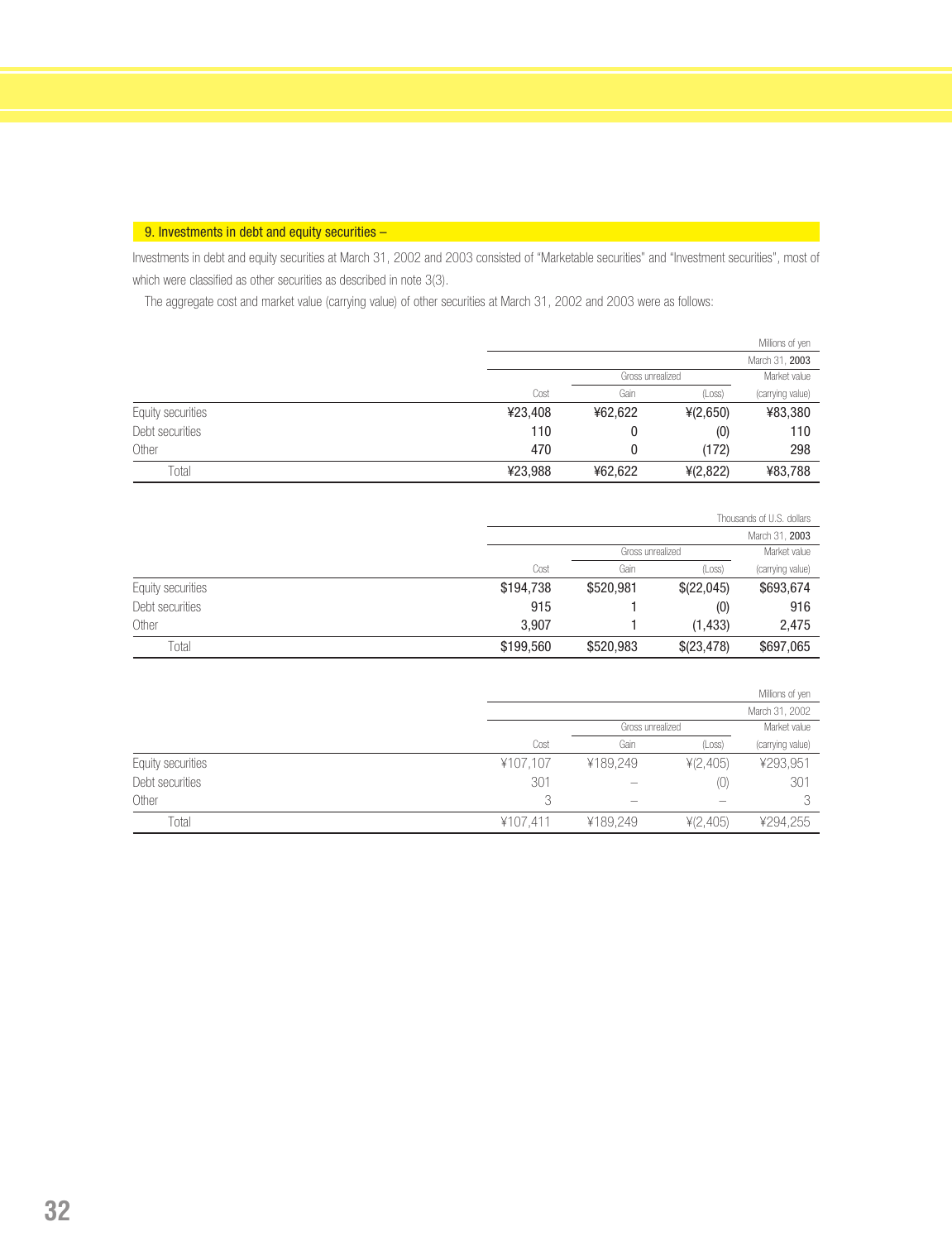|                   |             |                                          | Millions of yen |  |
|-------------------|-------------|------------------------------------------|-----------------|--|
|                   |             | For the year ended March 31, 2003        |                 |  |
|                   | Sale amount | Total loss on sale<br>Total gain on sale |                 |  |
| Equity securities | ¥122,599    | ¥65,164                                  | 4(10, 349)      |  |
| Debt securities   | 5,611       | 1,726                                    | (173)           |  |
| Other             | 100         |                                          | -               |  |
| Total             | ¥128,310    | ¥66,890                                  | 4(10,522)       |  |

Details of other securities sold during the years ended March 31, 2002 and 2003 were as follows:

|                   |                                                         | Thousands of U.S. dollars         |            |  |
|-------------------|---------------------------------------------------------|-----------------------------------|------------|--|
|                   |                                                         | For the year ended March 31, 2003 |            |  |
|                   | Total loss on sale<br>Sale amount<br>Total gain on sale |                                   |            |  |
| Equity securities | \$1,019,956                                             | \$542,129                         | \$(86,093) |  |
| Debt securities   | 46,679                                                  | 14,360                            | (1, 442)   |  |
| Other             | 832                                                     |                                   |            |  |
| Total             | \$1,067,467                                             | \$556,489                         | \$(87,535) |  |

|                   |             |                                   | Millions of yen    |  |
|-------------------|-------------|-----------------------------------|--------------------|--|
|                   |             | For the year ended March 31, 2002 |                    |  |
|                   | Sale amount | Total gain on sale                | Total loss on sale |  |
| Equity securities | ¥48.069     | ¥9.497                            | 4(11,357)          |  |
| Debt securities   | 6,044       | ŏ                                 | (39)               |  |
| Other             | 236         |                                   |                    |  |
| Total             | ¥54.349     | ¥9.505                            | 1,396)             |  |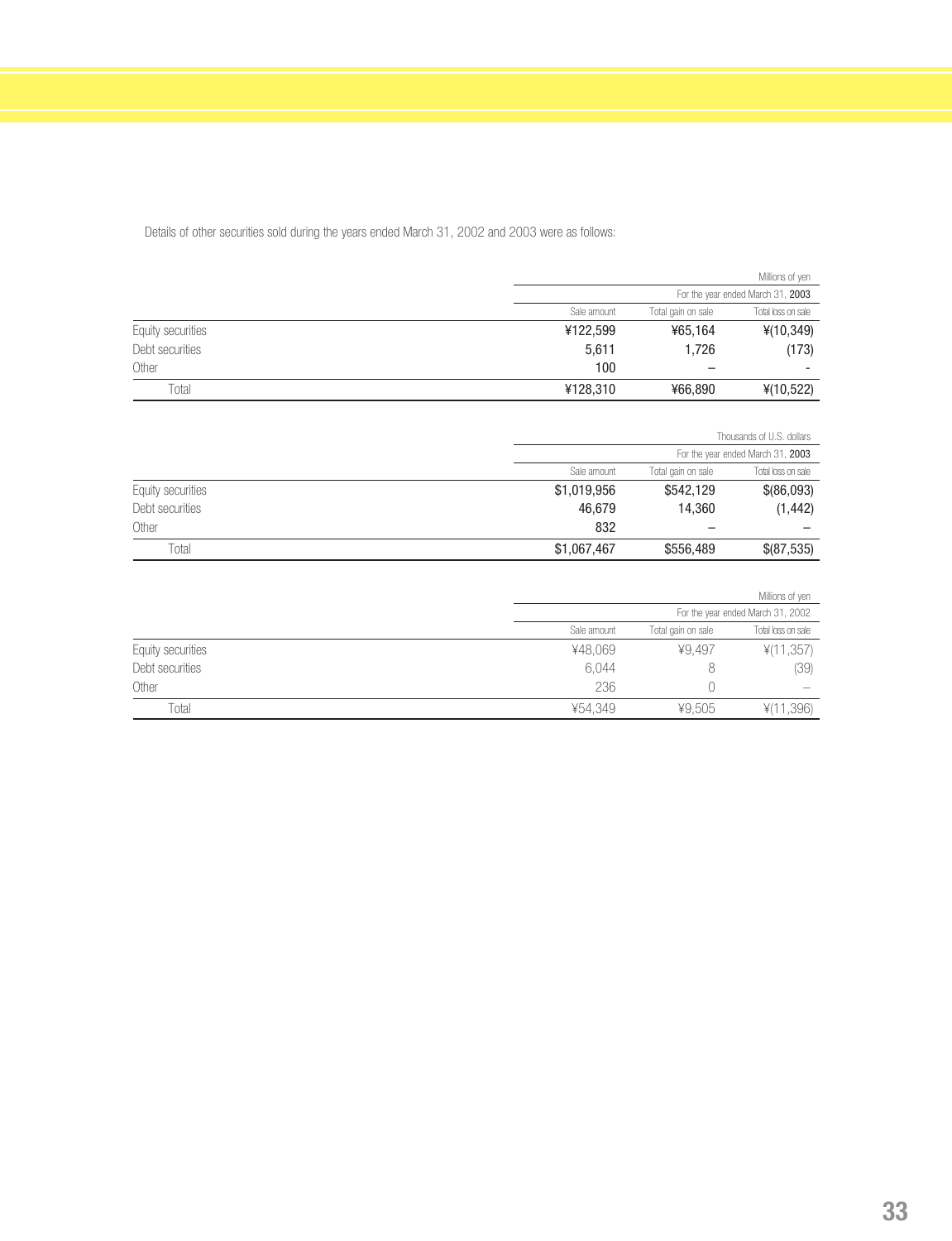Unlisted investment securities at March 31, 2002 and 2003 had carrying amounts as follows:

|                                                              |         | Millions of yen | Thousands of I<br>U.S. dollars |
|--------------------------------------------------------------|---------|-----------------|--------------------------------|
|                                                              |         | March 31        | March 31,                      |
|                                                              | 2002    | 2003            | 2003                           |
|                                                              |         |                 |                                |
| Unlisted held-to-maturity securities-                        |         |                 |                                |
| Domestic debt securities                                     | ¥       | ¥<br>O          | \$                             |
| Foreign debt securities                                      | 100     | $199-1$         | 1,657                          |
| Unlisted other securities and available-for-sale securities- |         |                 |                                |
| Equity securities (excluding over-the-counter stocks)        | 42,376  | 19,109          | 158,980                        |
| Domestic debt securities                                     | 1,742   | 251             | 2,084                          |
| Foreign debt securities                                      | 2,798   | 1,725           | 14,351                         |
| <b>MMF</b>                                                   | 11,520  | 4,370           | 36,359                         |
| Mid-term government bonds fund                               | 323     | 321             | 2,668                          |
| Beneficial interest in trusts                                | 1,000   |                 |                                |
| Commercial paper                                             |         | 2,000           | 16,638                         |
| Preferred fund certificates                                  | 2,000   | 2,000           | 16,639                         |
| <b>Others</b>                                                | 29      | 605             | 5,034                          |
| Total                                                        | ¥61.889 | ¥30,580         | \$254,410                      |

The redemption schedule for held-to-maturity securities and other securities with maturity dates subsequent to March 31, 2003 is as follows:

|                              |                 |                                             |                                              | Millions of yen        |
|------------------------------|-----------------|---------------------------------------------|----------------------------------------------|------------------------|
|                              | Within one year | More than one year,<br>less than five years | More than five years,<br>less than ten years | More than<br>ten years |
| Held-to maturity securities- |                 |                                             |                                              |                        |
| Corporate bonds              | ¥ 199           |                                             | ¥                                            | ¥                      |
| Other securities-            |                 |                                             |                                              |                        |
| Debt securities              | 2,000           | 929                                         | 192                                          | 1,006                  |
| Total                        | ¥2.199          | ¥929                                        | ¥192                                         | ¥1,006                 |
|                              |                 |                                             |                                              |                        |

|                              |                 |                                             |                                              | Thousands of U.S. dollars |
|------------------------------|-----------------|---------------------------------------------|----------------------------------------------|---------------------------|
|                              | Within one year | More than one year,<br>less than five years | More than five years,<br>less than ten years | More than<br>ten years    |
| Held-to maturity securities- |                 |                                             |                                              |                           |
| Corporate bonds              | \$1,657         |                                             |                                              | S                         |
| Other securities-            |                 |                                             |                                              |                           |
| Debt securities              | 16,638          | 7.727                                       | 1.601                                        | 8,373                     |
| Total                        | \$18,295        | \$7.727                                     | \$1,601                                      | \$8,373                   |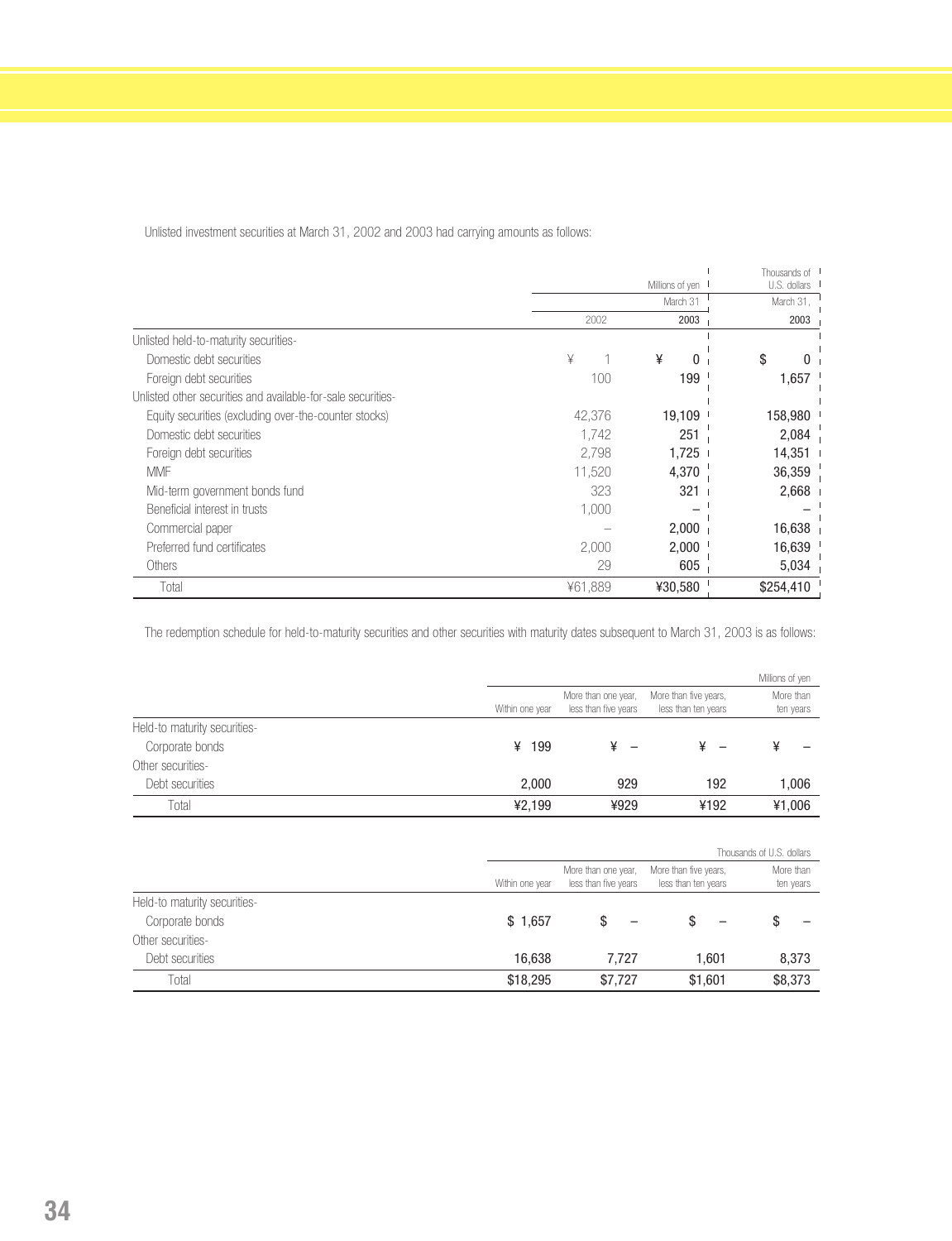#### 10. Investments in and advances to non-consolidated subsidiaries and affiliates –

Investments in and advances to non-consolidated subsidiaries and affiliates (including partnerships) at March 31, 2002 and 2003 were accounted for under the equity method and shown in the table below:

|                                                 |                              | %                        |          | Millions of yen | Thousands of I<br>U.S. dollars |
|-------------------------------------------------|------------------------------|--------------------------|----------|-----------------|--------------------------------|
|                                                 |                              | Interest                 |          | March 31        | March 31, $\overline{1}$       |
|                                                 | Voting rights <sup>(A)</sup> | percentage <sup>*A</sup> | 2002     | 2003            | 2003 1                         |
| InsWeb Corporation                              |                              | $\Box$ (*C)              | ¥818     | ¥               | \$                             |
| Morningstar, Inc.                               | 19.6                         | 19.6                     | 5,575    | 5,850           | 48,667                         |
| Internet Research Institute, Inc.               | 18.0                         | 10.4                     | 1,191    | 720             | $5,991$ <sub>1</sub>           |
| UTStarcom, Inc.                                 | 21.2                         | 21.2                     | 30,283   | 20,614          | 171,498                        |
| Law.com, Inc.                                   |                              | $\Box$ (*D)              | 185      |                 |                                |
| GSI Commerce, Inc. (former Global Sports, Inc.) | 10.9                         | 10.7                     | 3,641    | 2,913           | 24,235                         |
| Aozora Bank, Ltd.                               | 37.0                         | 37.0                     | 83,724   | 104,763         | $871,569$ <sub>1</sub>         |
| Nihon Ariba K.K.                                | 41.2                         | 41.2                     | 4,073    | 3,464           | 28,820                         |
| Key3Media Group, Inc.                           |                              | $\_^{\prime\prime}$ D)   | 11,988   |                 |                                |
| National Leisure Group, Inc.                    | 27.4                         | 27.0                     | 3.170    | 2.772           | 23,060 <sub>1</sub>            |
| cyber communications inc.                       | 46.6                         | 46.6                     | 1,923    | 1,967           | 16,367                         |
| Yahoo! Korea Corporation                        | 33.0                         | 30.9                     | 2,383    | 2,741           | $22,800_1$                     |
| Odimo Incorporated                              | 10.3                         | 10.2                     | 1,467    | 1,023           | 8,512                          |
| E*TRADE eCommerce Fund, L.P.                    | $25.0$ <sup>(*B)</sup>       |                          | 1,580    | 1,770           | $14,725$ <sup>1</sup>          |
| SOFTBANK Technology Ventures IV L.P.            | 13.5 <sup>(B)</sup>          |                          | 2,078    | 1,678           | 13,958                         |
| ePartners 2                                     | 67.5                         | 67.5                     | 1,414    | 398             | 3,311                          |
| SOFTBANK US Ventures VI L.P.                    | $97.0$ <sup>(*B)</sup>       |                          | 40,722   | 32,941          | 274,050                        |
| SOFTBANK Technology Ventures V L.P.             | 30.2 <sup>(B)</sup>          |                          | 7,999    | 8,036           | 66,857                         |
| SB Life Science Ventures I, L.P.                | 33.7 <sup>(B)</sup>          |                          | 1.128    | 1,020           | 8,485                          |
| SOFTBANK Ventures Fund 1                        | $60.0$ <sup>(*B)</sup>       |                          | 2,317    | 1,768           | 14,713                         |
| Alibaba.com Corporation                         | 30.9                         | 27.6                     | 918      | 1,410           | 11,733                         |
| Seed Capital Partners II LLC                    | 72.7 <sup>(*B)</sup>         |                          | 905      | 1,110           | 9,232                          |
| Other                                           |                              |                          | 23,177   | 11,184          | $93,044$ <sup>1</sup>          |
| Total                                           |                              |                          | ¥232,659 | ¥208,142        | \$1,731,627                    |

Notes: (\*A): The voting rights and interest percentages above represent the percentages at March 31, 2003.

(\*B): These percentages were calculated based on the size of the SOFTBANK Group's fund commitments, since the ownership percentage was not determinable due to the fund structure and the various methods for allocating expenses and income.

(\*C): At March 31, 2003, InsWeb Corporation was reported as part of "Investment securities" due to a decrease in the interest percentage resulting from the sale of shares.

(\*D): The Company sold all of its shares in Law.com and Key3Media Group, Inc. during the fiscal year ended March 31, 2003.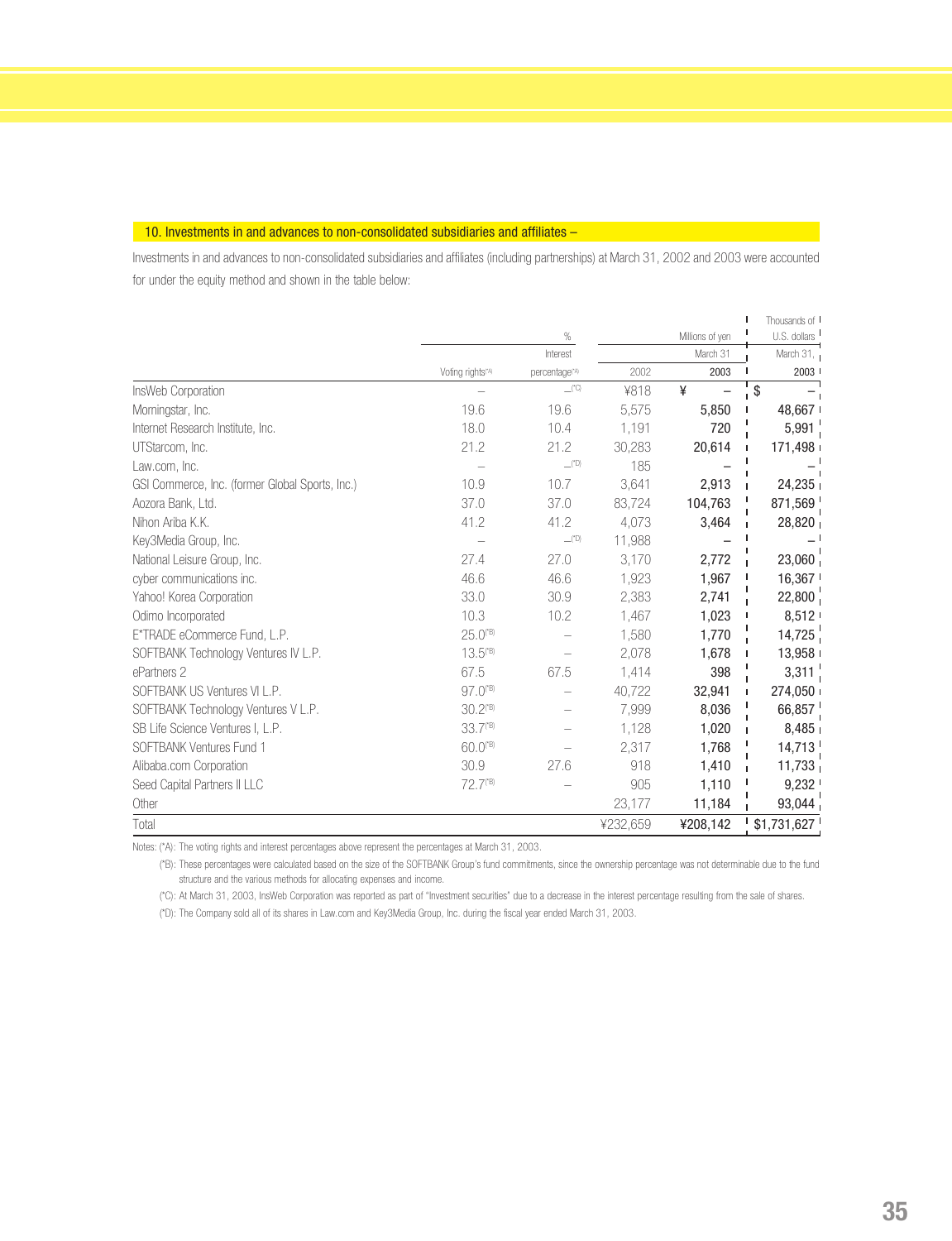#### 11. Short-term borrowings and long-term debt -

(1) "Short-term borrowings" and "Commercial paper" at March 31, 2002 and 2003 consisted of the following:

|                                                 | Millions of yen I |          | Thousands of I<br>U.S. dollars |
|-------------------------------------------------|-------------------|----------|--------------------------------|
|                                                 |                   | March 31 | March 31,                      |
|                                                 | 2002              | 2003     | 2003                           |
| Short-term borrowings principally from banks-   |                   |          |                                |
| With interest rates ranging from 0.50% to 9.00% | ¥106,706          | ¥        |                                |
| With interest rates ranging from 0.23% to 6.96% |                   | 147,223  | 1,224,818                      |
| Commercial paper-                               |                   |          |                                |
| With an interest rate of 1.21% per annum        | 10,000            |          |                                |
| With an interest rate of 1.87% per annum        |                   | 4,000    | 33,278                         |

### (2) "Long-term debt" outstanding at March 31, 2002 and 2003 consisted of borrowings from financial institutions and corporate bonds, as shown below:

|                                                                                 |           | Millions of yen I | Thousands of<br>U.S. dollars |
|---------------------------------------------------------------------------------|-----------|-------------------|------------------------------|
|                                                                                 |           | March 31          | March 31,                    |
|                                                                                 | 2002      | 2003              | 2003                         |
| Unsecured borrowings from financial institutions-                               |           |                   |                              |
| With interest rates ranging from 0.50% to 5.63%                                 | ¥ 20,607  | ¥                 | S                            |
| With interest rates ranging from 1.80% to 4.72%                                 |           | 11,485            | 95,545                       |
| Unsecured straight bonds-                                                       |           |                   |                              |
| Due 2002 to 2007 with interest rates ranging from 2.1% to 3.9%                  | 206,322   |                   |                              |
| Due 2003 to 2007 with interest rates ranging from 2.4% to 3.9%                  |           | 160,937           | 1,338,912                    |
| Warrant bonds-                                                                  |           |                   |                              |
| Due 2003 to 2004 with interest rates ranging from 1.0% to 4.0%                  | 16,500    |                   |                              |
| Due 2003 to 2008 with interest rates ranging from 1.0% to 4.0%                  |           | 14,642            | 121,811                      |
| Convertible bonds-                                                              |           |                   |                              |
| Due 2004 to 2005 with interest rates ranging from 0.65% to 2.4%                 | 125       |                   |                              |
| Due 2004 to 2005 with interest rates ranging from 1.5% to 5.0% (See note below) |           | 2,509             | 20,873                       |
| Exchangeable bonds with an interest rate of 1.5% due 2002                       | 5,385     |                   |                              |
|                                                                                 | 248,939   | 189,573           | 1,577,141                    |
| Less: portion due within one year                                               | (56, 326) | (59, 614)         | (495, 953)                   |
|                                                                                 | ¥192,613  | ¥129,959          | \$1,081,188                  |

Note: The conversion prices of convertible bonds are shown below

(1) ¥50,000 per share for the common stock of ALISS-NET Co., Ltd.

(2) ¥50,000 per share for the common stock of Digital Media Factory, Inc.

(3) HK\$0.31 per share for the common stock of SOFTBANK INVESTMENT INTERNATIONAL (STRATEGIC) LIMITED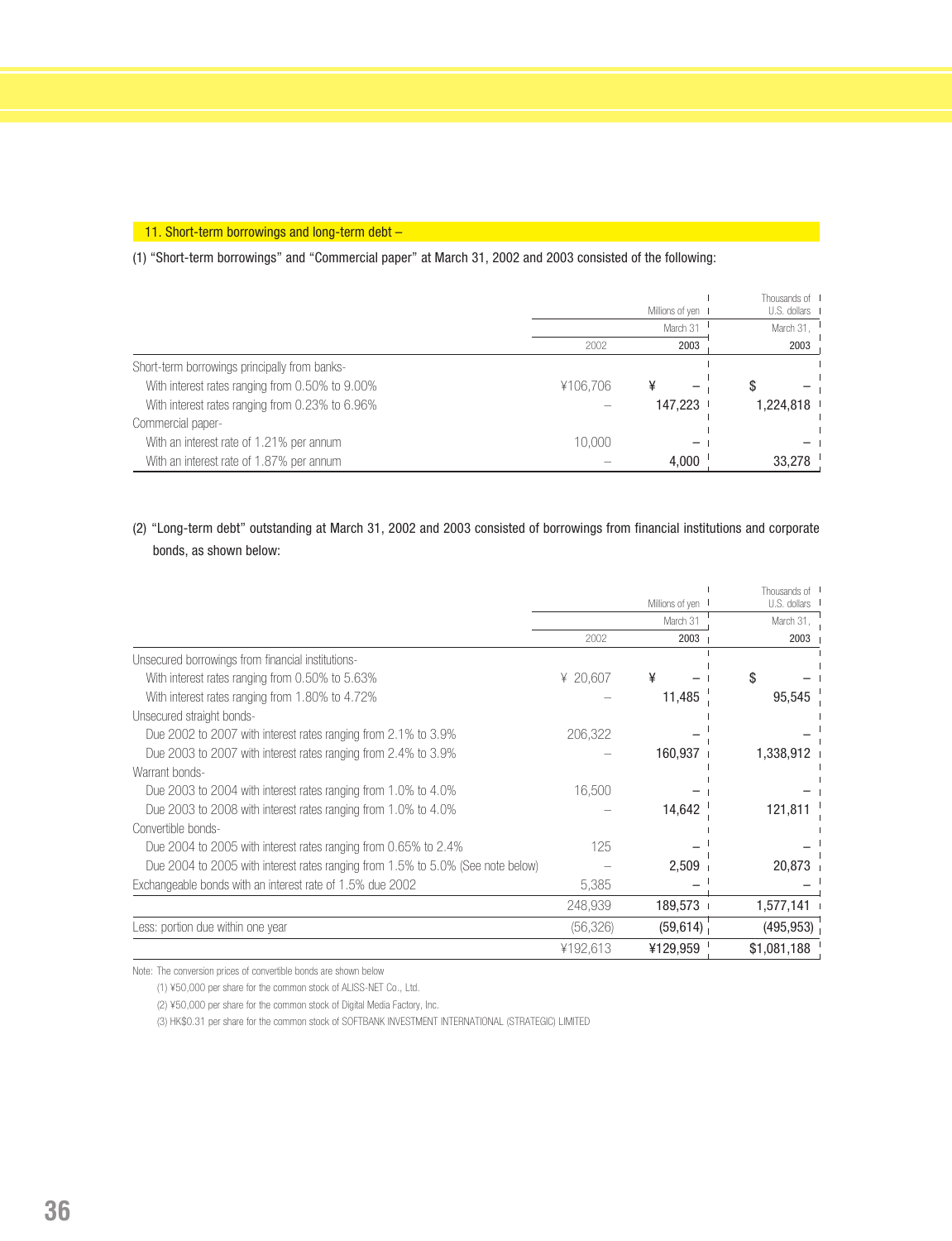| For the years ending March 31, | Millions of yen I | Thousands of<br>U.S. dollars |
|--------------------------------|-------------------|------------------------------|
| 2004                           | ¥ $3,335$         | \$27,742                     |
| 2005                           | 4,557             | 37,914                       |
| 2006                           | 3,576             | 29,748                       |
| 2007                           | 5 <sup>1</sup>    | 42                           |
| 2008 and thereafter            | 12                | 99                           |
| Total                          | ¥11,485           | \$95,545                     |

#### (3) The aggregate annual maturities of borrowings from financial institutions outstanding at March 31, 2003 were as follows:

#### (4) The aggregate annual maturities of corporate bonds outstanding at March 31, 2003 were as follows:

| For the years ending March 31, | Millions of yen I | Thousands of I<br>U.S. dollars I |
|--------------------------------|-------------------|----------------------------------|
| 2004                           | ¥ 56,279          | 468,211<br>S                     |
| 2005                           | 36,124            | 300,535                          |
| 2006                           | 50,555            | 420,587                          |
| 2007                           | 11,100            | 92,346                           |
| 2008 and thereafter            | 24,030            | 199,917                          |
| Total                          | 178,088           | \$1,481,596                      |

#### 12. Assets pledged as collateral -

Assets pledged as collateral at March 31, 2003 were as follows:

#### (1) For short-term borrowings and long-term debt

| Assets pledged as collateral                | Millions of yen I | Thousands of I<br>U.S. dollars I |
|---------------------------------------------|-------------------|----------------------------------|
| Other current assets (real estate for sale) | ¥ 1,705           | \$14,181                         |
| Property and equipment                      | 195               | $1.625$ .                        |
| Investment securities                       | 55,711            | 463,490                          |
|                                             |                   |                                  |

|                                     |                 | Carrying amount I            |
|-------------------------------------|-----------------|------------------------------|
| Secured liabilities                 | Millions of yen | Thousands of<br>U.S. dollars |
| Short-term borrowings               | ¥19,920         | \$165,724                    |
| Accrued expenses (accrued interest) | 59 <sup>1</sup> | 488                          |
| Long-term debt                      | 1,350           | 11,231                       |

Note: SOFTBANK America Inc. ("SBA"), a wholly-owned subsidiary of the Company, pledged and delivered investment securities amounting to ¥55,711 million (\$463,490 thousand) into a collateral securities account. SBA is able to release the excess amount over 142.857% of the secured liabilities, consisting of ¥19,833 million (\$165,000 thousand) as "Shortterm borrowings" and ¥59 million (\$488 thousand) as "Accrued expenses (accrued interest)". As of March 31, 2003, the fair market value of the pledged and delivered investment securities was ¥63,175 million (\$525,584 thousand), ¥34,759million (\$289,173 thousand) of which represents the excess over the 142.857% collateral required and is available for release.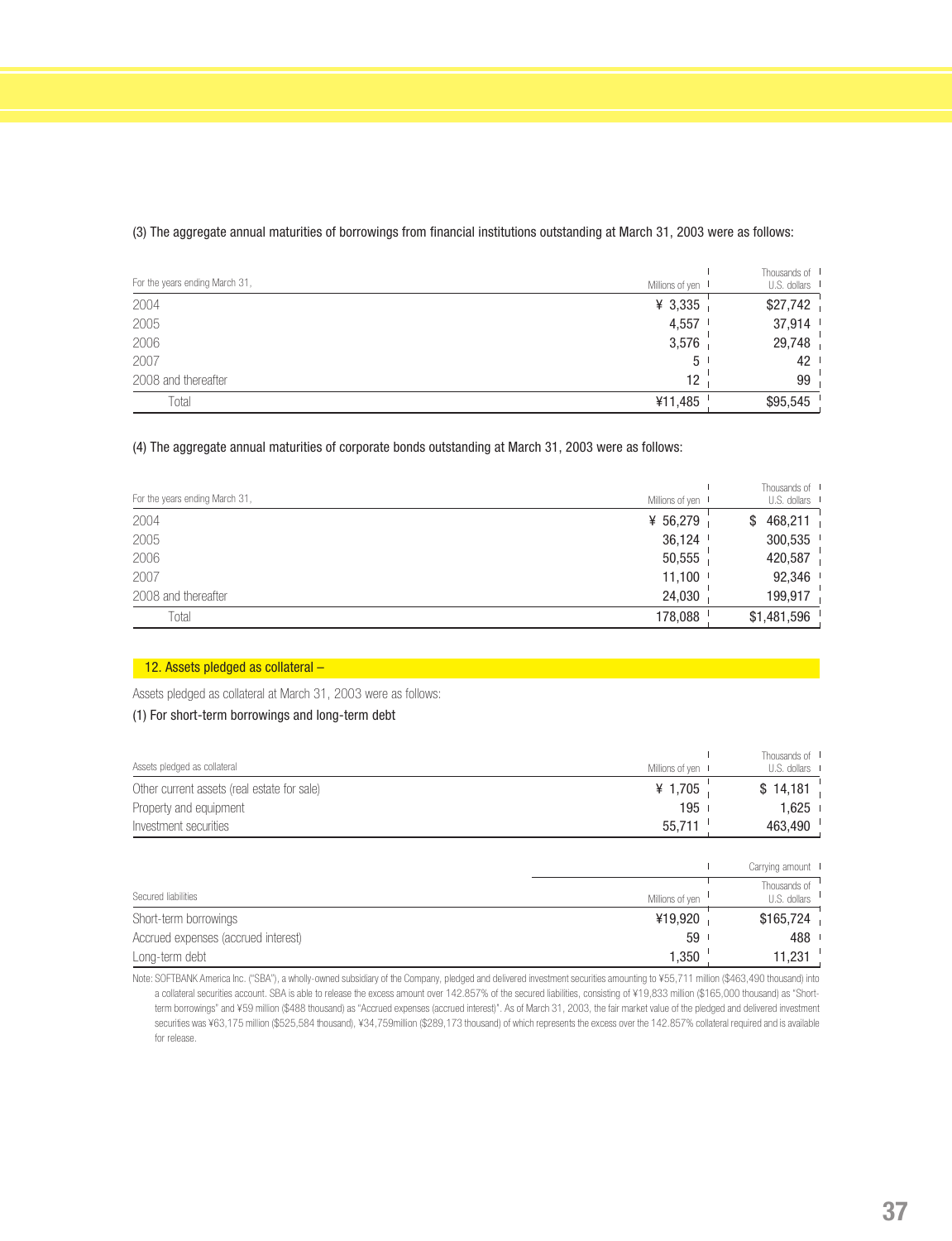#### (2) For future lease liabilities

The collateral for future lease liabilities of ¥32,733 million (\$272,317 thousand), ¥252 million (\$2,096 thousand) of which was for "Notes and accounts payable-trade", was provided by mortgaging the aggregate of the current and future receivables due from the customers of certain consolidated subsidiaries and a broadcasting company based on marketing agreements, etc.

Current receivables at March 31, 2003, held as collateral for the above future lease liabilities, consisted of "Notes and accounts receivable-trade" of ¥9,450 million (\$78,619 thousand) and "Other current assets" of ¥82 million (\$682 thousand), respectively.

#### (3) For long-term debt owed by a third party

| Assets pledged as collateral | Millions of ven I | Thousands of<br>U.S. dollars |
|------------------------------|-------------------|------------------------------|
| Other investments            | ¥2,229            | \$18,544                     |

|                                       |                 | Carrying amount I                             |
|---------------------------------------|-----------------|-----------------------------------------------|
| Secured liabilities                   | Millions of ven | Thousands of<br>$U.S.$ dollars $\blacksquare$ |
| Long-term debt owned by a third party | ¥2,388          | \$19,867                                      |

#### 13. Dilution gain from changes in equity interest -

The "Dilution gain from changes in equity interest, net" arose from changes in the Company's and its consolidated subsidiaries' equity interest as a result of capital transactions by investees, including an initial public offering.

Dilution gains (losses) for the years ended March 31, 2002 and 2003 consisted of the following.

|                                                       |                 |            |                                      |                          |                               | Thousands of I           |
|-------------------------------------------------------|-----------------|------------|--------------------------------------|--------------------------|-------------------------------|--------------------------|
|                                                       | Millions of yen |            |                                      |                          | $U.S.$ dollars $\blacksquare$ |                          |
|                                                       |                 |            |                                      |                          |                               | For the year ended       |
|                                                       |                 |            | For the years ended March 31         |                          |                               | March 31, $\blacksquare$ |
|                                                       |                 | 2002       |                                      | 2003                     |                               | 2003                     |
|                                                       | Gain            | (Loss)     | Gain                                 | (Loss)                   | Gain                          | (Loss)                   |
| Yahoo! Inc.                                           | ¥ $7.414$       | (895)<br>¥ | $\perp$ <sup>(*A)</sup> $\perp$<br>¥ | $\Box$ <sup>*A</sup> ) I | S                             |                          |
| UTStarcom, Inc.                                       | 7.190           | (118)      | 876                                  | (696)                    | 7,286                         | (5,789)                  |
| E*TRADE Group, Inc.                                   |                 | (1,524)    | $\Box$ <sup>*A)</sup>                | $-$ <sup>(*A)</sup>      |                               |                          |
| SOFTBANK INVESTMENT INTERNATIONAL (STRATEGIC) LIMITED | 1,386           | (275)      | 13                                   | (122)                    | 112                           | (1,018)                  |
| National Leisure Group, Inc.                          | 983             |            |                                      |                          |                               |                          |
| GSI Commerce, Inc. (former Global Sports, Inc.)       | 674             | (0)        | 42                                   |                          | 352                           |                          |
| Other                                                 | 1.706           | (949)      | 1,207                                | (575)                    | 10,041                        | (4,786)                  |
|                                                       | ¥19.353         | 4(3,761)   | ¥2,138                               | 4(1,393)                 | \$17,791                      | \$(11,593)               |

Note: (\*A) As of March 31, 2002, Yahoo! Inc. and E\*TRADE Group, Inc. were classified as available-for-sale securities due to the decreases of shareholdings resulting from sales of shares.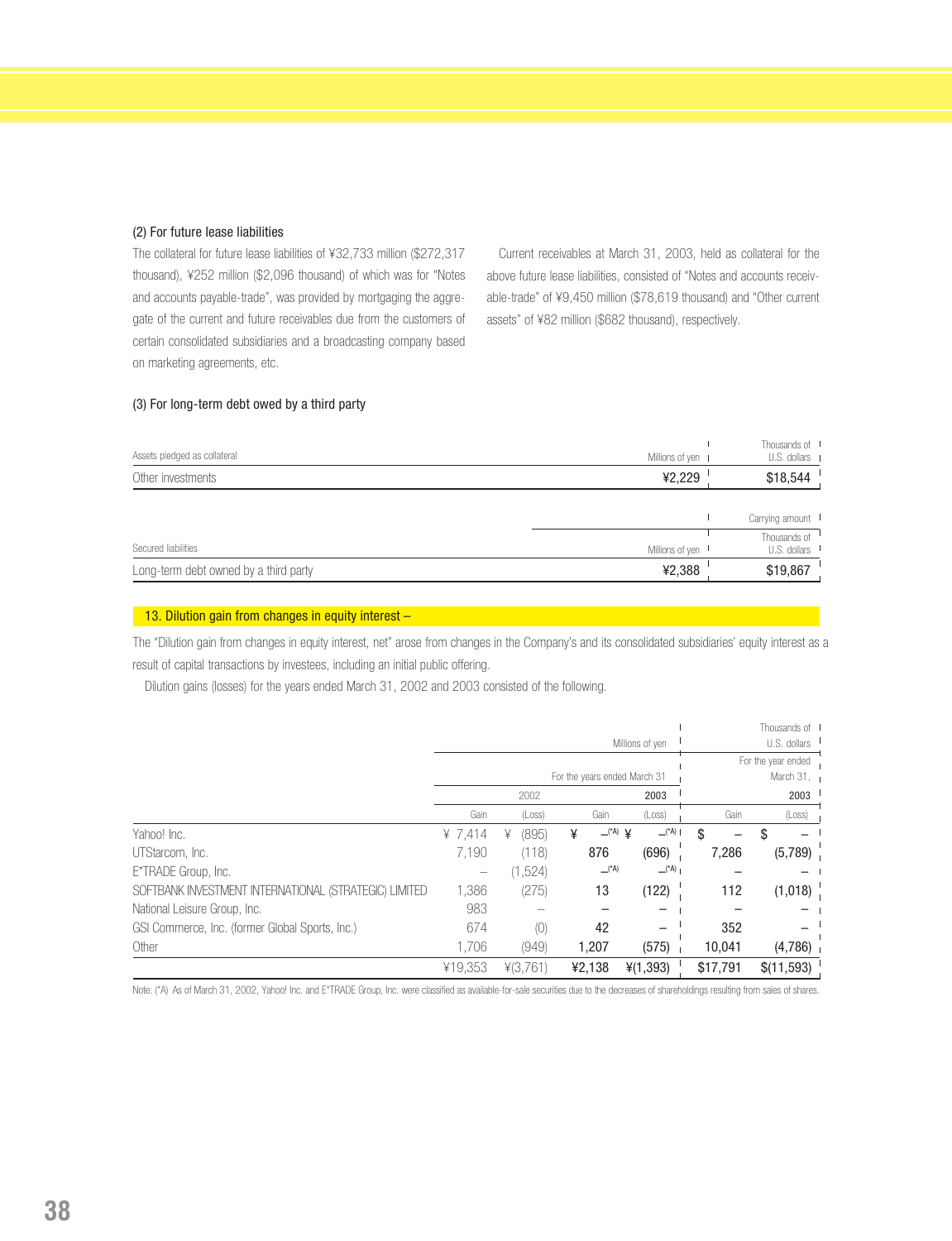#### 14. Receivables and payables related to margin transactions -

Receivables and payables at March 31, 2002 and 2003 related to margin transactions in securities businesses engaged in by certain consolidated subsidiaries were as follows:

|                                                                                       |         |                 | Thousands of I |
|---------------------------------------------------------------------------------------|---------|-----------------|----------------|
|                                                                                       |         | Millions of yen | U.S. dollars   |
|                                                                                       |         | March 31        | March 31,      |
|                                                                                       | 2002    | 2003            | 2003           |
| Receivables related to margin transactions-                                           |         |                 |                |
| Loans receivable from customers for margin transactions                               | ¥37.882 | ¥42.458         | \$353,227      |
| Cash deposits as collateral for securities borrowed from securities finance companies | 4.435   | 6,389           | 53,158         |
| Total                                                                                 | ¥42.317 | ¥48.847         | \$406.385      |
|                                                                                       |         |                 |                |
| Payables related to margin transactions-                                              |         |                 |                |
| Loans from securities finance companies for margin transactions                       | ¥24.379 | ¥27,906         | \$232,164      |
| Proceeds from securities sold for margin transactions                                 | 13.039  | 16,553          | 137,708        |
| Total                                                                                 | ¥37.418 | ¥44.459         | \$369.872      |

#### $-15$ . Marketable and investment securities related to commodities and securities businesses –

#### (1) Assets pledged as initial key deposits for commodities and securities businesses:

"Marketable securities" of ¥301 million at March 31, 2002 and "Investment securities" of ¥19 million and ¥110 million (\$916 thousand) at March 31, 2002 and 2003, respectively, were pledged as initial key deposits for commodities and securities businesses.

#### (2) Assets held by third parties in connection with margin securities transactions:

The fair value of marketable securities held by third parties at March 31, 2002 and 2003 in connection with margin securities transactions was as follows.

|                                                                                          |         | Millions of yen I | Thousands of I<br>$U.S.$ dollars $\blacksquare$ |
|------------------------------------------------------------------------------------------|---------|-------------------|-------------------------------------------------|
|                                                                                          |         | March 31          | March 31,                                       |
|                                                                                          | 2002    | 2003              | 2003                                            |
| Marketable securities lent to customers                                                  | ¥13.914 | ¥16,848           | \$140.166                                       |
| Marketable securities pledged as collateral for loans from securities finance companies, |         |                   |                                                 |
| including owned marketable securities of ¥1,482 million and ¥17 million                  |         |                   |                                                 |
| (\$139 thousand) at March 31, 2002 and 2003, respectively, and marketable                |         |                   |                                                 |
| securities received from customers of ¥15,373 million (\$127,893 thousand)               |         |                   |                                                 |
| at March 31, 2003                                                                        | 25,803  | 42.298            | 351.896                                         |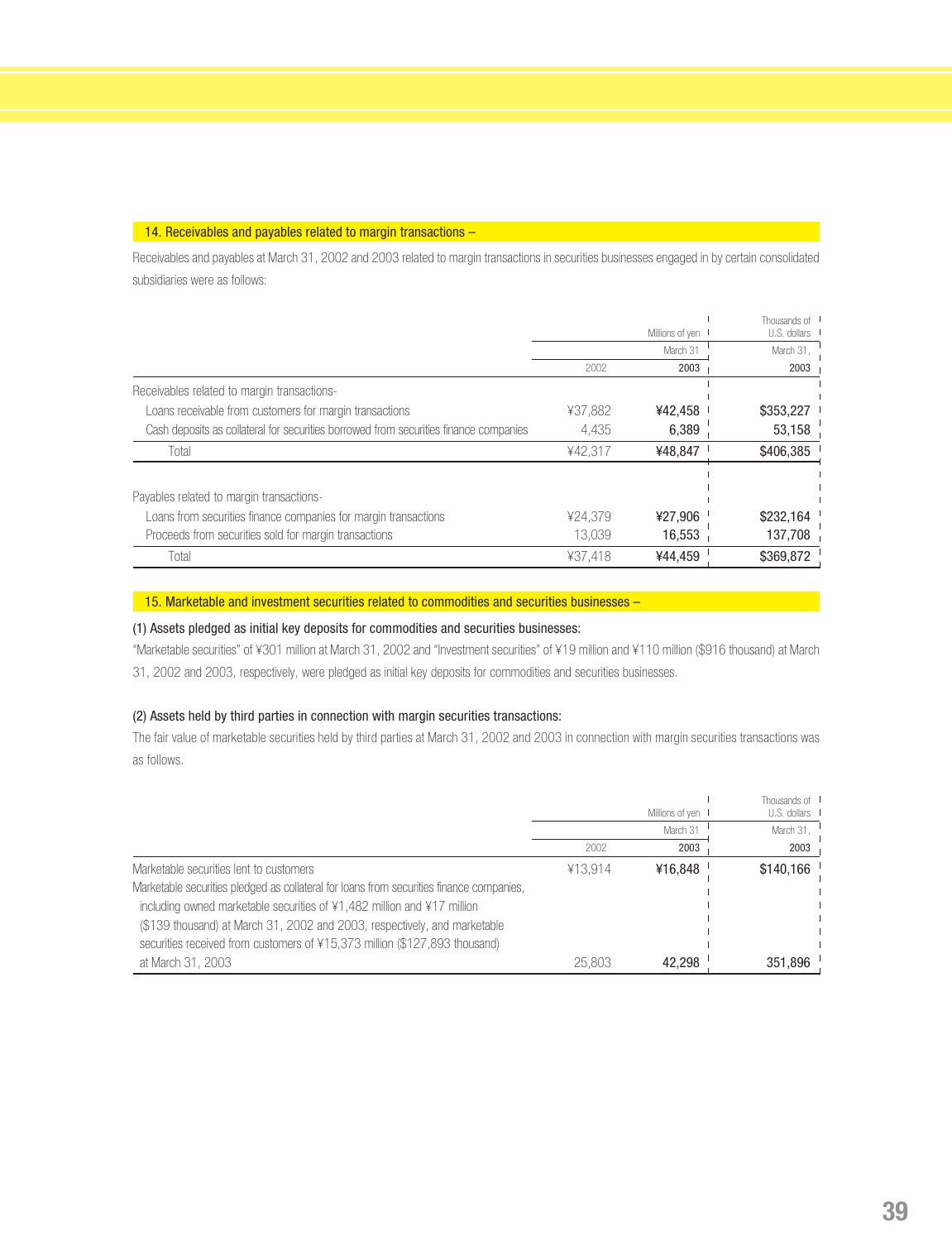#### (3) Assets received from third parties in connection with margin securities transactions:

The fair value of marketable securities received from third parties at March 31, 2002 and 2003 in connection with margin securities transactions was as follows.

|                                                                              |        | Millions of yen I | Thousands of I<br>U.S. dollars I |
|------------------------------------------------------------------------------|--------|-------------------|----------------------------------|
|                                                                              |        | March 31          | March 31.                        |
|                                                                              | 2002   | 2003              | 2003                             |
| Marketable securities borrowed from securities finance companies             | ¥4.422 | ¥6.206            | $$51,631$ $^{\circ}$             |
| Marketable securities received as security from customers, including ¥10,019 |        |                   |                                  |
| million and ¥19,802 million (\$164,744 thousand) repledged by SOFTBANK with  |        |                   |                                  |
| the customers' consent at March 31, 2002 and 2003, respectively              | 35.726 | 37.611            | 312.902                          |

#### (4) Marketable securities deposited as collateral:

In accordance with the Commodity Exchange Law and Articles of Exchange, certain consolidated subsidiaries engaged in the commodities business deposited marketable securities of ¥968 million and ¥722 million (\$6,004 thousand) with fiduciary exchange members as guarantee money on commodity futures and as trustee business deposits at March 31, 2002 and 2003, respectively.

#### 16. Cash flow information -

(1) "Cash and cash equivalents" comprise cash on hand, bank deposits withdrawable on demand and highly liquid investments with initial maturities of three months or less and a low risk of fluctuation in value.

(2) "Cash and cash equivalents" at March 31, 2002 and 2003 consisted of the following.

|                                                              |          | Millions of yen I | Thousands of I<br>U.S. dollars I |
|--------------------------------------------------------------|----------|-------------------|----------------------------------|
|                                                              |          | March 31          | March 31,                        |
|                                                              | 2002     | 2003              | 2003                             |
| Cash and deposits                                            | ¥113,580 | ¥147,503          | \$1,227,147                      |
| Marketable securities                                        | 9,545    | 5,060             | 42,095                           |
| Time deposits with original maturity over three months       | (1,065)  | (2,866)           | (23, 844)                        |
| Deposits received from customers in the commodities business | (32)     | (30)              | (248)                            |
| Stocks and bonds with original maturity over three months    | (2, 173) | (2,141)           | (17, 811)                        |
| Cash and cash equivalents                                    | ¥119,855 | ¥147,526          | \$1,227,339                      |

#### (3) Significant non-cash transactions:

In the fiscal year ended March 31, 2002, due to the conversion of convertible bonds, "Common Stock" and "Additional paid-in capital" increased 73 million yen, respectively, and "Long-term debt (convertible bonds)" decreased 146 million yen.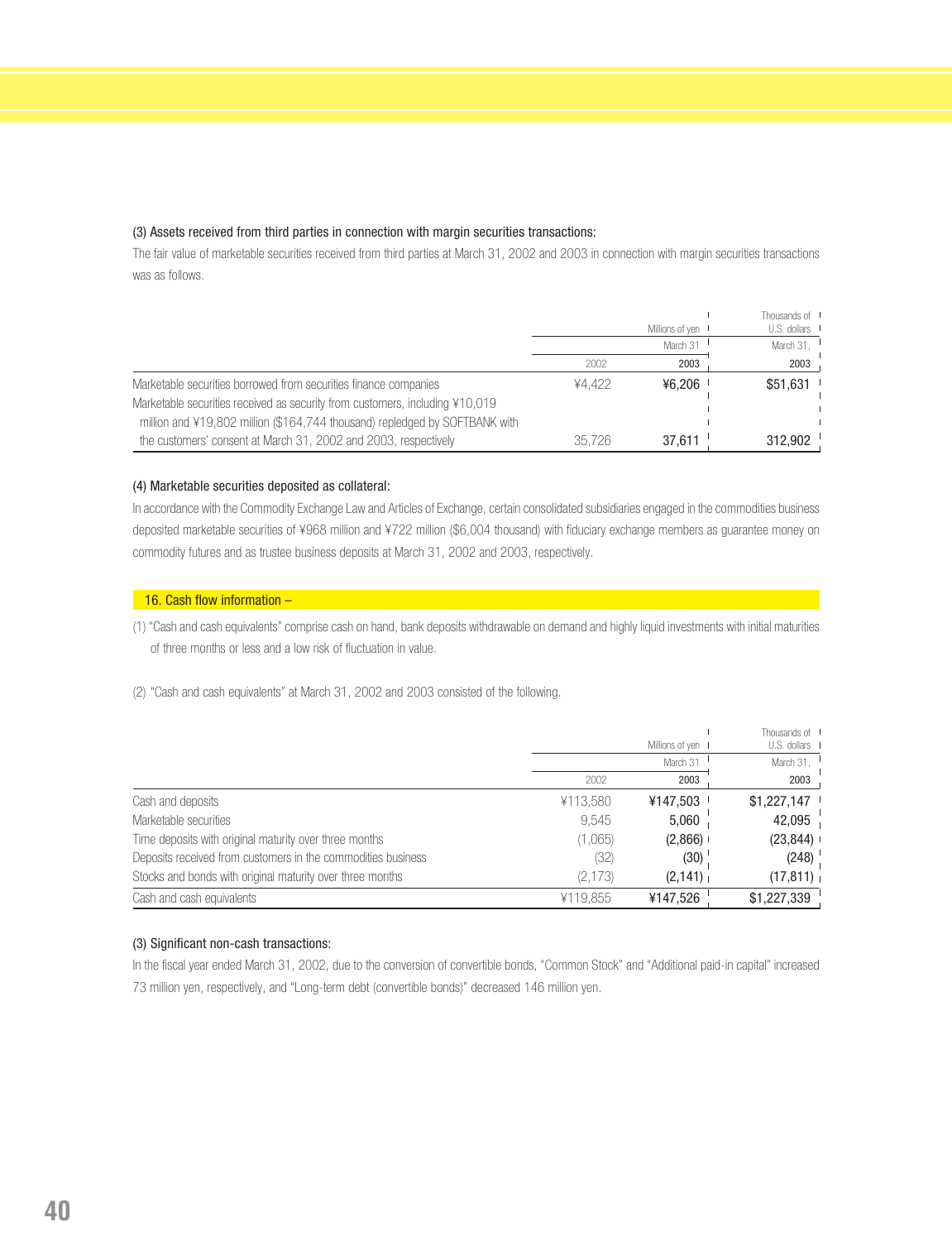#### 17. Pension and severance costs -

As described in note 3(9), on July 1, 2002, the Company and most of its domestic consolidated subsidiaries adopted the defined contribution pension plan.

The impact of the transfer of projected benefit obligation and plan assets under the tax qualified non-contributory defined benefit pension plan to the defined contribution pension plan at March 31, 2003 was as follows.

|                                                |                   | Thousands of I |
|------------------------------------------------|-------------------|----------------|
|                                                | Millions of yen I | U.S. dollars I |
| Decrease in projected benefit obligation (PBO) | ¥1,525            | \$12,689       |
| Decrease in plan assets at fair value          | $1.141$ $\cdot$   | 9.494          |
| Unrecognized actuarial losses                  | 13                | 108            |
| Reversal of accrued retirement benefits        | ¥ 371             | \$3,087        |

Some domestic consolidated subsidiaries still maintain the defined benefit pension plan at March 31, 2003.

The funded status of retirement benefit obligations at March 31, 2002 and 2003 was as follows.

|                                     |            | Millions of yen I | Thousands of I<br>U.S. dollars I |
|-------------------------------------|------------|-------------------|----------------------------------|
|                                     |            | March 31          | March 31,                        |
|                                     | 2002       | 2003              | 2003                             |
| Projected benefit obligations (PBO) | ¥1,567     | ¥131              | \$1,090                          |
| Plan assets at fair value           | 1.218      | 81                | 678                              |
| Unfunded PBO                        | 349        | 50                | 412                              |
| Unrecognized actuarial loss         |            |                   |                                  |
| Accrued pension and severance costs | - 332<br>¥ | ¥ 50              | 412                              |

Note: They applied the simplified pension accounting method to calculate the service cost.

The composition of net pension and severance costs for the years ended March 31, 2002 and 2003 was as follows.

|                                   |      | Millions of yen<br>For the years ended March 31, |         |
|-----------------------------------|------|--------------------------------------------------|---------|
|                                   |      |                                                  |         |
|                                   | 2002 | 2003                                             | 2003    |
| Service costs                     | ¥688 | ¥531                                             | \$4,420 |
| Interest costs                    | 32   | 9                                                |         |
| Expected return on plan assets    | (15) | (5)                                              | (48)    |
| Recognized actuarial loss         | 144  |                                                  | 36      |
| <b>Contributions</b>              | N/A  | 160                                              | 1,333   |
| Loss on transfer of pension plans | N/A  | 297                                              | 2,472   |
| Net pension and severance costs   | ¥849 | ¥996                                             | \$8,290 |

The assumptions used for the actuarial computation of the retirement benefit obligations for the year ended March 31, 2002 were as follows. Discount rate 2.5%

| __ _ _ _ _ _ _ _ _ _ _ _ _ _ _ _ | ------- |
|----------------------------------|---------|
| Expected return on plan assets   | 2.2%    |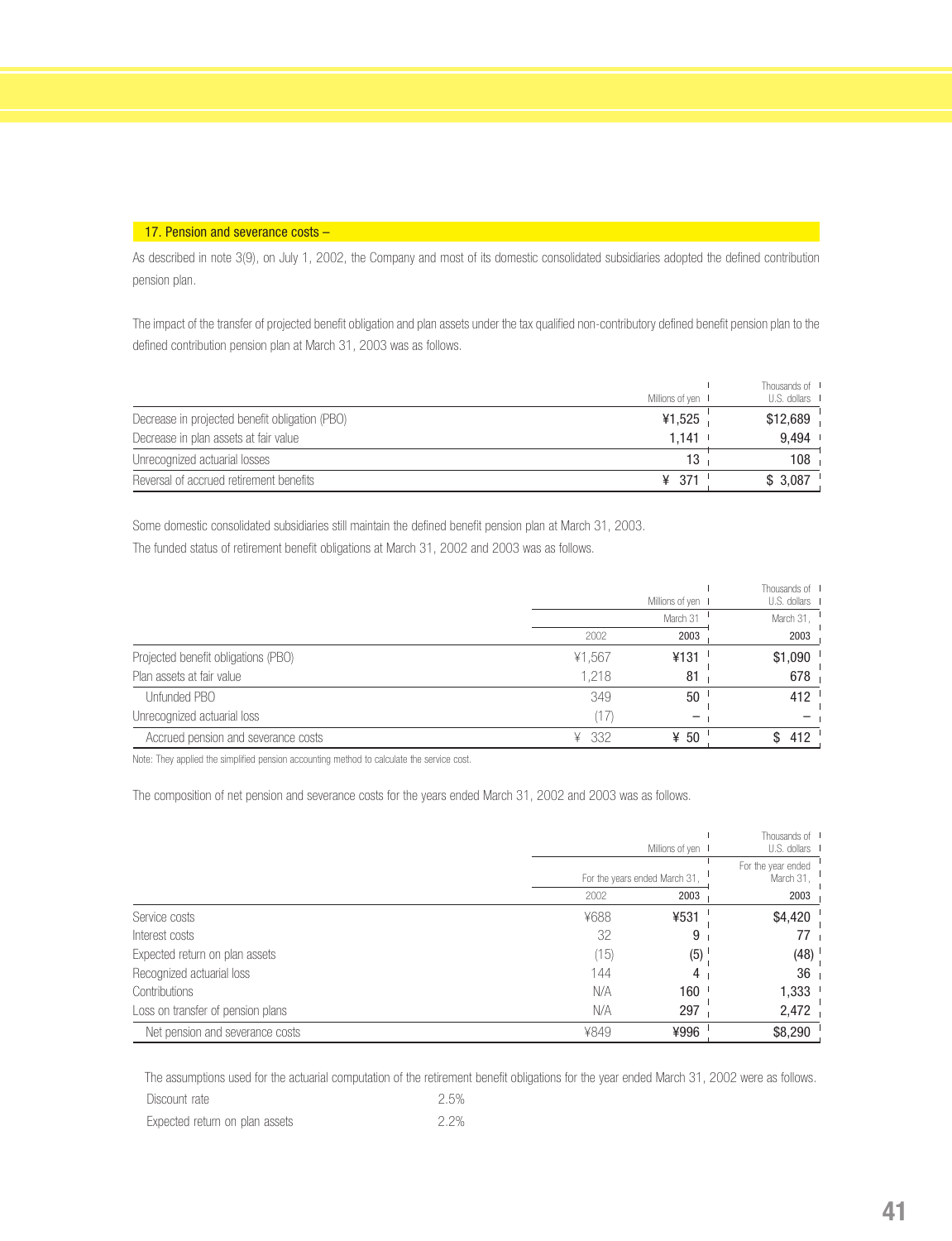#### 18. Non-financing business selling, general and administrative expenses and financing business expenses -

The main components of "Selling, general and administrative expenses" and "Financing business expenses" for the years ended March 31, 2002 and 2003 were as follows.

|                                 |        | Millions of yen I            | Thousands of I<br>U.S. dollars I     |
|---------------------------------|--------|------------------------------|--------------------------------------|
|                                 |        | For the years ended March 31 |                                      |
|                                 | 2002   | 2003                         | 2003                                 |
| Sales promotion expenses        |        | $\equiv$ (*A)<br>¥43,545     | \$362,267                            |
| Payroll and bonuses             | 28,905 | 24,230                       | 201,580                              |
| Depreciation and amortization   | 7,993  | $\Box$ <sup>(*A)</sup>       | $\perp$ <sup>*</sup> A) <sup>1</sup> |
| Allowance for doubtful accounts | 1.974  | 1.654                        | 13,758                               |
| Pension and severance costs     | 393    | $\Box$ <sup>(*A)</sup>       | $\Box$ (*A) l                        |

Note: (\*A) These expenses were immaterial and are therefore not disclosed.

#### 19. Valuation loss on investment securities -

"Valuation loss on investment securities, net" for the years ended March 31, 2002 and 2003 was made up as follows.

|                                        |                              | Thousands of I<br>U.S. dollars I<br>Millions of yen I |           |
|----------------------------------------|------------------------------|-------------------------------------------------------|-----------|
|                                        | For the years ended March 31 | For the year ended "<br>March 31, $\frac{1}{2}$       |           |
|                                        | 2002                         | 2003                                                  | 2003      |
| Loss on investment in affiliates       | ¥ 19,082                     | ¥21.714 L                                             | \$180,647 |
| Loss on investment in subsidiaries     | 332                          | 10,610                                                | 88,271    |
| Loss on investment in other securities | 99.046                       | 33,849                                                | 281,605   |
| Total valuation loss                   | ¥118.460                     | ¥66.173                                               | \$550,523 |

#### 20. Valuation loss on goodwill and other intangible assets -

"Valuation loss on goodwill and other intangible assets" of ¥19,978 million for the year ended March 31, 2002 represents the Company's portion of the impairment loss which Key3Media Group, Inc. and Yahoo! Inc. recognized in connection with the application of SFAS No. 142, "Goodwill and Other Intangible Assets".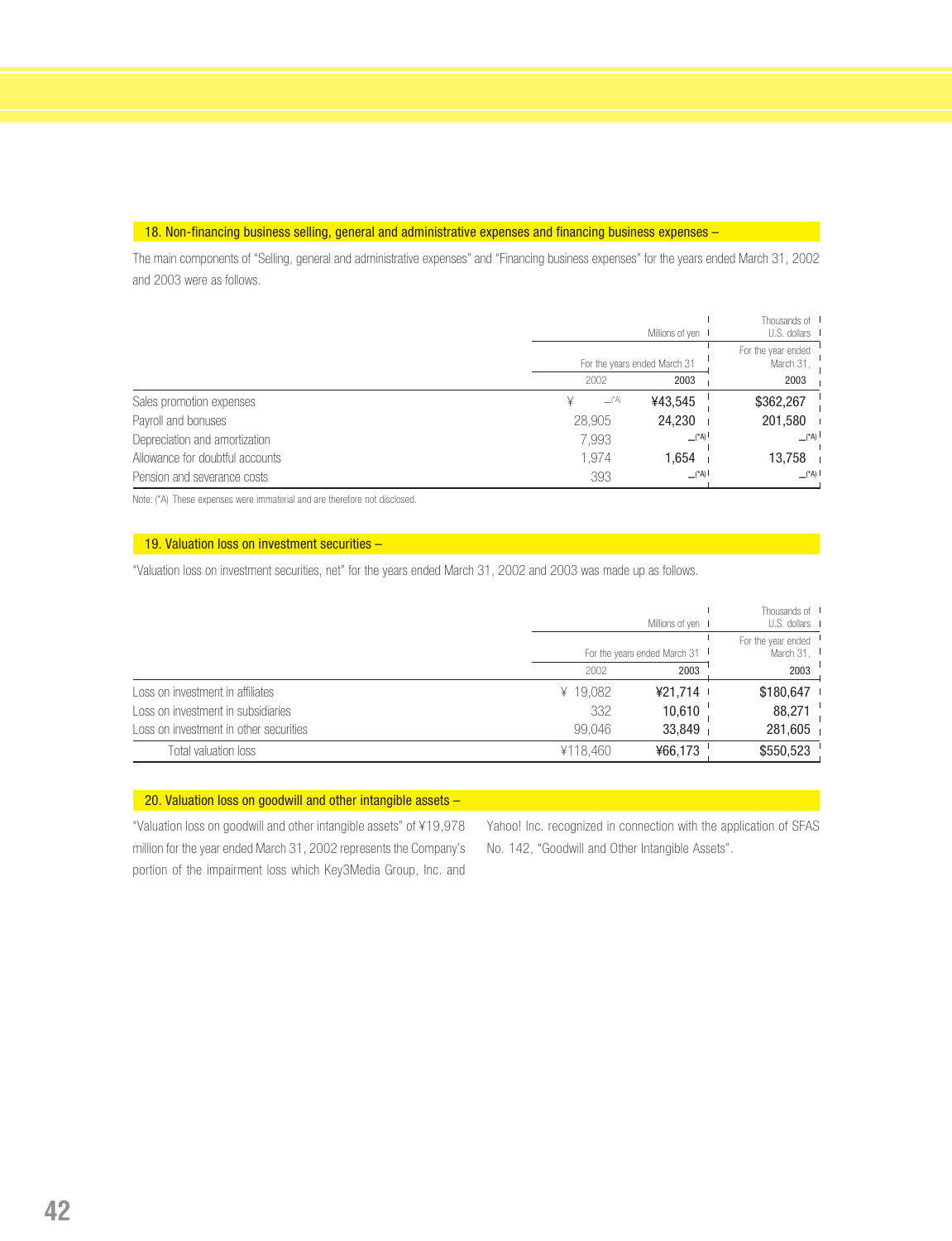#### 21. Common stock and treasury stock –

In October 2001, the Commercial Code of Japan was amended to allow companies to acquire its own shares (called "treasury stock") to the extent that the aggregate acquisition cost of the treasury stock falls within the maximum amount available for dividends.

Upon resolution at the shareholders' meeting held on June 24, 2003,

the Company established a maximum limit for acquisition of treasury stock of 20,000,000 issued shares of common stock, for a consideration not exceeding ¥27,000 million (\$224,626 thousand) in total. This resolution is effective until the conclusion of the general shareholders' meeting to be held for the year ending March 31, 2004.

At March 31, 2003, the number of treasury stock held by the Company and its consolidated subsidiaries was as follows. Held by the Company Common stock 24,781 shares Held by consolidated subsidiaries Common stock 1,558,719 shares

#### 22. Retained earnings –

Under the Commercial Code of Japan, any appropriation of retained earnings for a fiscal year is made upon resolution of the shareholders at a general meeting, to be held within three months of the balance sheet date, and any approved appropriations are reflected in the accounts in the period in which the resolution is passed.

Until October 2001, under the Commercial Code of Japan, it was required that an amount equivalent to at least 10 percent of cash dividends and bonuses to directors be appropriated as a "Legal reserve" (included in "Retained earnings (deficit)" in the consolidated financial statements) until such a reserve equaled 25 percent of the common stock. This reserve was not available for dividends, but could have been used to reduce a deficit or may have been transferred to the stated capital.

In October 2001, the Commercial Code of Japan was amended to allow companies to draw down that portion of the "Statutory reserve" (defined as the aggregate of "Additional paid-in capital" and the "Legal reserve") that exceeds 25 percent of the common stock. The excess portion may be available for dividends subject to the approval of shareholders.

The proposed appropriation of Retained earnings of the Company for the year ended March 31, 2003 was approved at the general shareholders' meeting on June 24, 2003, as follows.

| Millions of ven 1                        | Thousands of<br>U.S. dollars I |
|------------------------------------------|--------------------------------|
| ¥2,358<br>Cash dividends at ¥7 per share | \$19,618                       |

The Company paid in June 2002 a year-end cash dividend of ¥7 per share, or ¥2,358 million in total, to the shareholders on the register as at March 31, 2002 in accordance with a resolution passed at the shareholders' meeting held on June 21, 2002, and recorded it in the March 31, 2003 consolidated financial statements.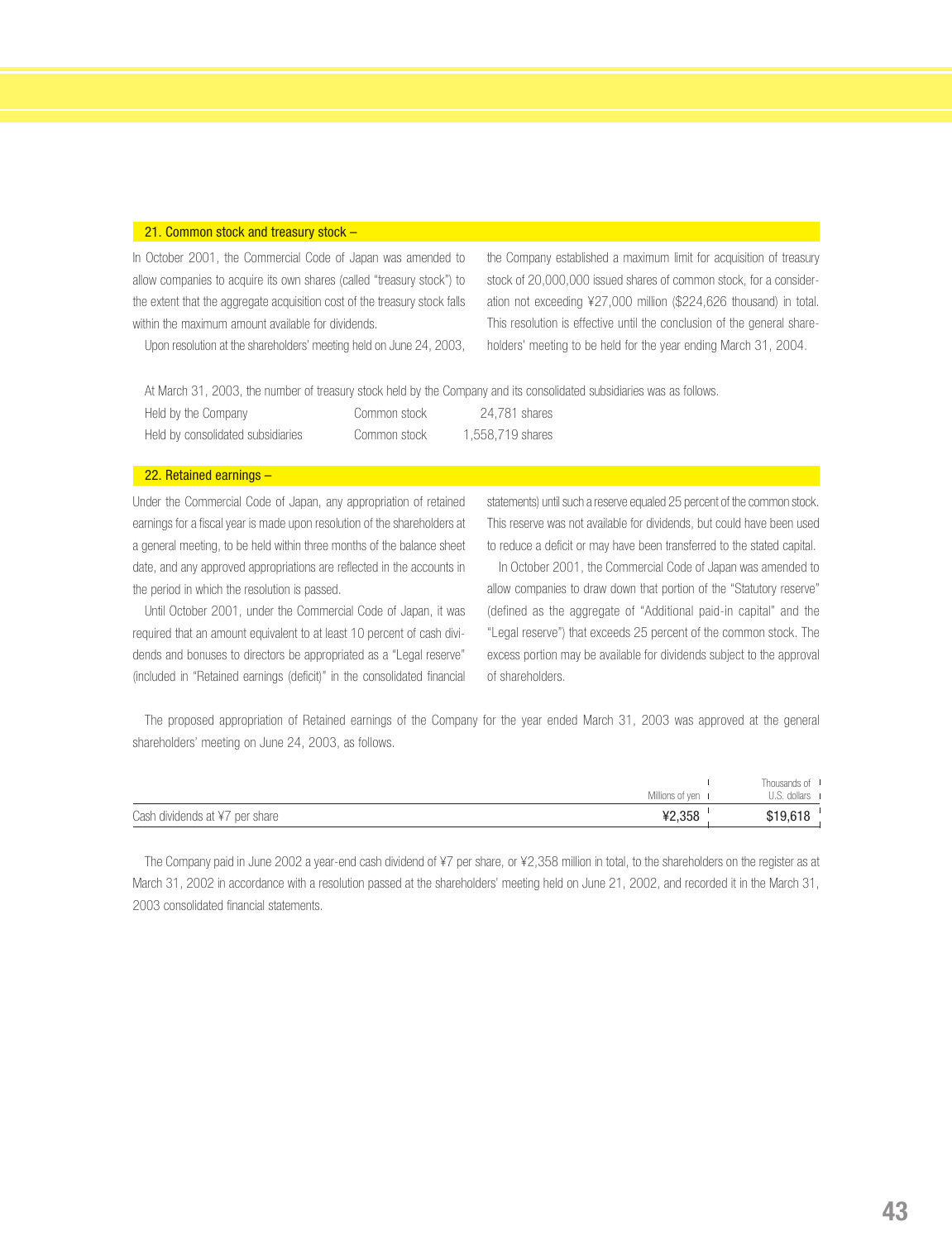#### 23. Income taxes –

SOFTBANK is subject to a number of different income taxes which, in aggregate, resulted in a statutory income tax rate in Japan of approximately 42.05 % for each of the two years ended March 31, 2002 and 2003.

The differences between the statutory income tax rate and the income tax rate reflected in the consolidated statements of income can be reconciled as follows:

|                                                  | 2002    | 2003        |
|--------------------------------------------------|---------|-------------|
| Statutory income tax rate                        | 42.05%  | 42.05 %     |
| Reconciliation-                                  |         |             |
| Differences related to investments in affiliates | 30.32   | 10.01       |
| Changes in valuation allowance                   | (32.44) | (86.90)     |
| Tax rate differential                            | (15.09) | (6.95)      |
| Change in statutory tax rate                     |         | (1.43)      |
| Other                                            | (1.63)  | (0.26)      |
| Income tax rate per statements of income         | 23.21%  | $(43.48)\%$ |

The statutory income tax rate used in calculation of deferred tax assets and liabilities has been changed due to a change in Japanese tax laws. At March 31,2002, 42.05% was used in the calculation. At March 31, 2003, deferred tax assets and liabilities expected to be realized in the following year were calculated using a 42.05% tax rate, while those expected to be realized after April 1, 2004 were calculated using a 40.69% tax rate.

The effect of this change for the year ended March 31, 2003 was a decrease in net deferred tax assets of ¥1,013 million (\$8,428 thousand) and an increase of income tax expense of ¥1,022 million (\$8,503 thousand)

The significant components of deferred tax assets and liabilities at March 31, 2002 and 2003 were as follows:

|                                                 |            |                 | Thousands of I |
|-------------------------------------------------|------------|-----------------|----------------|
|                                                 |            | Millions of yen | U.S. dollars   |
|                                                 |            | March 31        | March 31,      |
|                                                 | 2002       | 2003            | 2003           |
| Deferred tax assets-                            |            |                 |                |
| Loss carry-forwards                             | ¥ $60,248$ | ¥116,452        | 968,819<br>\$  |
| Valuation loss on investment securities         | 79,152     | 66,016          | 549,214        |
| Enterprise tax payable                          | 841        | 1,029           | 8,561          |
| Allowance for doubtful accounts                 | 1,772      | 4,480           | 37,272         |
| Unrealized profit                               | 3,507      | 3,657           | 30,423         |
| Depreciation and amortization                   | 215        | 1,519           | 12,639         |
| Others                                          | 5,493      | 3,573           | 29,728         |
| Gross deferred tax assets                       | 151,228    | 196,726         | 1,636,656      |
| Less: valuation allowance                       | (79, 394)  | (141,061)       | (1, 173, 557)  |
| Total deferred tax assets                       | 71,834     | 55,665          | 463,099        |
|                                                 |            |                 |                |
| Deferred tax liabilities-                       |            |                 |                |
| Unrealized gain on other securities             | (66, 785)  | (30, 870)       | (256, 822)     |
| Valuation gain on investment securities         | (16, 815)  | (22, 898)       | (190, 497)     |
| Exchange gain on long-term receivables          | (3, 185)   | (743)           | (6, 178)       |
| Others                                          | (4,796)    | $(681)$ I       | (5,665)        |
| Total deferred tax liabilities                  | (91, 581)  | (55, 192)       | (459, 162)     |
| Net amount of deferred tax (liabilities) assets | (19, 747)  | 473<br>¥        | 3,937<br>\$    |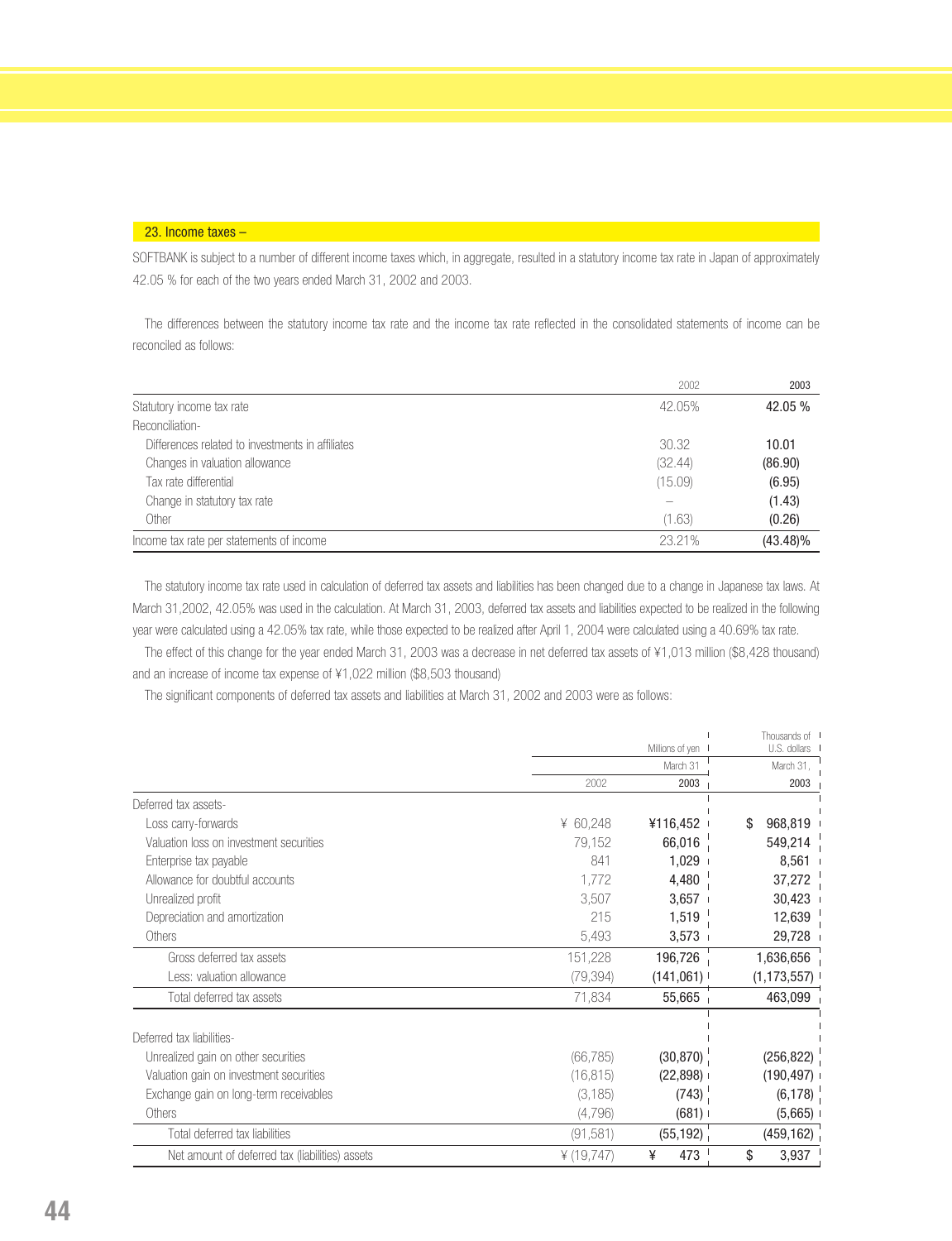The valuation allowance was provided mainly against the deferred tax assets relating to future tax-deductible temporary differences and the operating tax loss carry-forwards of certain consolidated subsidiaries, as it is more likely than not that these deferred tax assets will not be realized within the foreseeable future. The net change in the total valuation allowance for the year ended March 31, 2003 was an increase of ¥61,667 million (\$513,043 thousand).

#### 24. Leases –

As described in note 3(11), SOFTBANK, as a lessee, charges periodic capital lease payments to expenses when paid. Such payments for the years ended March 31, 2002 and 2003 amounted to ¥6,370 million and ¥12,021 million (\$100,010 thousand), respectively.

If capital leases that do not transfer the ownership of the assets to the lessee at the end of the lease term had been capitalized, capital lease assets at March 31, 2002 and 2003 would have been as follows:

|                                         |         |                   | Thousands of I |
|-----------------------------------------|---------|-------------------|----------------|
|                                         |         | Millions of yen I | U.S. dollars   |
|                                         |         | March 31          | March 31,      |
| Capital lease assets                    | 2002    | 2003              | 2003           |
| Equivalent to acquisition cost-         |         |                   |                |
| Transmission equipment (see note below) | ¥       | ¥33,210           | \$276,291      |
| Less: accumulated depreciation          |         | (7, 484)          | (62, 260)      |
|                                         |         | 25,726            | 214,031        |
| Property and equipment                  | 42,316  | 19,101            | 158,911        |
| Less: accumulated depreciation          | (8,873) | (9,844)           | (81,903)       |
|                                         | 33,443  | 9,257             | 77,008         |
| Software                                | 1.358   | 1,106             | 9,200          |
| Less: accumulated amortization          | (353)   | (262)             | (2,176)        |
|                                         | 1,005   | 844               | 7,024          |
| Net book value                          | ¥34.448 | ¥35,827           | \$298,063      |

Note: In the fiscal year ended March 31, 2002, lease assets for transmission equipment were included into lease assets for property and equipment because the amount was immaterial in comparison with to total lease assets for property and equipment.

The depreciation and amortization expense for these leased assets for the years ended March 31, 2002 and 2003 would have been ¥5,366 million and ¥10,062 million (\$83,713 thousand), respectively, if it had been computed using the straight-line method over the period of the capital leases, assuming no residual value except in cases where the residual value is guaranteed in the lease contract.

The interest expense on lease payments under these capital leases for the years ended March 31, 2002 and 2003 would have been ¥1,264 million and ¥2,142 million (\$17,823 thousand), respectively.

The future lease payments for capital leases at March 31, 2002 and 2003 are as follows.

|                     |         | Millions of yen I | Thousands of I<br>U.S. dollars |
|---------------------|---------|-------------------|--------------------------------|
|                     |         | March 31          | March 31,                      |
|                     | 2002    | 2003              | 2003                           |
| Due within one year | ¥ 8.781 | ¥12,434           | \$103,447                      |
| Due after one year  | 27,566  | 25,709            | 213,884                        |
| Total               | ¥36,347 | ¥38,143           | \$317,331                      |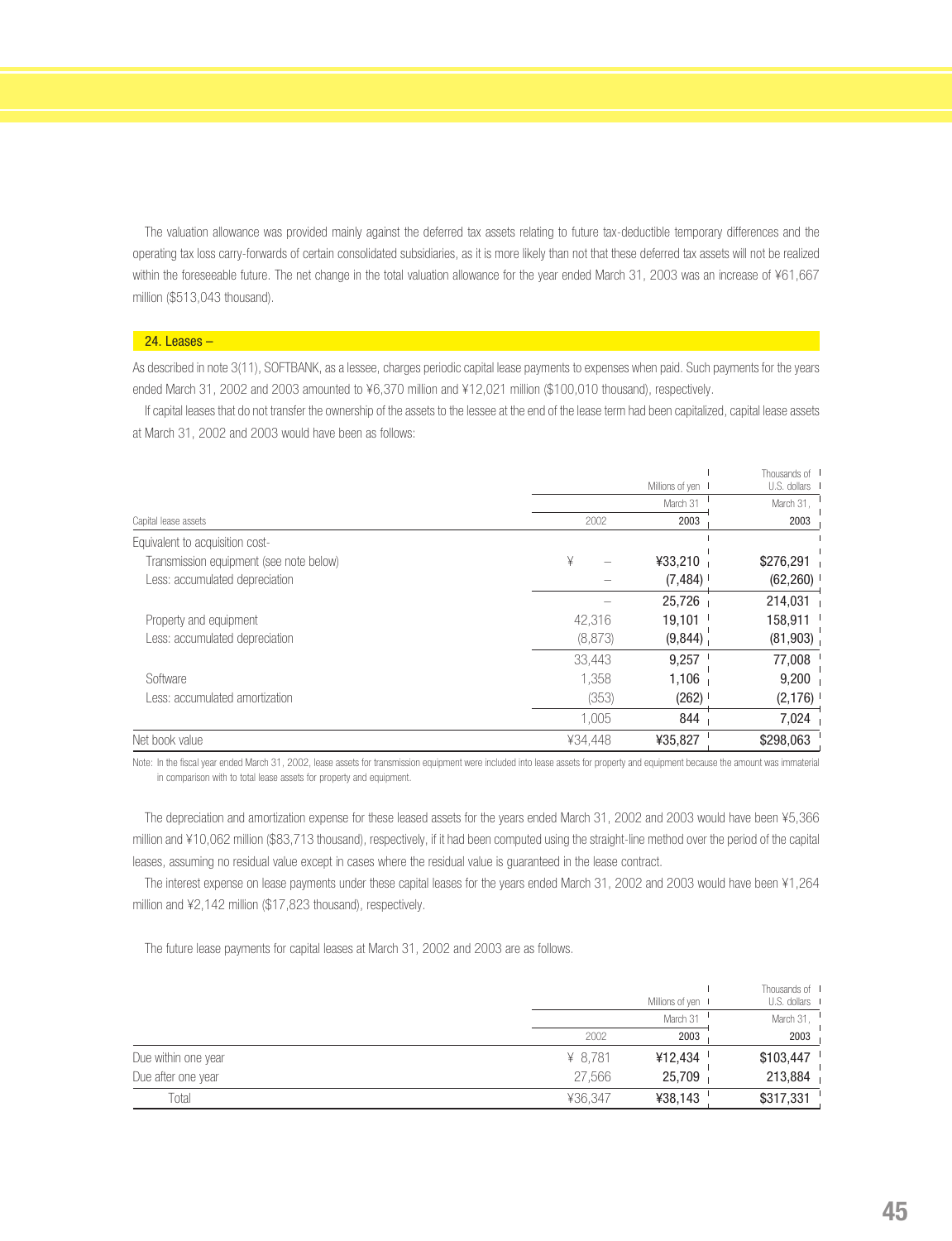|                     |           | Millions of yen I | Thousands of I<br>U.S. dollars I |
|---------------------|-----------|-------------------|----------------------------------|
|                     |           | March 31          | March 31,                        |
|                     | 2002      | 2003              | 2003                             |
| Due within one year | ¥ 253     | ¥211              | \$1,754                          |
| Due after one year  | 1.724     | 241               | 2,003                            |
| Total               | .97<br>¥1 | ¥452              | \$3,757                          |

SOFTBANK, as a lessor, recognizes periodic capital lease payments received from lessees as financing business revenues. Lease income recognized during the years ended March 31, 2002 and 2003 was ¥307 million and ¥333 million (\$2,772 thousand), respectively.

Assets leased under capital lease contracts at March 31, 2002 and 2003 were as follows:

|                                |        |                   | Thousands of I |
|--------------------------------|--------|-------------------|----------------|
|                                |        | Millions of yen I | U.S. dollars I |
|                                |        | March 31          | March 31,      |
| Assets leased to third parties | 2002   | 2003              | 2003           |
| Acquisition cost-              |        |                   |                |
| Property and equipment         | ¥1,005 | 4614              | $$5,107$ i     |
| Less: accumulated depreciation | (232)  | (263)             | (2,188)        |
|                                | 773    | 351               | $2,919$ $\mid$ |
| Software                       | 511    | 296               | 2,459          |
| Less: accumulated amortization | (134)  | $(142)$ I         | (1, 177)       |
|                                | 377    | 154               | 1,282          |
| Net book value                 | ¥1,150 | ¥505              | \$4,201        |

The depreciation expense for assets leased to third parties for the years ended March 31, 2002 and 2003 was ¥262 million and ¥286 million (\$2,379 thousand), respectively. Interest income included in "Revenue from financing business" under these capital leases for the years ended March 31, 2002 and 2003 amounted to ¥72 million and ¥63 million (\$527 thousand), respectively.

The future lease receivables for capital leases at March 31, 2002 and 2003 are as follows.

|                     |        | Millions of yen I | Thousands of I<br>U.S. dollars I |
|---------------------|--------|-------------------|----------------------------------|
|                     |        | March 31          | March 31,                        |
|                     | 2002   | 2003              | 2003                             |
| Due within one year | ¥ 287  | ¥189              | \$1,571                          |
| Due after one year  | 902    | 348               | 2,896                            |
| Total               | ¥1,189 | ¥537              | \$4,467                          |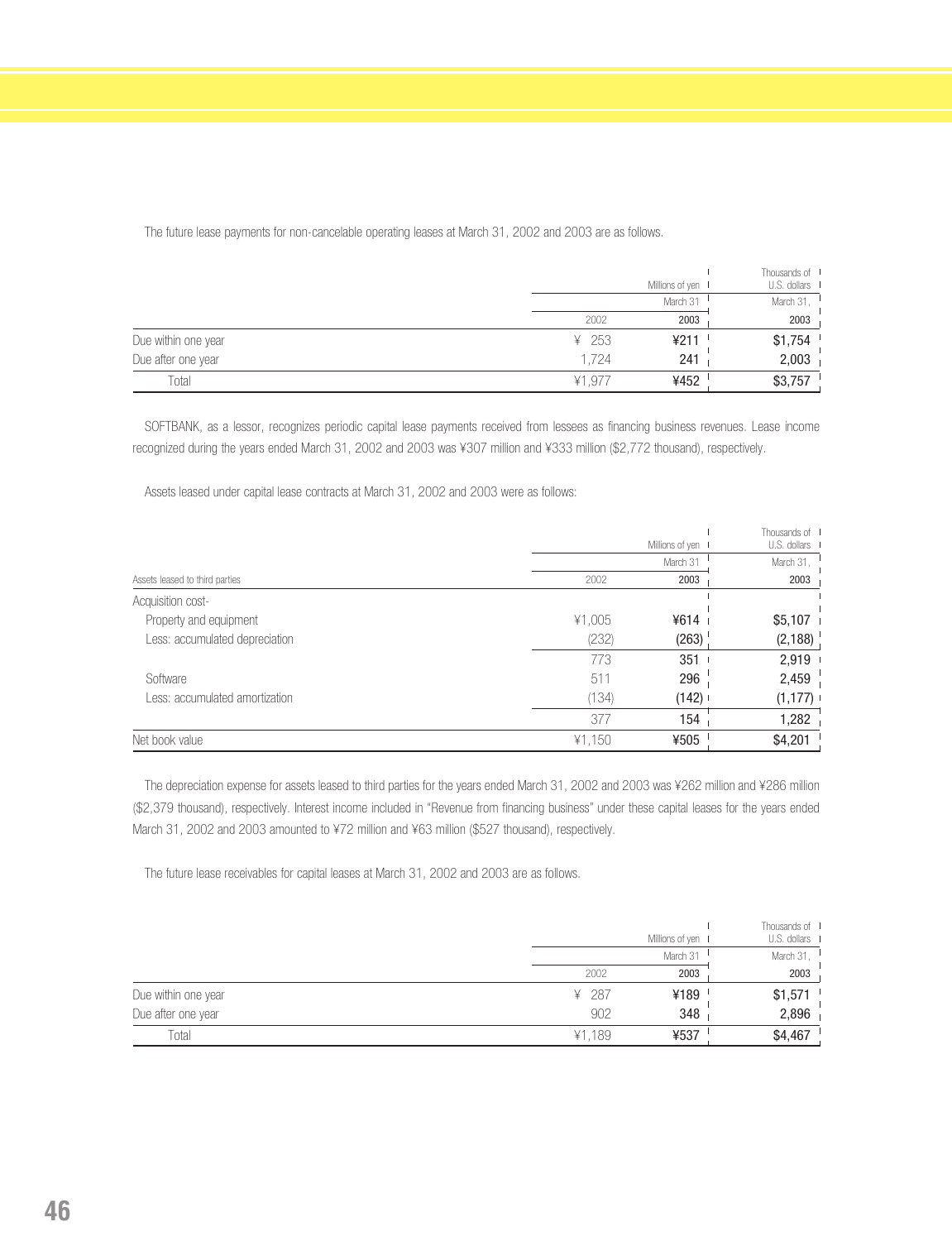#### 25. Accounts receivable sold –

The commerce division of SOFTBANK BB Corp. (former SOFTBANK COMMERCE CORP (see note 6(1)), a wholly-owned subsidiary of the Company, entered into factoring agreements with financial institutions, containing a repurchase clause. Accordingly, "Notes and accounts receivable-trade" amounting to ¥11,826 million and ¥7,467 million

(\$62,118 thousand) at March 31, 2002 and 2003, respectively, have been excluded from the consolidated balance sheets.

It is permissible under Japanese GAAP to account for these sold receivables off the balance sheet only in cases where the repurchase clause is realizable, for example, in the default of an original debtor.

#### 26. Contingent liabilities –

There were no material contingent liabilities at March 31, 2003.

#### 27. Subsequent events –

#### (1) Partial sale of shareholdings in UTStarcom, Inc.

In April 2003, the Company sold 8,000,000 shares of UTStarcom, Inc. through SOFTBANK America Inc., a wholly-owned subsidiary of the Company, for approximately \$139 million (approximately ¥16.6 billion at the rate of ¥119 per U.S. dollar). A capital gain of approximately ¥9.0 billion on this sale will be recorded in the Company's consolidated financial statements for the year ending March 31, 2004.

#### (2) Refinancing and change of collateral

In April 2003, SOFTBANK America Inc. ("SBA") repaid short-term borrowings of \$165 million (¥19,833 million), which were originally borrowed in February 2003, and entered into a new agreement with Citibank N.A. for long-term borrowings of \$380 million, which bears interest at 7.75% per annum and are repayable in September 2004.

In connection with this refinancing, the collateral for the original loan of \$165 million was released, and SBA pledged and delivered investment securities amounting to ¥87,784 million (\$920 million at market value) into a collateral securities account. However, SBA can release approximately \$370 million at market value, representing the excess over 142.857% of the secured liability. The market value was calculated based on the share price as of the settlement date.

#### (3) Merger of SOFTBANK INVESTMENT CORP. and – E\*TRADE Japan K.K.

On March 7, 2003, SOFTBANK INVESTMENT CORPORATION ("SBIV") and E\*TRADE Japan K.K. ("ETRJ"), both are public and consolidated subsidiaries of the Company, entered into a merger agreement, which was approved at the extra-ordinary shareholders' meetings of both companies held on March 28, 2003. The merger became effective from June 2, 2003.

As part of the merger, SBIV, the surviving company, issued 0.63 shares of its common stock for one share of the common stock of ETRJ to the shareholders of ETRJ on the register as of June 1, 2003, the day immediately preceding the merger date of June 2, 2003. ETRJ was dissolved on June 2, 2003.

An aim of the merger was to establish an entity group capable of offering "Comprehensive Financial Services" to customers, such as asset management services, brokerage services, investment banking services, etc. This aim was achieved by the merger since SBIV manages a significant amount of venture capital funds in Japan, and ETRJ owns E\*TRADE SECURITIES CO., LTD., an online securities broker with a large number of customer accounts.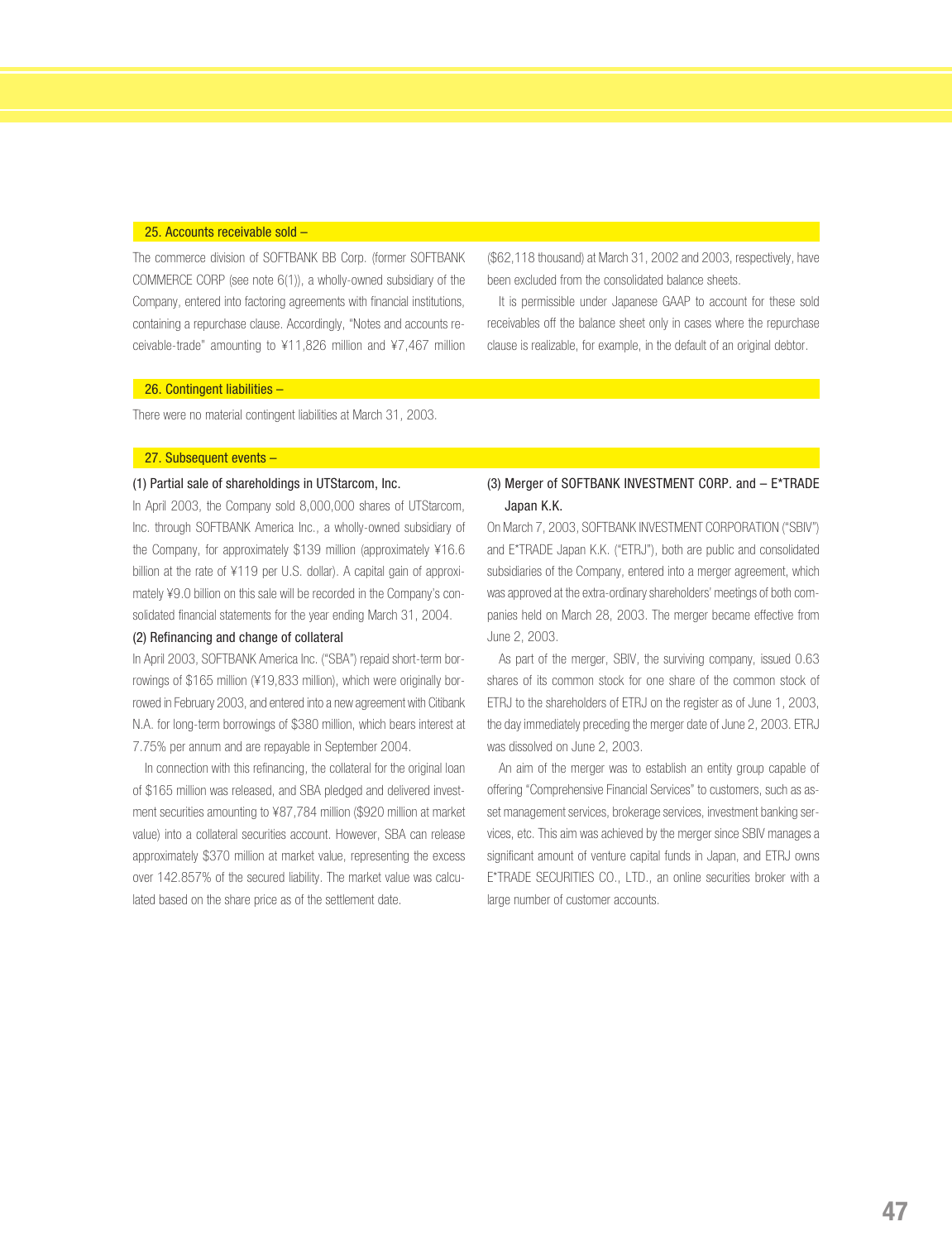#### 28. Segment information –

#### (1) Business segment information –

The Company, as a pure holding company, has categorized its business into eight segments primarily based on the nature of business operations, type of services, and similarity of sales channels, etc., which the SOFTBANK Group is using for internal management purposes from the current fiscal year.

The operations of the SOFTBANK group include the following business segments:

- Broadband Infrastructure: ADSL high-speed Internet connection service and IP telephony service; fiber-optic ultra-high-speed Internet connection service and other operations;
- e-Commerce: sales of PC software and such hardware as PCs and peripherals; enterprise solutions; diversified e-commerce business, including e-commerce between business and consumer;
- e-Finance: all-inclusive Web-based financial operations, including Internet securities operations; management of domestic venture capital funds; incubation of portfolio corporations;
- Media & Marketing: book and magazine publication in such areas as PCs, the Internet, entertainment, etc.; exhibition management; Web content development;
- Broadmedia: provision of applications and content for broadband broadcasting and communications and promoting the spread of such operations;
- Internet Culture: Internet-based advertising operations; broadband portal business; Internet-based auction business;
- Technology Services: systems solutions business; business solutions business;
- Overseas Funds: U.S.- and Asia-focused global private equity operations in Internet-related companies;
- Others: holding company functions for overseas operations; backoffice services in Japan.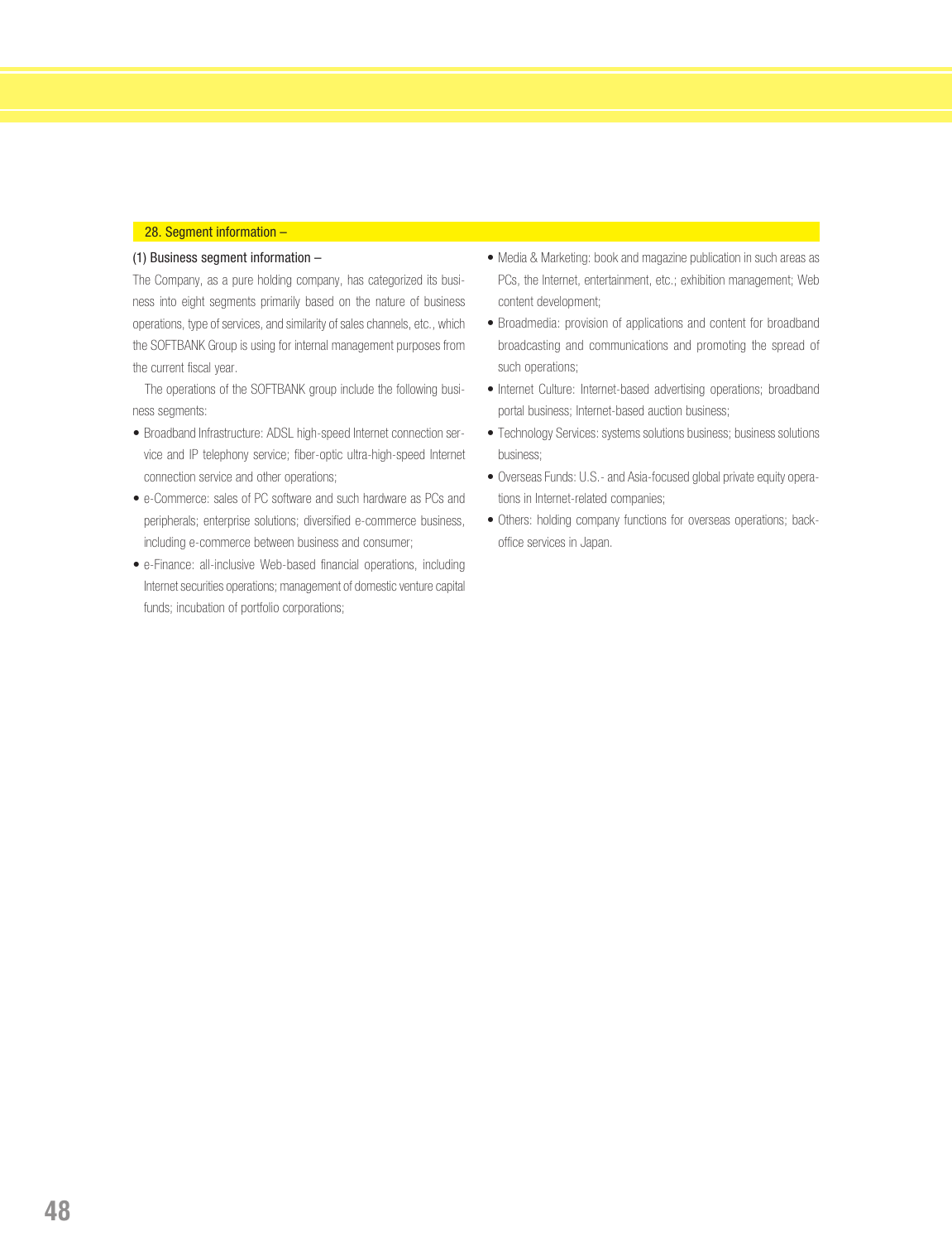|                         |                             |            |             |                      |                 |                     |                        |                   |               |              |                                   | Millions of yen |
|-------------------------|-----------------------------|------------|-------------|----------------------|-----------------|---------------------|------------------------|-------------------|---------------|--------------|-----------------------------------|-----------------|
|                         |                             |            |             |                      |                 |                     |                        |                   |               |              | For the year ended March 31, 2003 |                 |
|                         |                             |            |             |                      | <b>Business</b> |                     |                        |                   |               |              |                                   |                 |
|                         | Broadband<br>Infrastructure | e-Commerce | e-Finance   | Media &<br>Marketing | Broadmedia      | Internet<br>Culture | Technology<br>Services | Overseas<br>Funds | Others        | Total        | Elimination<br>or corporate       | Consolidated    |
| Net sales-              |                             |            |             |                      |                 |                     |                        |                   |               |              |                                   |                 |
| Customers               | ¥ 39,945                    | ¥250.782   | ¥ 23,616    | ¥15,917              | ¥10.442         | ¥ 37.741            | ¥10,913                | ¥<br>3,277        | ¥ 14.259      | ¥406,892     | ¥<br>$\overline{\phantom{m}}$     | ¥406,892        |
| Inter-segment           | 63                          | 15,304     | 4,551       | 997                  | 1,503           | 460                 | 14,816                 | $\qquad \qquad -$ | 1,603         | 39,297       | (39, 297)                         |                 |
| Total                   | 40,008                      | 266,086    | 28,167      | 16,914               | 11.945          | 38,201              | 25,729                 | 3,277             | 15,862        | 446,189      | (39, 297)                         | 406,892         |
| Operating expenses      | 136,213                     | 263,620    | 33,990      | 17,436               | 13,561          | 21,319              | 24,616                 | 1,286             | 22,246        | 534,287      | (35, 398)                         | 498,889         |
| Operating income (loss) | ¥ (96,205)                  | 2,466<br>¥ | ¥ $(5,823)$ | (522)<br>¥           | ¥ (1,616)       | ¥ 16,882            | ¥ 1,113                | ,991<br>¥         | (6, 384)<br>¥ | ¥ $(88,098)$ | ¥ $(3,899)$                       | ¥ $(91, 997)$   |
| Identifiable assets     | ¥136.625                    | ¥ 82.518   | ¥221.647    | ¥14.515              | ¥12.442         | ¥124.574            | ¥14.758                | ¥105.752          | ¥140.713      | ¥853.544     | ¥92.787                           | ¥946,331        |
| Depreciation and        |                             |            |             |                      |                 |                     |                        |                   |               |              |                                   |                 |
| amortization            | 12.033                      | 1,157      | 5.753       | 324                  | 364             | 2,249               | 174                    | 444               | 1.434         | 23,932       | 229                               | 24,161          |
| Capital expenditures    | ¥76.928                     | 4,187<br>¥ | 4,427<br>¥  | ¥<br>192             | ¥ 4.443         | 4,690<br>¥          | 365<br>¥               | 21<br>¥           | ¥<br>317      | ¥ 95,570     | (99)<br>¥                         | ¥ 95,471        |

The table below summarizes the business segment information of SOFTBANK for the years ended March 31, 2002 and 2003:

Thousands of U.S. dollars

Millions of yen

|                         |                |                 |                |              |             |                |            |                   |                | For the year ended March 31, 2003 |                          |               |
|-------------------------|----------------|-----------------|----------------|--------------|-------------|----------------|------------|-------------------|----------------|-----------------------------------|--------------------------|---------------|
|                         |                | <b>Business</b> |                |              |             |                |            |                   |                |                                   |                          |               |
|                         | Broadband      |                 |                | Media &      |             | Internet       | Technology | Overseas          |                |                                   | Elimination              |               |
|                         | Infrastructure | e-Commerce      | e-Finance      | Marketing    | Broadmedia  | Culture        | Services   | Funds             | Others         | Total                             | or corporate             | Consolidated  |
| Net sales-              |                |                 |                |              |             |                |            |                   |                |                                   |                          |               |
| Customers               | \$332,322      | \$2,086,377     | S<br>196.467   | \$132,417    | \$86,873    | 313,986<br>S   | \$90,790   | \$ 27,269         | 118,624<br>S   | $$3,385,125$ \$                   | $\overline{\phantom{0}}$ | \$3,385,125   |
| Inter-segment           | 523            | 127,322         | 37.863         | 8.290        | 12.501      | 3,827          | 123,261    | $\qquad \qquad -$ | 13,342         | 326.929                           | (326, 929)               |               |
| Total                   | 332,845        | 2,213,699       | 234,330        | 140.707      | 99,374      | 317.813        | 214,051    | 27,269            | 131,966        | 3.712.054                         | (326, 929)               | 3,385,125     |
| Operating expenses      | 1,133,218      | 2,193,180       | 282,783        | 145,061      | 112.814     | 177,365        | 204,787    | 10,699            | 185,076        | 4,444,983                         | (294, 488)               | 4,150,495     |
| Operating income (loss) | \$ (800, 373)  | 20,519<br>-S    | (48, 453)<br>S | (4,354)<br>S | \$(13, 440) | 140.448<br>S   | 9,264<br>S | \$16.570          | (53, 110)<br>S | \$(732,929)                       | \$ (32, 441)             | \$ (765, 370) |
| Identifiable assets     | \$1,136,650    | 686.512<br>S.   | \$1,843,981    | \$120,754    | \$103,512   | \$1,036,387    | \$122,778  | \$879,803         | \$1,170,655    | \$7,101,032                       | \$771.938                | \$7,872,970   |
| Depreciation and        |                |                 |                |              |             |                |            |                   |                |                                   |                          |               |
| amortization            | 100.109        | 9,626           | 47.857         | 2,698        | 3,028       | 18,712         | 1.445      | 3,697             | 11,931         | 199,103                           | .905                     | 201,008       |
| Capital expenditures    | \$ 640,002     | 34.839<br>S     | 36,835<br>S    | .593<br>S    | \$ 36,960   | 39,017<br>- \$ | 3.039<br>S | 173<br>-S         | 2.638<br>S     | 795.096 \$<br>S                   | (829)                    | 794.267<br>S  |

For the year ended March 31, 2002 **Business** Media & Internet Technology Broadband Overseas Elimination e–Commerce e–Finance Marketing Broadmedia Culture Services Infrastructure Funds Others Total or corporate Consolidated Net sales-Customers ¥265,107 ¥ 21,301 ¥47,553 ¥11,795 ¥ 20,153 ¥ 9,956 ¥ 7,387 ¥ 2,482 ¥ 19,581 ¥ 405,315 ¥ – ¥ 405,315 Inter-segment 19,088 2,959 886 332 11,863 8,572 1,782 – 1,222 46,704 (46,704) – Total 284,195 24,260 48,439 12,127 32,016 18,528 9,169 2,482 20,803 452,019 (46,704) 405,315 Operating expenses 280,989 29,181 45,878 12,167 22,079 17,392 27,121 2,708 27,458 464,973 (35,757) 429,216 Operating income (loss) ¥ 3,206 ¥ (4,921) ¥ 2,561 ¥ (40) ¥ 9,937 ¥ 1,136 ¥(17,952) ¥ (226) ¥ (6,655) ¥ (12,954) ¥(10,947) ¥ (23,901) Identifiable assets ¥ 83,061 ¥298,497 ¥26,495 ¥16,260 ¥279,657 ¥ 8,134 ¥ 77,299 ¥134,016 ¥184,476 ¥1,107,895 ¥ 55,784 ¥1,163,679 Depreciation and amortization 1,153 4,378 3,479 238 2,066 174 1,914 85 1,942 15,429 197 15,626 Capital expenditures ¥ 2,432 ¥ 16,501 ¥ 2,963 ¥ 2,750 ¥ 3,440 ¥ 263 ¥ 10,410 ¥ 66 ¥ 1,302 ¥ 40,127 ¥ 561 ¥ 40,688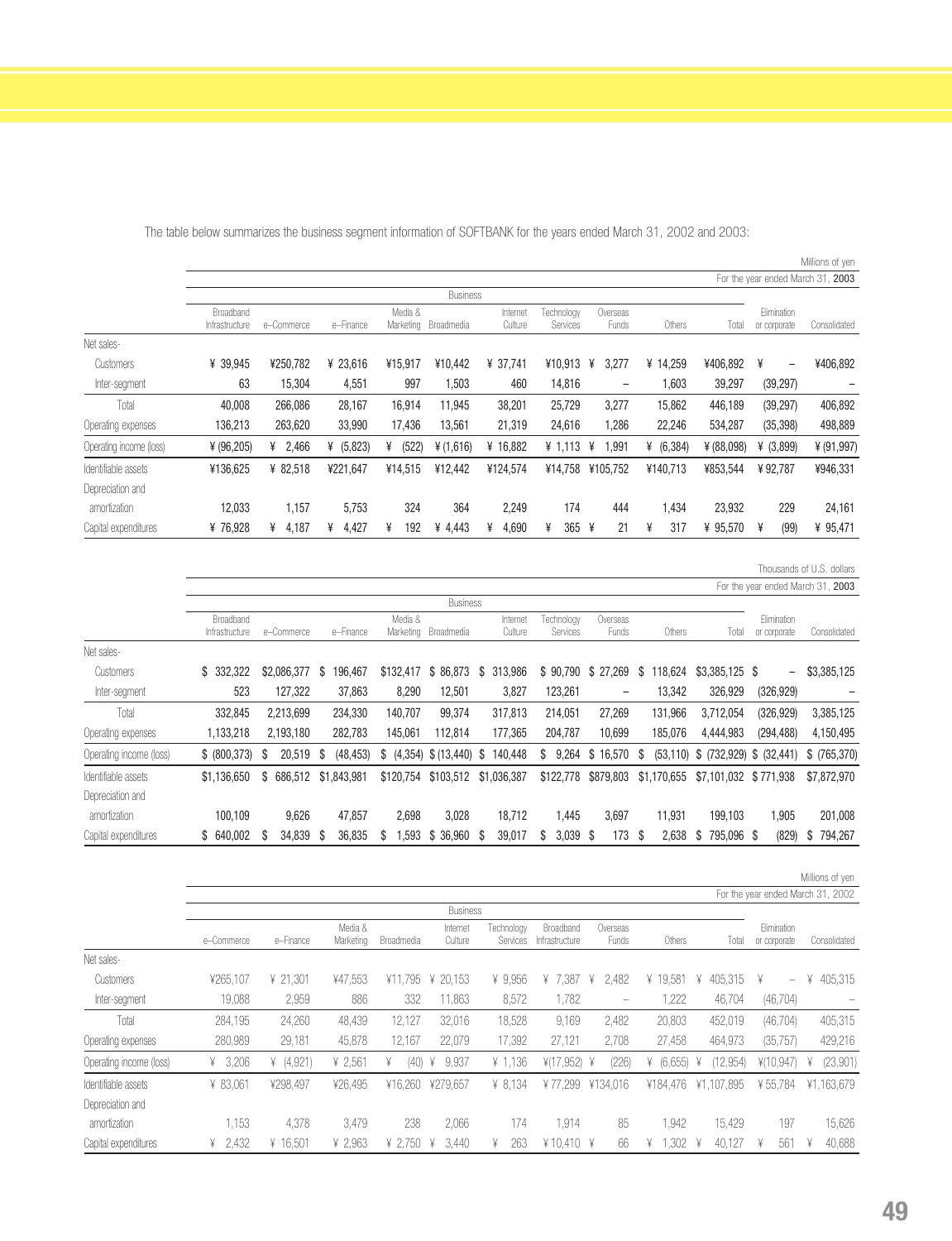The amount of unallocated operating expenses for the year ended March 31, 2002 and 2003 in the column "Elimination or corporate", which mainly represents expenses of the corporate division of the Company, was ¥4,602 million and ¥4,041 million (\$33,621 thousand), respectively.

The amount of corporate assets at March 31, 2002 and 2003 in the column "Elimination or corporate" were ¥75,936 million and ¥111,078 million (\$924,111 thousand), respectively. Corporate assets were mainly surplus operating funds (cash and marketable securities), long-term investment securities of the Company and assets held by the corporate division of the Company.

"Capital expenditures" included acquisition of long-term prepaid expenses and deferred charges. "Depreciation and amortization" included the amortization of long-term prepaid expenses and deferred charges.

Effective from the fiscal year beginning April 1,2002, the SOFTBANK Group changed its segmentation method from the previous method based on the roles and responsibilities of each operation holding company to the new method, being used for an internal management reporting purpose, based on the nature of business operations, type of services, and similarity of sales channels, etc.

The reason hereof is that the SOFTBANK Group intends to focus on the broadband infrastructure business as its core business by integrating all broadband infrastructure-related business into one segment, rather than having such business spread across various segments as before, and then it describes the Group's activities more accurately.

The following shows the impact on the business segment information for the year ended March 31, 2003 as compared with the amounts which would have been recognized if the previous allocation had been applied consistently.

#### 1. Broadband Infrastructure Segment

"Net sales" increased by ¥3,056 million (\$25,428 thousand) and "Operating expenses" increased by ¥301 million (\$2,506 thousand). As a result, "Operating loss" decreased by ¥2,755 million (\$22,922 thousand).

"Identifiable assets" decreased by ¥2,342 million (\$19,482 thousand) and "Depreciation and amortization" decreased by ¥10 million (\$80 thousand).

#### 2. e-Commerce Segment

"Net sales" decreased by ¥3,744 million (\$31,144 thousand) and "Operating expenses" decreased by ¥9,019 million (\$75,032 thousand). As a result, "Operating income" increased by ¥5,275 million (\$43,888 thousand).

#### 3. Internet Culture Segment

"Net sales" decreased by ¥22,245 million (\$185,068 thousand) and "Operating expenses" decreased by ¥15,393 million (\$128,067 thousand). As a result, "Operating income" decreased by ¥6,852 million (\$57,001 thousand).

"Identifiable assets" decreased by ¥3,766 million (\$31,329 thousand) and "Depreciation and amortization" decreased by ¥325 million (\$2,706 thousand).

#### 4. Elimination or corporate

"Net sales" increased by ¥22,932 million (\$190,784 thousand) and "Operating expenses" increased by ¥24,111 million (\$200,593 thousand). As a result, "Operating loss" increased by ¥1,179 million (\$9,809 thousand).

"Identifiable assets" increased by ¥6,107 million (\$50,811 thousand) and "Depreciation and amortization" increased by ¥335 million (\$2,786 thousand).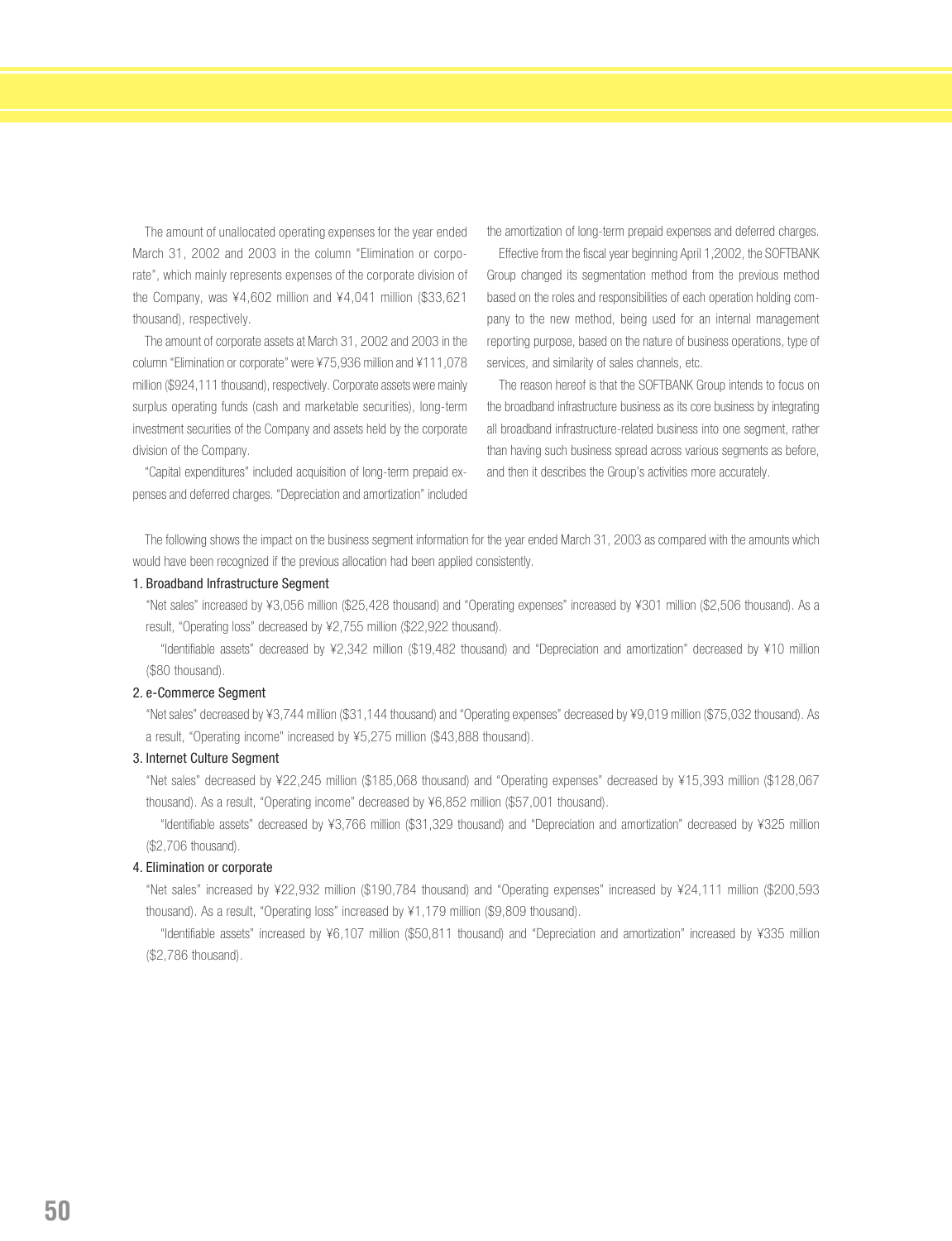#### (2) Geographic segment information –

The table below summarizes the geographic segment information of SOFTBANK for the years ended March 31, 2002 and 2003:

|                     |           |   |          |   |                   |          |           |          |                                   | Millions of yen |
|---------------------|-----------|---|----------|---|-------------------|----------|-----------|----------|-----------------------------------|-----------------|
|                     |           |   |          |   |                   |          |           |          | For the year ended March 31, 2003 |                 |
|                     |           |   |          |   | Geographic region |          |           |          |                                   |                 |
|                     |           |   | North    |   |                   |          |           |          | Elimination                       |                 |
|                     | Japan     |   | America  |   | Europe            | Korea    | Others    | Total    | or corporate                      | Consolidated    |
| Net sales-          |           |   |          |   |                   |          |           |          |                                   |                 |
| Customers           | ¥386,477  | ¥ | 2,992    | ¥ | -                 | ¥13.974  | ¥ $3.449$ | ¥406,892 | ¥<br>-                            | ¥406,892        |
| Inter-segment       | 556       |   | 872      |   | 161               |          | 26        | 1,615    | (1,615)                           |                 |
| Total               | 387,033   |   | 3,864    |   | 161               | 13.974   | 3,475     | 408,507  | (1,615)                           | 406,892         |
| Operating expenses  | 469,289   |   | 4,482    |   | 734               | 16,791   | 5,283     | 496,579  | 2,310                             | 498,889         |
| Operating loss      | (82, 256) |   | (618)    |   | (573)             | (2, 817) | (1,808)   | (88,072) | (3,925)                           | (91, 997)       |
| Identifiable assets | ¥617,743  |   | ¥131.911 |   | ¥46.994           | ¥20.816  | ¥18.649   | ¥836.113 | ¥110.218                          | ¥946,331        |

Thousands of U.S. dollars

| For the year ended March 31, 2003 |             |    |             |      |                   |                     |          |                                        |              |              |
|-----------------------------------|-------------|----|-------------|------|-------------------|---------------------|----------|----------------------------------------|--------------|--------------|
|                                   |             |    |             |      | Geographic region |                     |          |                                        |              |              |
|                                   |             |    | North       |      |                   |                     |          |                                        | Elimination  |              |
|                                   | Japan       |    | America     |      | Europe            | Korea               | Others   | Total                                  | or corporate | Consolidated |
| Net sales-                        |             |    |             |      |                   |                     |          |                                        |              |              |
| Customers                         | \$3,215,287 | \$ | 24,893      | - \$ |                   |                     |          | $-$ \$116,253 \$ 28,692 \$3,385,125 \$ | -            | \$3,385,125  |
| Inter-segment                     | 4,622       |    | 7,256       |      | 1,339             |                     | 221      | 13,438                                 | (13, 438)    |              |
| Total                             | 3,219,909   |    | 32,149      |      | 1,339             | 116,253             | 28,913   | 3,398,563                              | (13, 438)    | 3,385,125    |
| Operating expenses                | 3,904,231   |    | 37,290      |      | 6,108             | 139,692             | 43,952   | 4,131,273                              | 19,222       | 4,150,495    |
| Operating loss                    | (684, 322)  |    | (5, 141)    |      | (4,769)           | (23, 439)           | (15,039) | (732, 710)                             | (32,660)     | (765, 370)   |
| Identifiable assets               | \$5,139,288 |    | \$1,097,432 |      | \$390.967         | \$173,178 \$155,147 |          | \$6,956,012                            | \$916,958    | \$7.872,970  |

|                         |                                   |          |                   |         |         |              |                               | Millions of yen |  |
|-------------------------|-----------------------------------|----------|-------------------|---------|---------|--------------|-------------------------------|-----------------|--|
|                         | For the year ended March 31, 2002 |          |                   |         |         |              |                               |                 |  |
|                         |                                   |          | Geographic region |         |         |              |                               |                 |  |
|                         |                                   | North    |                   |         |         |              | Elimination                   |                 |  |
|                         | Japan                             | America  | Europe            | Korea   | Others  | Total        | or corporate                  | Consolidated    |  |
| Net sales-              |                                   |          |                   |         |         |              |                               |                 |  |
| Customers               | ¥352.044                          | ¥ 28.947 | ¥ $1.576$         | ¥19.520 | ¥ 3.228 | 405.315<br>¥ | ¥<br>$\overline{\phantom{m}}$ | 405.315<br>¥    |  |
| Inter-segment           | 1.678                             | 1,506    | 1,094             |         |         | 4,278        | (4,278)                       |                 |  |
| Total                   | 353,722                           | 30,453   | 2,670             | 19.520  | 3,228   | 409,593      | (4,278)                       | 405,315         |  |
| Operating expenses      | 369,714                           | 28,599   | 3,931             | 21,097  | 5,498   | 428,839      | 377                           | 429,216         |  |
| Operating income (loss) | (15,992)                          | 1,854    | (1,261)           | (1,577) | (2,270) | (19, 246)    | (4,655)                       | (23,901)        |  |
| Identifiable assets     | ¥567.479                          | ¥398.053 | ¥44.060           | ¥29.565 | ¥63,800 | ¥1.102.957   | ¥60.722                       | ¥1.163.679      |  |

Net sales by geographic region were recognized based on geographic location.

The significant countries in each region are shown below:

North America: U.S.A. and Canada

Europe: U.K., Germany and France

Others: China, Hong Kong and Singapore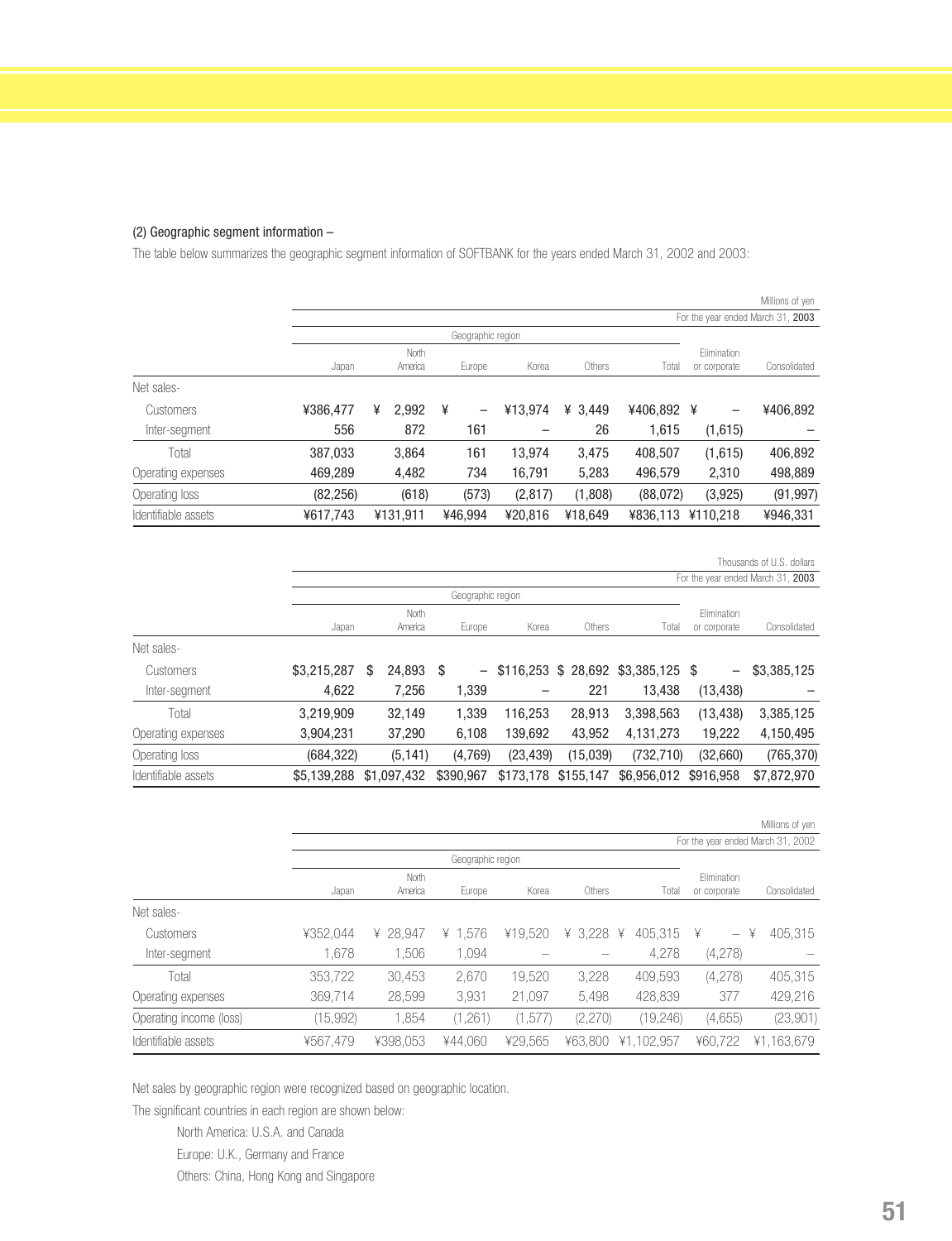The amount of unallocated operating expenses for the year ended March 31, 2002 and 2003 in the column "Elimination or corporate", which mainly represents the expenses of the corporate division of the Company, was ¥4,602 million and ¥4,041 million (\$33,621 thousand), respectively.

column "Elimination or corporate" was ¥75,936 million and ¥111,078 million (\$924,111 thousand), respectively. Corporate assets were mainly surplus operating funds (cash and marketable securities), long-term investment securities of the Company and assets held by the corporate division of the Company.

The amount of corporate assets at March 31, 2002 and 2003 in the

#### (3) Sales to overseas customers –

Sales to overseas customers for the year ended March 31, 2003 were omitted because total overseas sales were less than 10% of total consolidated sales.

Sales to overseas customers and the percentage of overseas sales against total consolidated sales for the year ended March 31, 2002 were as follows:

|                          |                                   |        |         |        | Millions of yen |  |
|--------------------------|-----------------------------------|--------|---------|--------|-----------------|--|
|                          | For the year ended March 31, 2002 |        |         |        |                 |  |
|                          | North America                     | Europe | Korea   | )ther  | Total           |  |
| Overseas sales           | ¥ 29.324                          | ¥1.944 | ¥19.532 | ¥3.598 | ¥ 54.398        |  |
| Total consolidated sales |                                   |        |         |        | ¥405,315        |  |
| Percentage               | 7%                                | N%     | 5%      | $1\%$  | 13%             |  |

Overseas sales by geographic region includes sales by the Company and its overseas consolidated subsidiaries to overseas customers, based on geographic location.

The significant countries in each region are shown below:

North America: U.S.A. and Canada

Europe: U.K., Germany and France

Others: China, Hong Kong and Singapore

#### 29. Derivative transactions –

The Company and its consolidated subsidiaries entered into forward foreign exchange contracts and currency and interest rate swap transactions to hedge against adverse fluctuations in foreign currency exchange rates and interest rates.

Derivative transactions were used for hedging purposes, but not for speculative trading purposes.

The Company and its subsidiaries are also exposed to credit-related

losses in the event of non-performance by counter parties to derivative financial instruments. However, it is not expected that any counter parties will fail to meet their obligations since they are all creditworthy financial institutions.

The Company and its consolidated subsidiaries did not apply hedge accounting.

The fair value of the derivatives outstanding at March 31, 2002 and 2003 was as follows:

#### Currency Related

|                                                 |                  |            | Millions of yen |
|-------------------------------------------------|------------------|------------|-----------------|
|                                                 |                  |            | March 31, 2003  |
| Nature of transaction                           | Contract amounts | Fair value | Unrealized gain |
| Swap transactions to-                           |                  |            |                 |
| Receive Australian dollars and pay Japanese yen | ¥ 1.000          | 15         | ¥ 15            |
| Forward exchange contracts to-                  |                  |            |                 |
| Purchase U.S. dollars and sell Japanese yen     | 49.125           | 50.106     | 981             |
| Total                                           |                  |            | ¥996            |
|                                                 |                  |            |                 |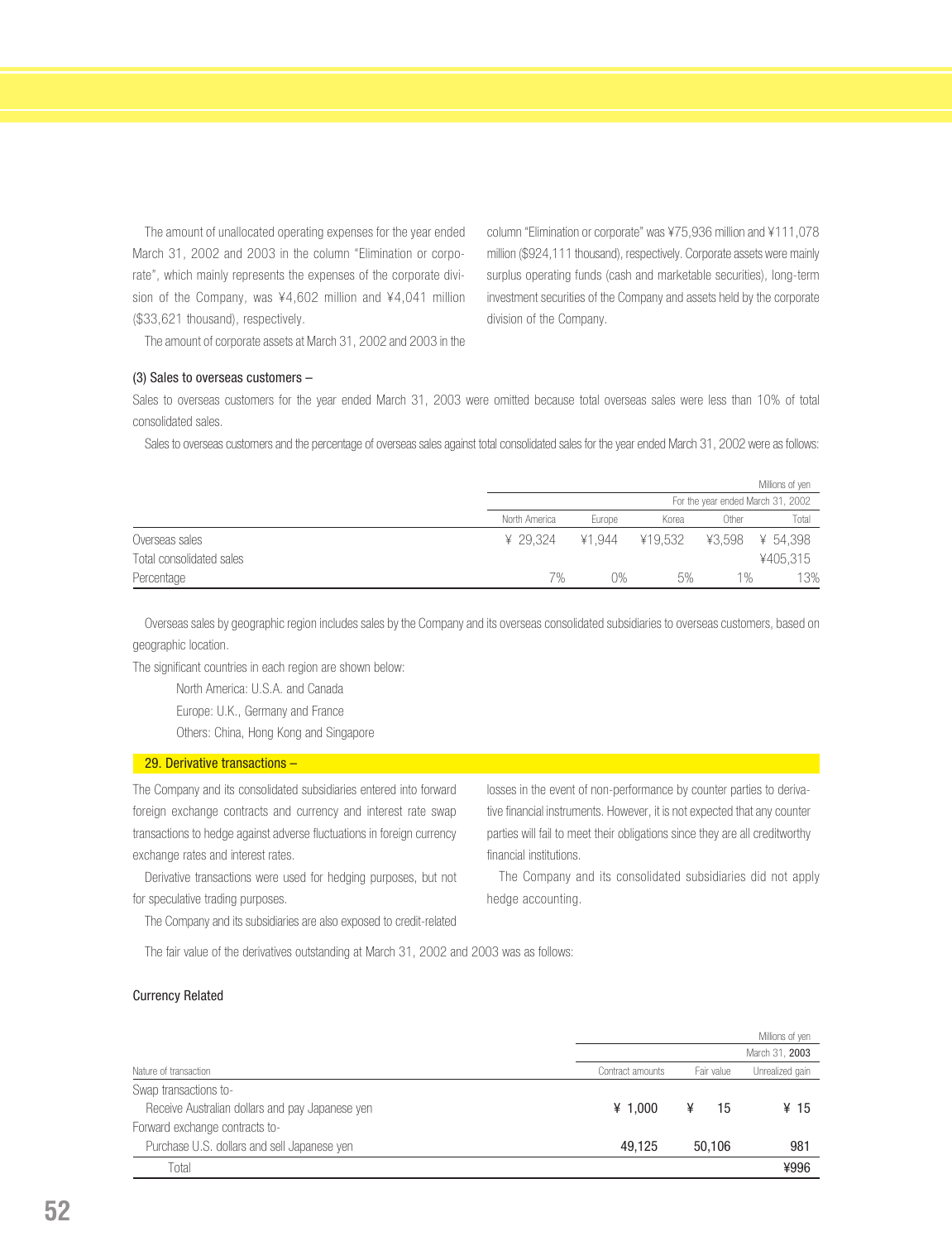|                                                 | Thousands of U.S. dollars |            |                 |  |  |  |  |
|-------------------------------------------------|---------------------------|------------|-----------------|--|--|--|--|
|                                                 |                           |            | March 31, 2003  |  |  |  |  |
| Nature of transaction                           | Contract amounts          | Fair value | Unrealized gain |  |  |  |  |
| Swap transactions to-                           |                           |            |                 |  |  |  |  |
| Receive Australian dollars and pay Japanese yen | 8,319<br>\$               | \$<br>129  | 129<br>\$       |  |  |  |  |
| Forward exchange contracts to-                  |                           |            |                 |  |  |  |  |
| Purchase U.S. dollars and sell Japanese yen     | 408,691                   | 416,852    | 8,161           |  |  |  |  |
| Total                                           |                           |            | \$8,290         |  |  |  |  |
|                                                 |                           |            |                 |  |  |  |  |
|                                                 |                           |            | Millions of yen |  |  |  |  |
|                                                 |                           |            | March 31, 2002  |  |  |  |  |
| Nature of transaction                           | Contract amounts          | Fair value | Unrealized gain |  |  |  |  |

| Swap transactions to-                           |        |  |
|-------------------------------------------------|--------|--|
| Receive Australian dollars and pay Japanese yen | ¥1.000 |  |
| Total                                           |        |  |
|                                                 |        |  |

Notes: [1]. Fair value is based on information provided by financial institutions.

[2]. The Company and some consolidated subsidiaries entered into forward exchange contracts in order to manage the risk of foreign exchange rate fluctuations relating to the value of assets and liabilities denominated in foreign currency.

#### Interest Related

|                                                                    |                  |            | Millions of yen        |
|--------------------------------------------------------------------|------------------|------------|------------------------|
|                                                                    |                  |            | March 31, 2003         |
| Nature of transaction                                              | Notional amounts | Fair value | Unrealized gain (loss) |
| Swap transactions to-                                              |                  |            |                        |
| Receive fixed rate and pay floating rate                           | ¥1.529           | ¥ 121      | ¥ 121                  |
| Receive floating rate and pay fixed rate                           | 2.814            | (199)      | (199)                  |
| Receive fixed rate (receipt later) and pay fixed rate (prepayment) | 1.000            | 37         | 37                     |
| Total                                                              |                  |            | ¥ $(41)$               |

|                                                                    |                  |            | Thousands of U.S. dollars |
|--------------------------------------------------------------------|------------------|------------|---------------------------|
|                                                                    |                  |            | March 31, 2003            |
| Nature of transaction                                              | Notional amounts | Fair value | Unrealized gain (loss)    |
| Swap transactions to-                                              |                  |            |                           |
| Receive fixed rate and pay floating rate                           | \$12,717         | \$1.011    | \$1,011                   |
| Receive floating rate and pay fixed rate                           | 23.414           | (1,655)    | (1,655)                   |
| Receive fixed rate (receipt later) and pay fixed rate (prepayment) | 8.319            | 305        | 305                       |
| Total                                                              |                  |            | (339)                     |

|                                                                    |                  |            | Millions of yen        |
|--------------------------------------------------------------------|------------------|------------|------------------------|
|                                                                    |                  |            | March 31, 2002         |
| Nature of transaction                                              | Notional amounts | Fair value | Unrealized gain (loss) |
| Swap transactions to-                                              |                  |            |                        |
| Receive fixed rate and pay floating rate                           | ¥5.771           | ¥ 249      | 4249                   |
| Receive floating rate and pay fixed rate                           | 7.486            | (367)      | (367                   |
| Receive fixed rate (receipt later) and pay fixed rate (prepayment) | 1.000            | 37         |                        |
| Total                                                              |                  |            | ¥ (81                  |

Note: Fair value is based on information provided by financial institutions.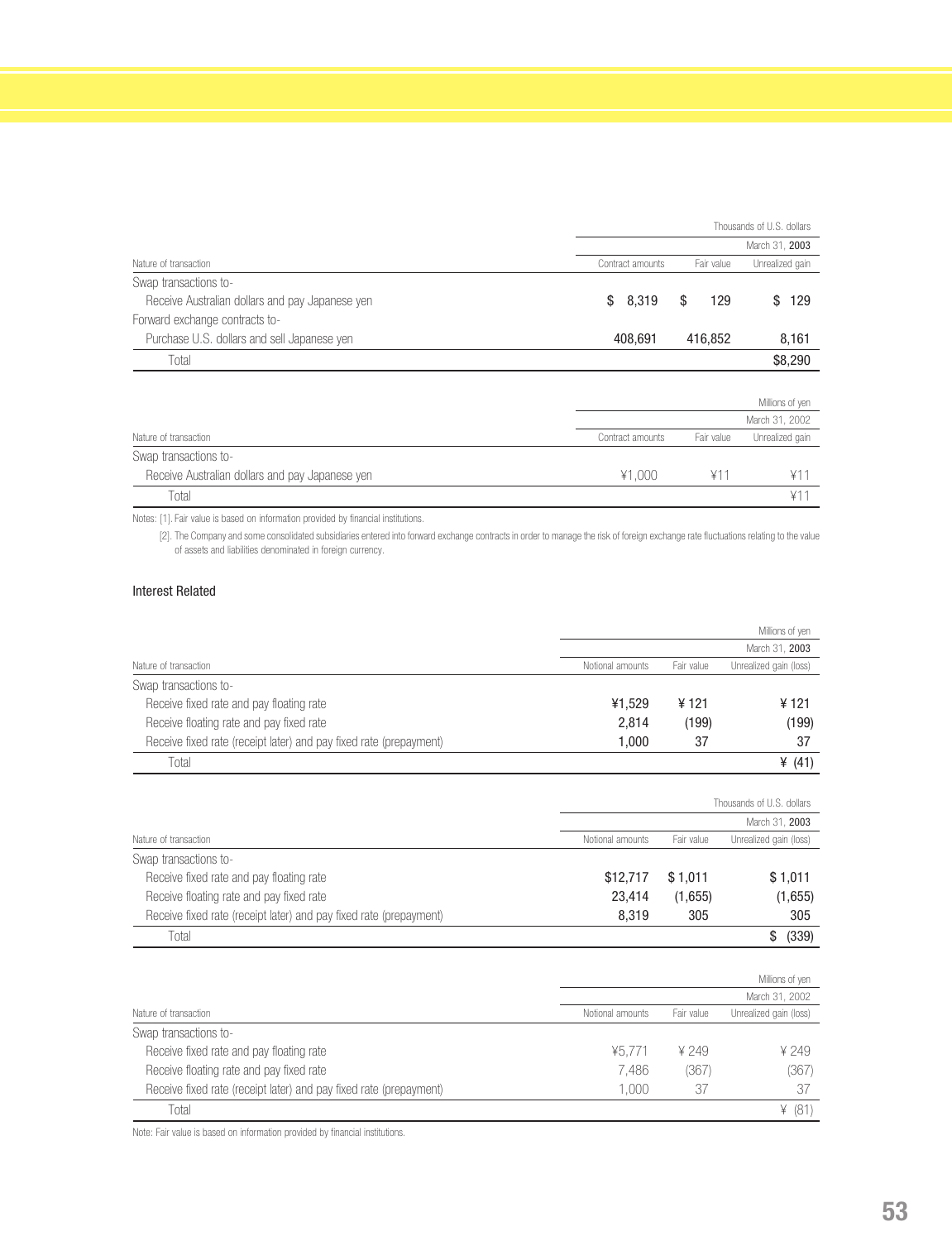#### 30. Per share data –

As described in note 3(12), the Company and its consolidated subsidiaries have adopted the new accounting standard from the fiscal year beginning April 1, 2002.

Per share information computed in accordance with the new standard is retroactively disclosed as follows.

|                                                     |            | For the years ended March 31 |          |  |
|-----------------------------------------------------|------------|------------------------------|----------|--|
|                                                     | 2002       | 2003                         | 2003     |  |
| Net loss per share - primary (yen / U.S. dollars)   | ¥ (264.04) | 4(296.94)                    | \$(2.47) |  |
| Net loss per share - diluted (see note below)       |            |                              |          |  |
| Shareholders' equity per share (yen / U.S. dollars) | 1.380.80   | 767.56                       | \$6.39   |  |

Note: Diluted net income per share is not disclosed due to the loss position.

|                                                                       | Millions of yen |             |   |                              | Thousands of<br>U.S. dollars    |
|-----------------------------------------------------------------------|-----------------|-------------|---|------------------------------|---------------------------------|
|                                                                       |                 |             |   | For the years ended March 31 | For the year ended<br>March 31, |
| Basic data for the computation of per share data                      |                 | 2002        |   | 2003                         | 2003                            |
| Net loss                                                              | ¥               | (88,755)    | ¥ | (99, 989)                    | \$<br>(831, 858)                |
| Bonuses to directors (see note 3(12))                                 |                 | (172)       |   | (39)                         | (321)                           |
| Net loss after bonuses to directors                                   |                 | (88, 927)   |   | (100, 028)                   | (832, 179)                      |
| Weighted-average number of common stock issued and outstanding during |                 |             |   |                              |                                 |
| each fiscal year (unit: shares)                                       |                 | 336,798,168 |   | 336,857,133                  | 336,857,133                     |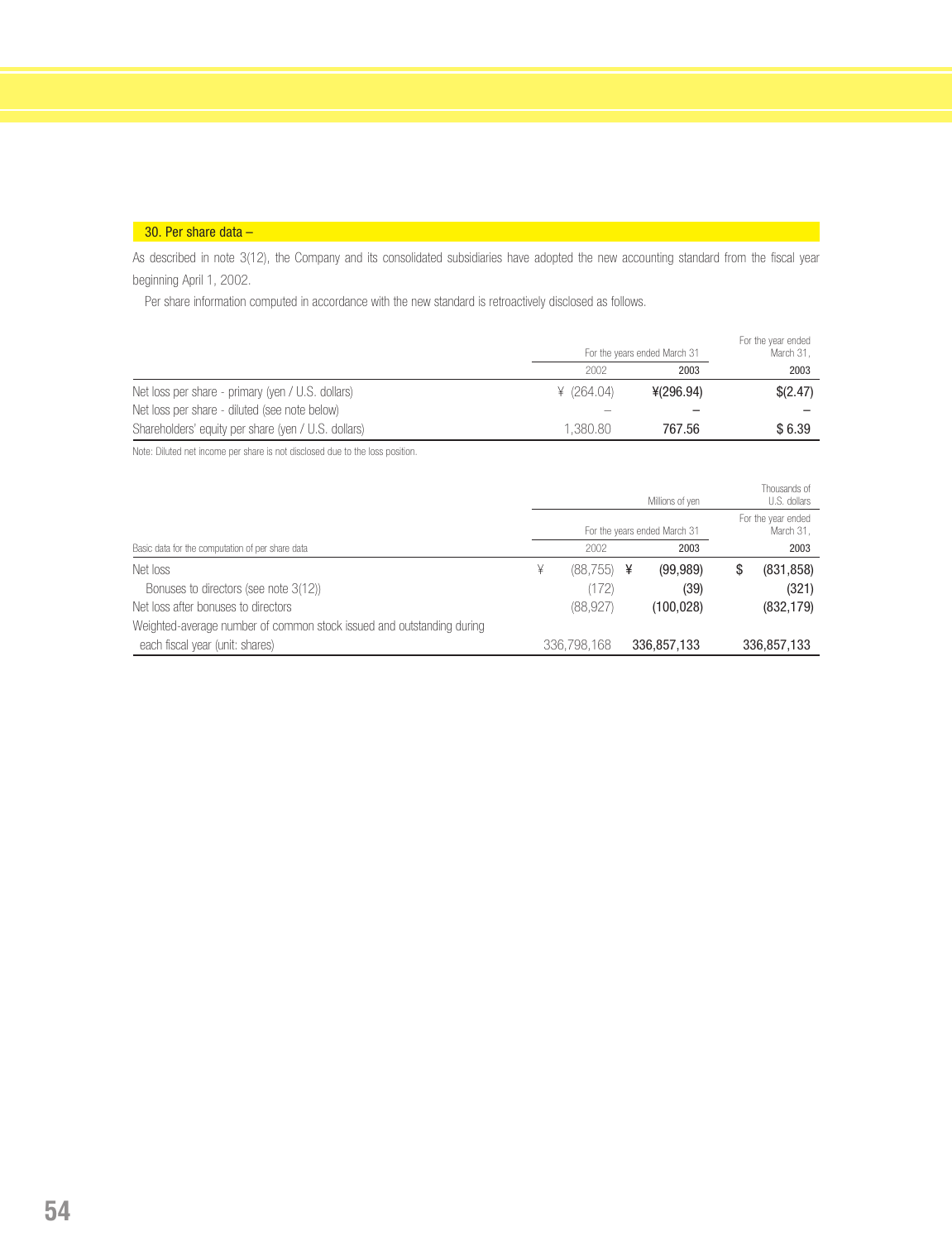### **ChuoAoyama Audit Corporation**

### PRICEWATERHOUSE COPERS

To the Board of Directors of SOFTBANK CORP

Kasumigaseki Bldg. 32nd Floor 3-2-5, Kasumigaseki, Chiyoda-ku, Tokyo 100-6088, Japan

We have audited the accompanying consolidated balance sheets of SOFTBANK CORP. and its subsidiaries as of March 31, 2002 and 2003, and the related consolidated statements of income, changes in shareholders' equity, and cash flows for the years then ended, all expressed in Japanese Yen. These consolidated financial statements are the responsibility of the Company's management. Our responsibility is to express an opinion on these consolidated financial statements based on our audits.

We conducted our audits in accordance with auditing standards, procedures and practices generally accepted and applied in Japan. Those standards require that we plan and perform the audit to obtain reasonable assurance about whether the consolidated financial statements are free of material misstatement. An audit includes examining, on a test basis, evidence supporting the amounts and disclosures in the consolidated financial statements. An audit also includes assessing the accounting principles used and significant estimates made by management, as well as evaluating the overall consolidated financial statement presentation. We believe that our audits provide a reasonable basis for our opinion.

In our opinion, the consolidated financial statements referred to above present fairly, in all material respects, the consolidated financial position of SOFTBANK CORP. and its subsidiaries as of March 31, 2002 and 2003, and the consolidated results of their operations and their cash flows for the years then ended in conformity with accounting principles and practices generally accepted in Japan (see note 2).

As described in note 28(1), certain business segments were re-categorized during the year ended March 31, 2003. Previously the business segments had been categorized on the basis of the roles and responsibilities of each operation holding company. Effective from the year ended March 31, 2003, the business segments have been categorized based on the nature of business operations, type of services, and the similarity of sales channels, etc. in order to more accurately describe the Group's activities by integrating all broadband infrastructure-related business into one segment, rather than having such business, as before, spread across various segments.

The amounts expressed in U.S. dollars, which are provided solely for the convenience of the reader, have been translated on the basis set forth in note 4 to the accompanying consolidated financial statements.

Rus Ayama Anaut Corporation

ChuoAoyama Audit Corporation Tokyo, Japan June 24, 2003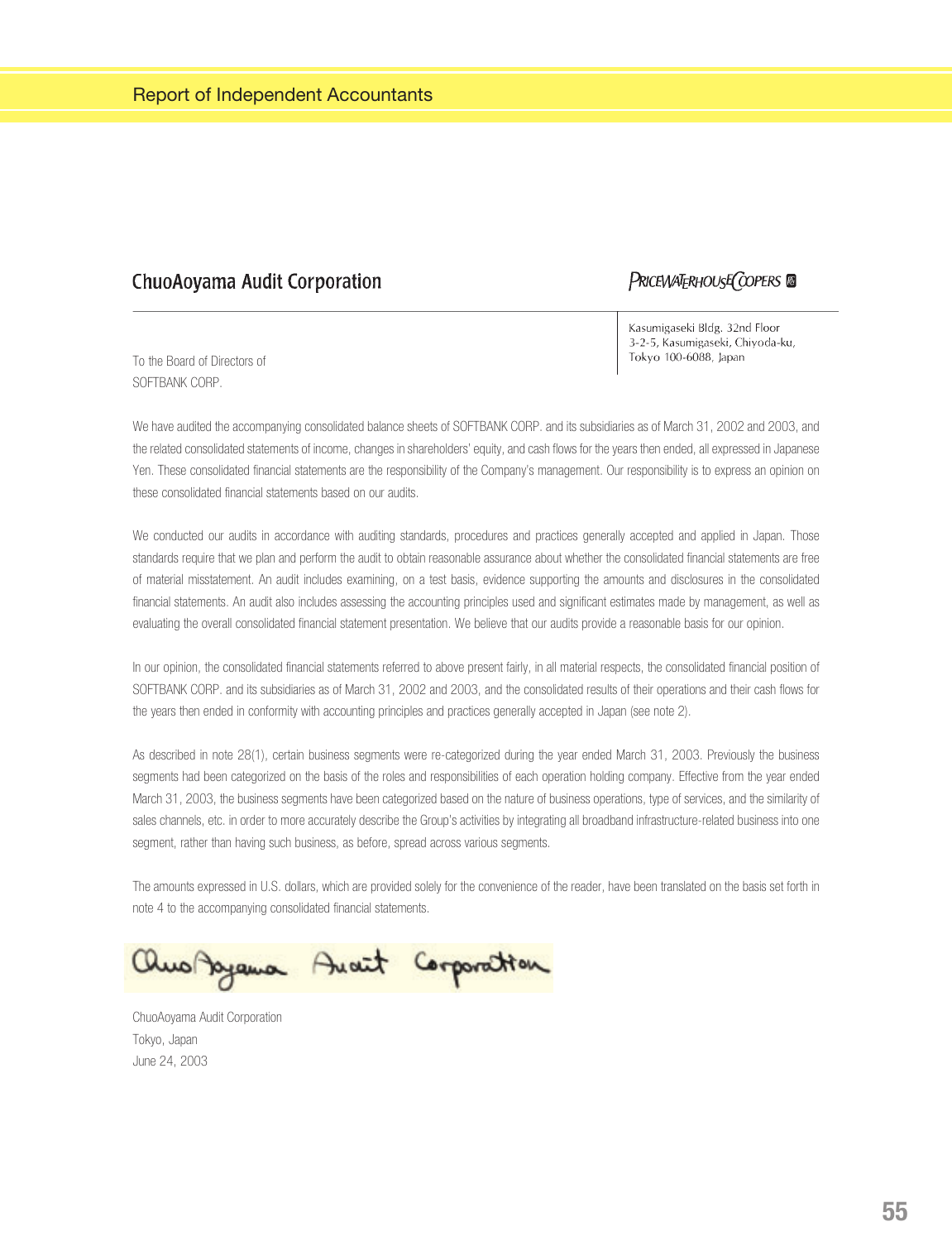#### Domestic **Domestic** Overseas

#### SOFTBANK CORP.

http://www.softbank.co.jp/

24-1, Nihonbashi-Hakozakicho, Chuo-ku, Tokyo 103-8501, Japan

#### SOFTBANK BB Corp.

http://www.softbankbb.co.jp/

24-1, Nihonbashi-Hakozakicho, Chuo-ku, Tokyo 103-8501, Japan

#### SOFTBANK FINANCE CORPORATION

http://www.sbfinance.co.jp/ Izumi Garden Tower, 20th Floor, 1-6-1, Roppongi, Minato-ku, Tokyo 106-6020, Japan

#### SOFTBANK Media & Marketing Corp.

http://www.softbankmm.co.jp/ 4-13-13, Akasaka, Minato-ku, Tokyo 107-0052, Japan

#### SOFTBANK Broadmedia Corporation

http://www.broadmedia.co.jp/ Jingu-mae Media Square Building, 7th Floor, 6-25-14, Jingu-mae, Shibuya-ku, Tokyo 150-0001, Japan

#### Yahoo Japan Corporation

http://www.yahoo.co.jp/ Roppongi Hills Mori Tower, 6-10-1, Roppongi, Minato-ku, Tokyo 106-6182, Japan

#### SOFTBANK TECHNOLOGY CORP.

http://www.tech.softbank.co.jp/ Iidabashi Building, 8th Floor, 13-1, Nishi-Gokencho, Shinjuku-ku, Tokyo 162-0812, Japan

#### SOFTBANK Holdings Inc.

300 Delaware Avenue, Wilmington, DE 19801, U.S.A.

#### SB Holdings (Europe) Ltd.

1 Berkeley Street, London W1J 8DJ, United Kingdom

#### SOFTBANK Korea Co., Ltd.

http://www.softbank.co.kr/ Bigway Tower, 11th Floor, 677-25 Yoksam-dong, Kangnam-gu, Seoul 135-914, Republic of Korea

#### SB CHINA HOLDINGS PTE LTD

http://www.sbcvc.com/ Zhao Feng World Trade Building, 28th Floor, 369 Jiangsu Road, Shanghai 200050, P.R.C.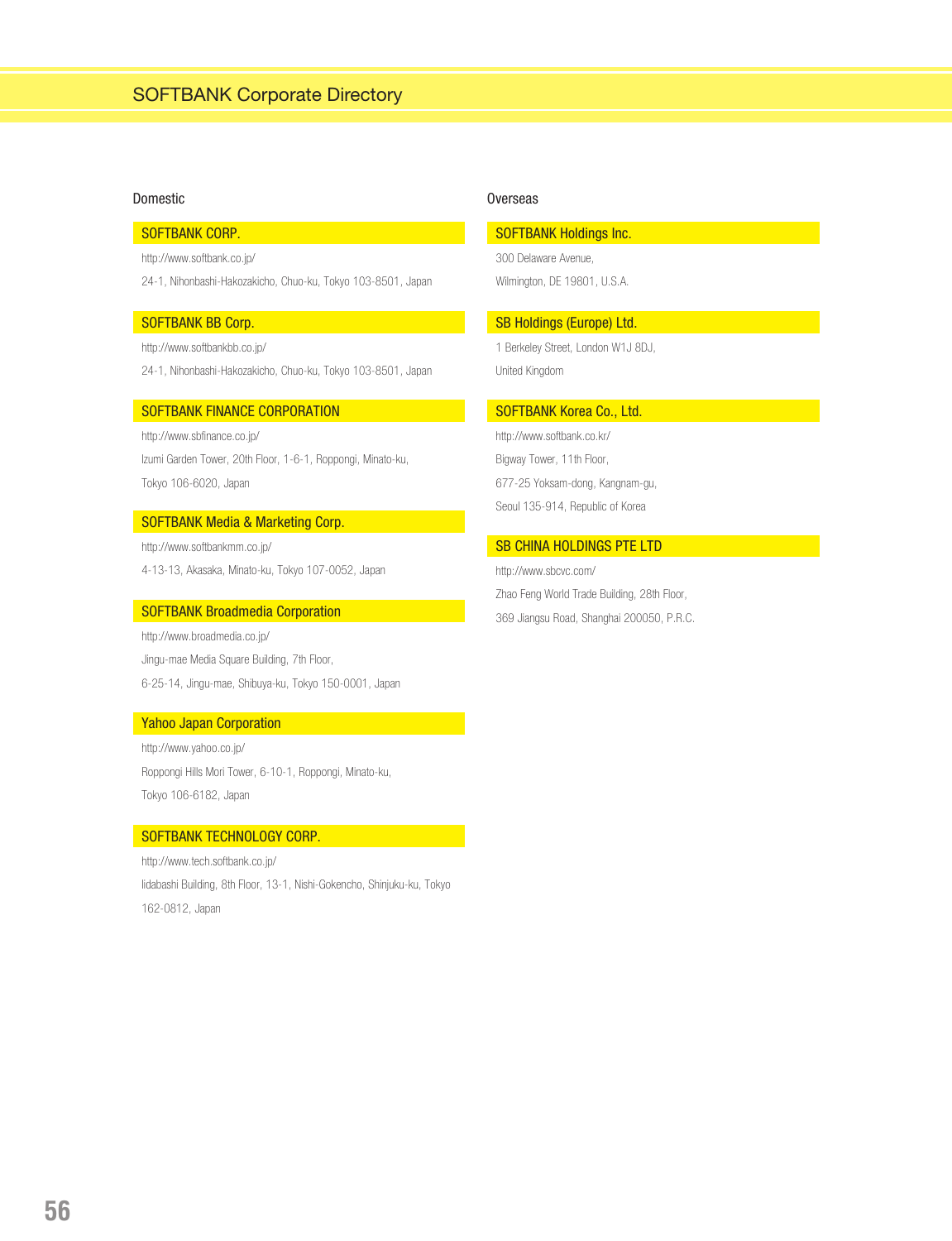| <b>Corporate Headquarters</b>      | SOFTBANK CORP.                                                                                                                                                         |
|------------------------------------|------------------------------------------------------------------------------------------------------------------------------------------------------------------------|
|                                    | 24-1, Nihonbashi-Hakozakicho, Chuo-ku, Tokyo 103-8501, Japan                                                                                                           |
| Founded                            | September 3, 1981                                                                                                                                                      |
| Paid-in Capital                    | ¥137,867,524,101<br>(As of March 31, 2003)                                                                                                                             |
| <b>Common Stock Issued</b>         | 336,876,826 shares<br>(As of March 31, 2003)                                                                                                                           |
| Number of Shareholders             | 266,762<br>(As of March 31, 2003)                                                                                                                                      |
| <b>Stock Exchange Registration</b> | Tokyo Stock Exchange, First Section                                                                                                                                    |
| <b>Annual Meeting</b>              | June                                                                                                                                                                   |
| <b>Independent Auditors</b>        | ChuoAoyama Audit Corporation<br>(A member firm of PricewaterhouseCoopers)<br>Kasumigaseki Bldg., 32nd Floor, 3-2-5, Kasumigaseki, Chiyoda-ku,<br>Tokyo 100-6088, Japan |
| <b>Transfer Agent</b>              | <b>UFJ Trust Bank Limited</b>                                                                                                                                          |

#### Precautions Regarding Forward-Looking Statements

This annual report includes information regarding mid-and-long term strategies, plans and outlooks. All information that is not based on historical facts do not represent guarantees regarding future operating results and contain inherent risks and uncertainties. Consequently, as there may be significant changes in the operating environment and other factors, investors are cautioned not to rely entirely on the information in this annual report with regard to the outlook for future operating results.